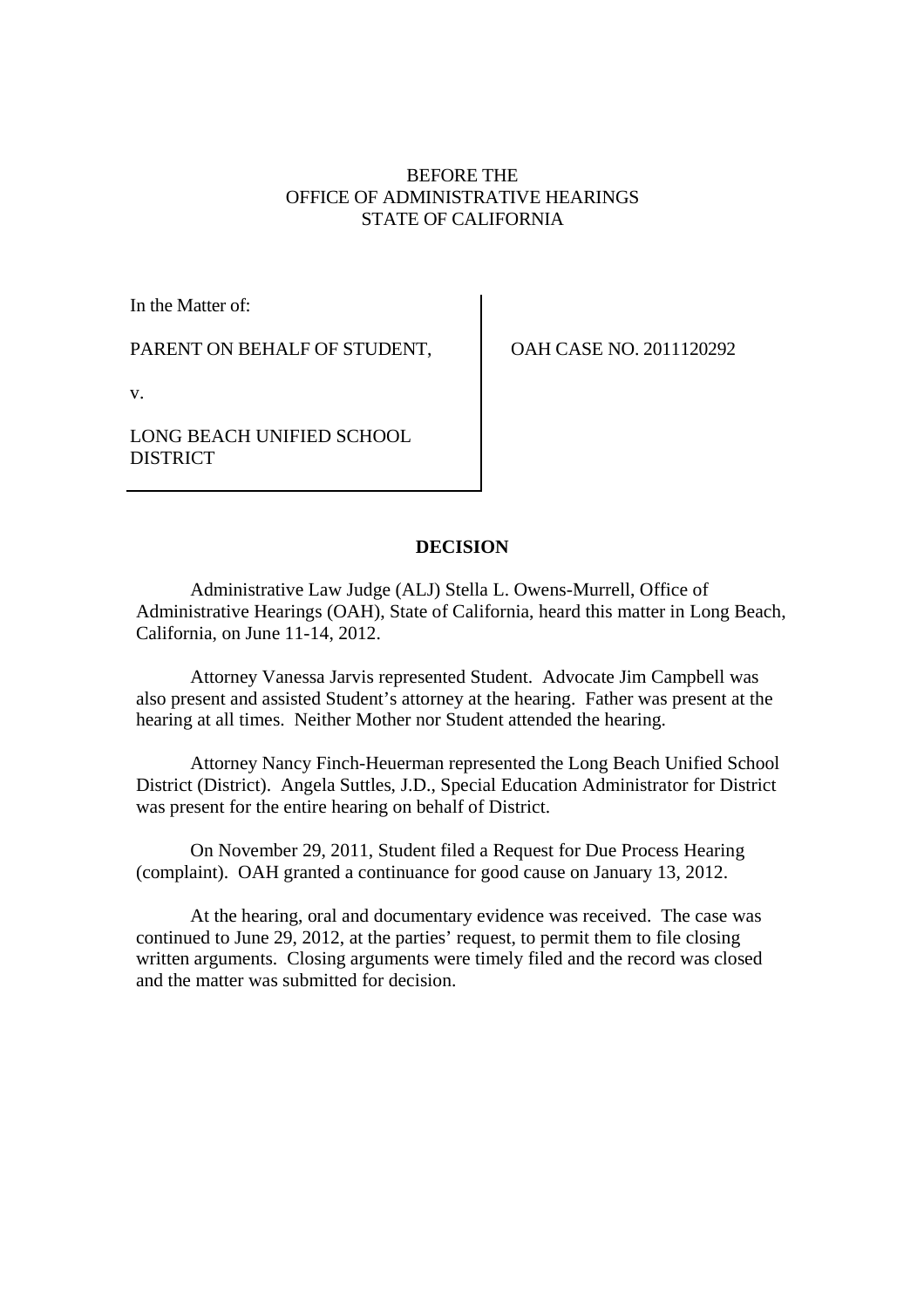# ISSUES<sup>1</sup>

- 1. Whether District denied Student a free appropriate public education (FAPE) at the March 2011 individualized educational program (IEP) by:
	- a) Failing to make a formal written offer of a FAPE;
	- b) Failing to offer related services and transportation; and
	- c) Failing to review Student's present levels of performance (PLOPS) and goals.
- 2. Whether District denied Student a FAPE at the November 2011 IEP by:
	- a) Failing to make a formal written offer of a FAPE;
	- b) Failing to conduct a central auditory processing assessment within 60 days of parental consent;
	- c) Including District's counsel at the IEP meeting;
	- d) Predetermining Student's placement;
	- e) Failing to offer group counseling;
	- f) Failing to offer Los Angeles County Department of Mental Health (DMH) services for individual counseling, family counseling, and consultation as recommended by DMH ;
	- g) Failing to include keyboard services;
	- h) Failing to include a behavior support plan;<sup>2</sup> and
	- i) Failing to offer placement in a Residential Treatment Center (RTC) as recommended by DMH in its ERMHS (Educationally Related Mental Health Services) reassessment and presented at the November 8, 2012 addendum IEP.

# FACTUAL FINDINGS

## *Jurisdiction and Background*

1. Student was a 16 year and 11 month-old young man as of the date of the hearing. He resided with his adoptive parents within the jurisdictional boundaries of the District during all time periods relevant to this case. He has been eligible for special education services since October 3, 2002 and is currently eligible for special education services under the disability category of emotional disturbance (ED). As of

 $1$  The Issues were revised at the commencement of the due process hearing from those stated in the May 30, 2012 Order Following Prehearing Conference (PHC) with the concurrence of the District and the ALJ. The issues were modified, reordered, and renumbered by the ALJ for clarity of this decision. No substantive changes were made.

<sup>&</sup>lt;sup>2</sup> The term Positive Behavior Intervention Plan of PBIP will be used in place of Behavior Support Plan to conform to the evidence in this decision.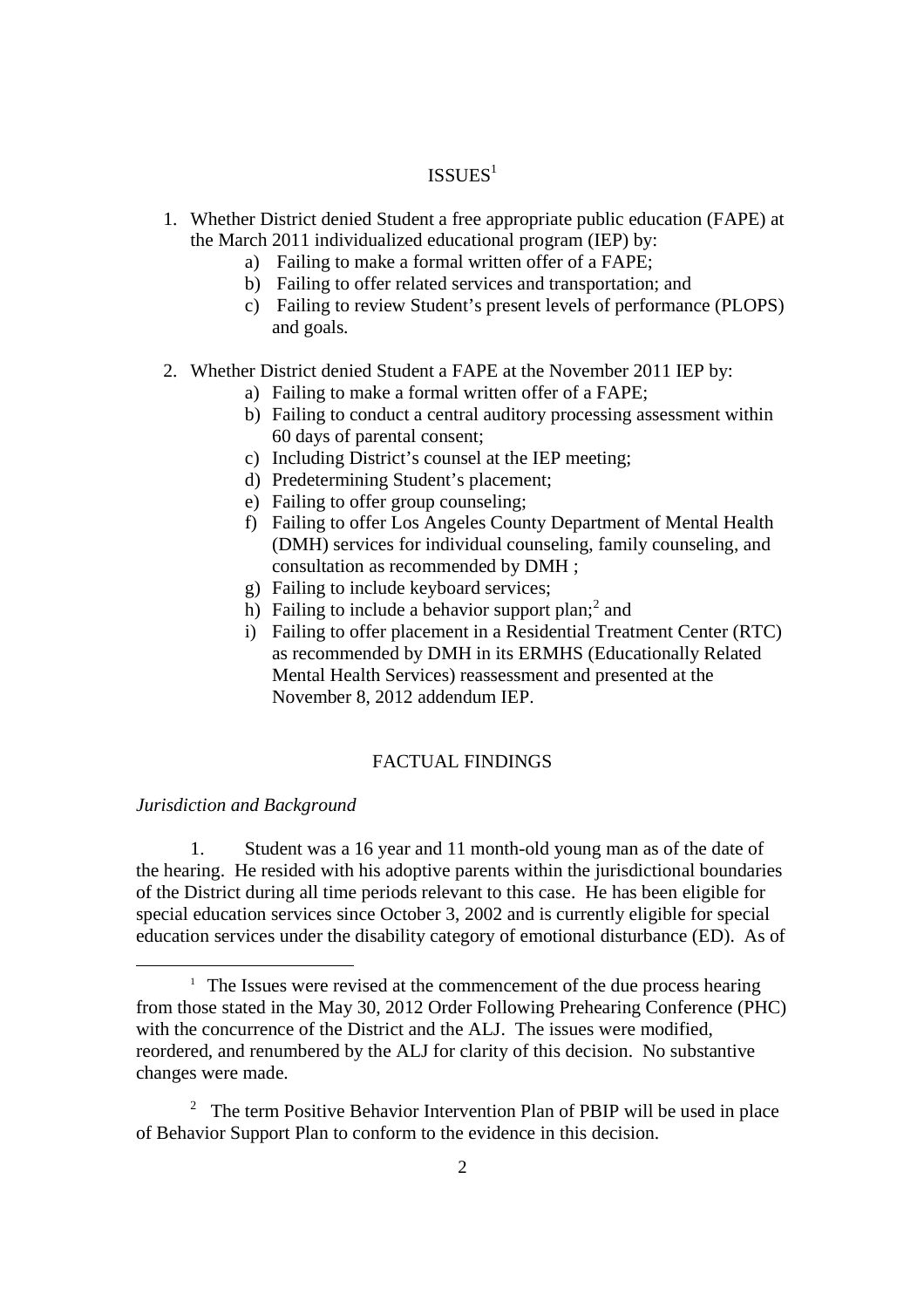the time of hearing, he had been in custody at Los Padrinos Juvenile Hall (Los Padrinos) in Los Angeles County since approximately March or April 2012.

2. Student tested positive at birth for methamphetamine and alcohol. He was taken from his biological mother and placed in foster care with his foster parents, who later became his adoptive parents  $3$  at 18 months of age.

3. Student became a client at Harbor Regional Center<sup>4</sup> prior to one year of age. He began receiving therapeutic services as a Regional Center client at two years of age at the Guidance Center in Long Beach, California. He was diagnosed as having autism pervasive development disorder not otherwise specified (PDDNOS), Attention Deficit Hyperactivity Disorder (ADHD) and oppositional defiance disorder (ODD), for which he received in-home behavioral services. The Guidance Center services included medication management, case management, and therapy by several different therapists over the years up through 10th grade. He has been eligible for educationally related mental health services (ERMHS) since eight years of age. He also attended Ability First, an after school program for disabled pupils. He was prescribed medication to treat symptoms associated with ADHD, ODD, and mood disorder. He had one psychiatric hospitalization at Del Amo Hospital during the summer of the seventh grade after he attacked his mother and punched her in the stomach.

4. Student's records established he had a long history of social, emotional and behavioral problems which impeded his academic performance from elementary school through high school. He attended several different preschools due to behavior problems including biting, kicking, hitting, and spitting at others. His behavior problems continued from first to the sixth grades. During the second grade he was made eligible for resource support services and school counseling. At that time, Student displayed problems with attention, concentration and distractibility. He had problems following playground rules, could not interact with his peers, engaged in acts of aggression, and did not accept responsibility for his actions.

5. During the sixth through eighth grades, Student was homeschooled through the California Virtual Academy with his mother as his primary teacher. He also received home hospital instruction sometime during the period between the sixth and eighth grade. Father reported that Student did well academically while he was

 $3$  All references to Mother, Father, or Parent(s) in this decision refer to Student's adoptive parents.

<sup>4</sup> Harbor Regional Center is one of 21 private, non-profit organizations under contract with the California Department of Developmental Services (DDS) to coordinate and provide community-based services to persons with developmental disabilities (consumers), as well as providing Early Start services for infants and toddlers with certain delays and established risk conditions.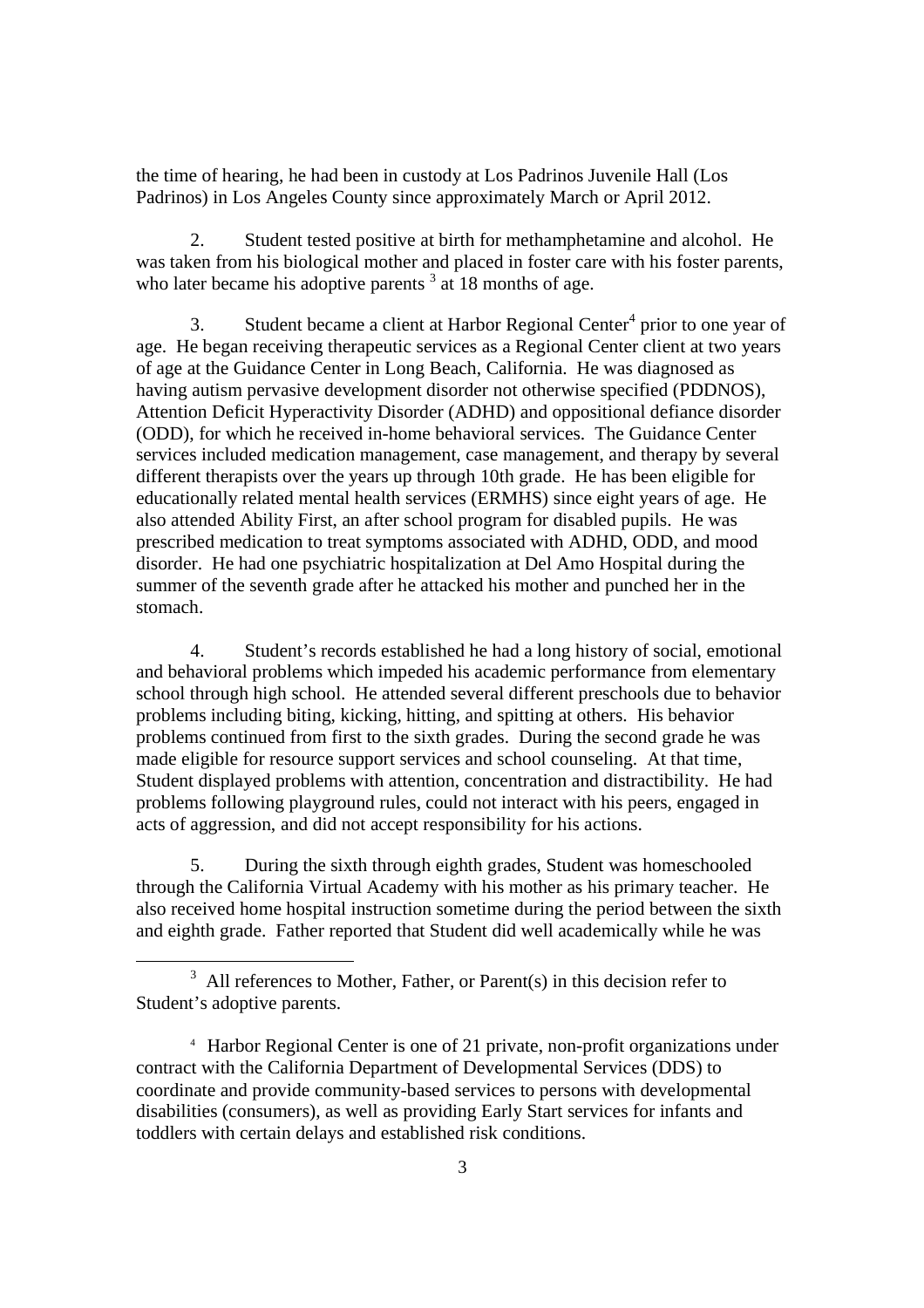homeschooled. In September of 2009, he entered the ninth grade at Millikan High School (Millikan) in the district.

6. By the time he entered high school, Student was taking the following prescription medications: Stratera for ADHD, and Trileptal and Abilify for mood disorder. He also took Benadryl as a nighttime sleep aide. Except for Trileptal, which was administered at school and in the after school program at Ability First, Student was not always compliant with taking his medications.

7. Student's behavior and academic performance worsened after enrolling at Millikan. He engaged in smoking marijuana, did not regularly attend classes, and received failing grades in all of his classes. He was removed from Millikan under a zero tolerance policy after bringing a knife to school. Student then transferred to Jordan High School (Jordan) where he was placed in a special day class program (SDC) in the fall semester of the 2009-2010 year.

8. District convened Student's triennial review IEP meeting on April 1, 2010 at Jordan. The IEP team reviewed PLOPS in academics; behavioral/social emotional; communication; self-help/prevocational; medical/health; and gross/fine motor. The IEP noted that Student demonstrated ability to complete reading and writing assignments at grade level and beyond. His fluency in reading was at the 99.9th percentile and was grade equivalent. His writing abilities were also grade equivalent. His mathematical abilities were below grade level. His behavior was described as off-task in class. He would become disruptive and refuse to complete work and at times talked back to the teachers and/or defied their instructions. Student also often avoided attending class and would wander around the school campus. Student's communications and language development was age-appropriate and within normal limits. He was able to care for his basic self-help needs. In addition to his diagnoses of ADHD, PDD-NOS, and ODD, Student was diagnosed with Obsessive Compulsive Disorder (OCD). He received weekly therapy and took medication daily to manage the symptoms associated with his diagnoses.

9. The IEP team developed new goals in math, specifically in algebraic awareness and Language Arts in reading comprehension and writing. A District Psychoeducational evaluation found Student required a higher level of adult supervision, individual and small group instruction, and the support and structure of a more restrictive educational setting provided in a non-public school (NPS) setting to meet his educational needs. Based upon the evaluation, the IEP offered (1) related services in individual counseling which was ongoing at the Guidance Center three times per week for an hour each session; (2) transportation to the Ability First after school program for disabled youth; (3) a behavior support plan (BSP); (4) an individual transition plan (ITP); (5) placement in a NPS in a special education program with accommodations and supports; and (6) extended school year (ESY) for summer 2010. Parents consented to the IEP.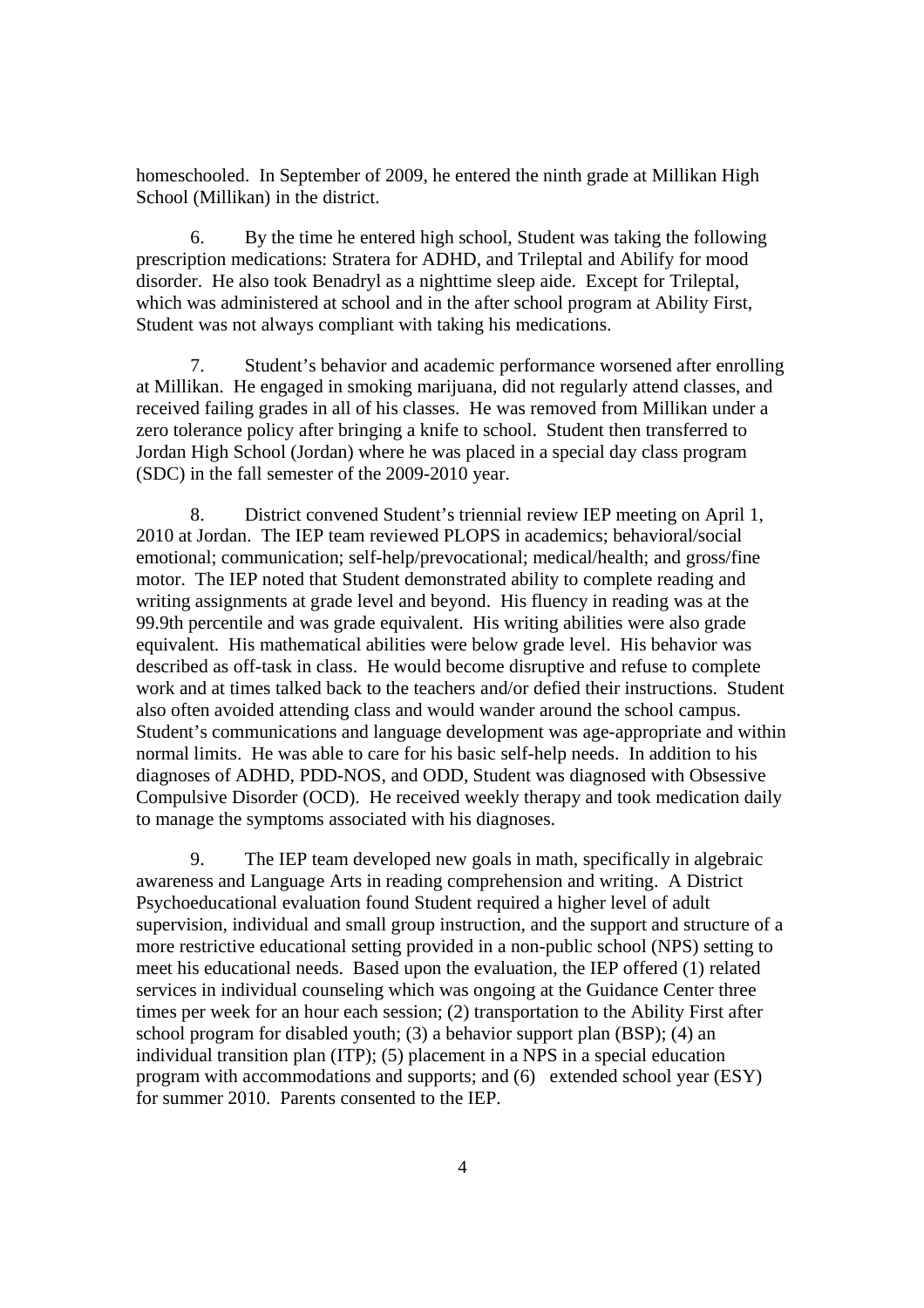## *NPS placement*

10. District recommended and Parents agreed to place Student at Rossier Park High School (Rossier), a NPS designed to provide programs and services for pupils with behavioral disorders.

11. Student enrolled at Rossier on April 22, 2010, in the ninth grade. He was placed in a small classroom setting with a modified curriculum. Approximately 60 to 70 percent of the student body was ED. Others enrolled had eligibilities of autism, intellectual disability, other health impairment, or specific learning disability. The students presented with attention problems, lower academic scores, behavior problems, or other issues that could not be addressed in the public school setting. Approximately 150 students attended Rossier. The classes at Rossier had no more than 12 students per class.

12. On April 26, 2010, within four days of his enrollment at Rossier, Student was involved in three behavioral incidents with his peers. In the first incident, Rossier staff reported that Student engaged in sexual harassment, because he called another student a "faggot." In the second incident, Student engaged in horseplay with three other students, and did not stop until the behavior team was summoned. In the third incident, Rossier staff reported that Student engaged in the destruction of property by pouring ink from a broken pen onto a peer's desk. Rossier staff used verbal redirection for each of the incidents to address and correct Student's behavior.

13. The spring semester ended on June 18, 2010. Student received modified grades of A in Algebra, Physical Education (P.E.), Biology, and Art, and an A- in Algebra 9 and Careers. The teacher's remarks on the report card indicated that Student was generally cooperative in the classroom.

14. While he attended ESY classes at Rossier in the summer of 2010, Student became involved in additional behavior incidents. Specifically, on July 10, 2010, Student physically assaulted a peer during the lunch period by punching him in the back. On July 29, 2010, Student pulled a peer's seat belt too tight while riding in the school van causing the peer to hit him in retaliation.

15. By September 2010, Student was no longer attending the Guidance Center because the funding was no longer available due to cuts in mental health services under  $AB3632^5$ . In addition, according to the report of Student's therapist, Dr. Katie Manetta, who had treated him at the Guidance Center, Student had also achieved his therapeutic goals. However, Student still required ongoing mental health

<sup>5</sup> As will be discussed in detail below AB3632 was a state legislative mandate requiring County mental health agencies to assess and provide mental health services to qualifying special education students.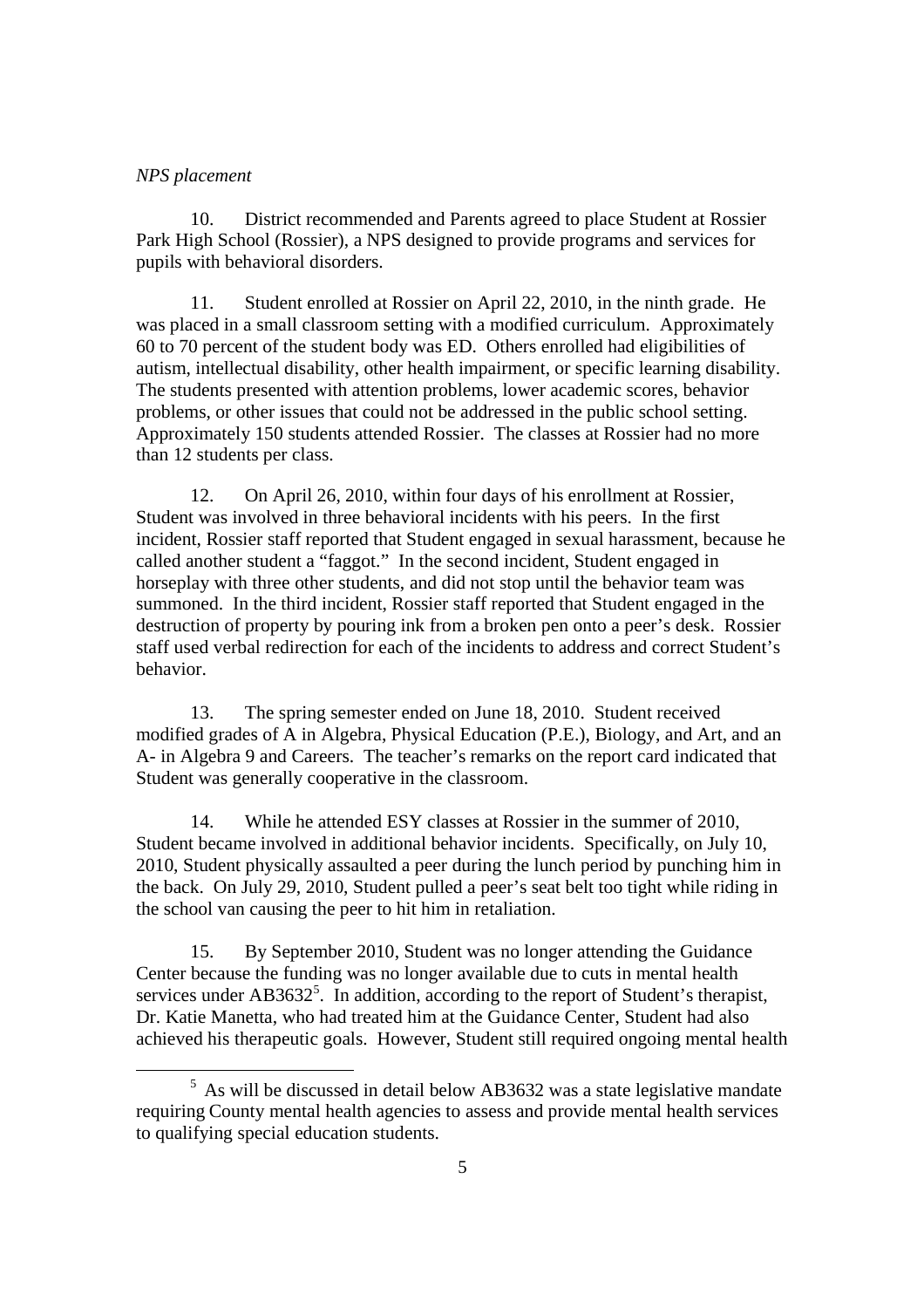services, so Student continued to see Dr. Manetta on a private pay basis. He was also seen by Dr. Najeeb, a private psychiatrist, for medication and case management.

16. Beginning in the fall semester of the 2010-2011 school year, when Student entered the 10th grade, he was cited for four more behavioral incidents. Specifically, on October 14, 2010, Student threw food at a peer during lunch. Student refused to stop when asked by his peer to do so, which provoked the peer to physically assault him. On January 12, 2011, Student was engaged in mutual combat during transition from his PE class. On January 13, 2011, Student physically assaulted a student by slapping him in the face. This resulted in school staff directing Student to the Behavior Specialist's office, where he was escorted to the Learning Center. On February 28, 2011, Student was cited for throwing food on the floor during the lunch period in his classroom and refusing to pick it up.

#### *March 23, 2011 Annual Review IEP*

17. An IEP team meeting was held on March 23, 2011. Student and Parents attended the meeting. Special Education Teacher Sarah Lazar; Program Administrator Jennifer Bergeron; Vocational Education Coordinator Heather Manning; School Therapist Renee Stokman; and IEP Administrator Shirley Sanders attended as District IEP team members. The IEP confirmed Student's ED eligibility because he demonstrated inappropriate behaviors under normal circumstances and an inability to build and maintain satisfactory interpersonal relationships with his peers. The IEP team reviewed Student's PLOPS in Reading, Mathematics and Written Language; Behavioral and Social Emotional; Communications and Language Development; Prevocational and Vocational; Medical; and Gross/Fine Motor Skills.

18. Ms. Lazar stated that Student met the reading, writing, and math goals, and was doing a really good job academically. Student received modified grades for the spring semester of ninth grade of A in Algebra 1, PE, Biology, and Art, and A- in English 9 and Careers. Student's letter word identification skills were above average. He received similar grades in the fall semester of 10th grade. Student's reading comprehension was significantly lower. He was functioning between the eighth and ninth grade level in Math; and he was functioning at grade level overall in class. His strength was in writing.

19. The IEP noted that the April 1, 2010 Triennial IEP had not established Behavioral and Social Emotional goals. Ms. Stokman reviewed his past goals and stated that Student was reluctant to attend counseling sessions with her. She described Student as respectful to adults and sociable with his peers, but reluctant to reach out for help.

20. The IEP team developed extensive PLOPS in Reading, Math, Written Language, Pre-Vocational, and Social/Adaptive. The IEP document noted the team considered program options of RSP, SDC and NPS and selected an NPS program.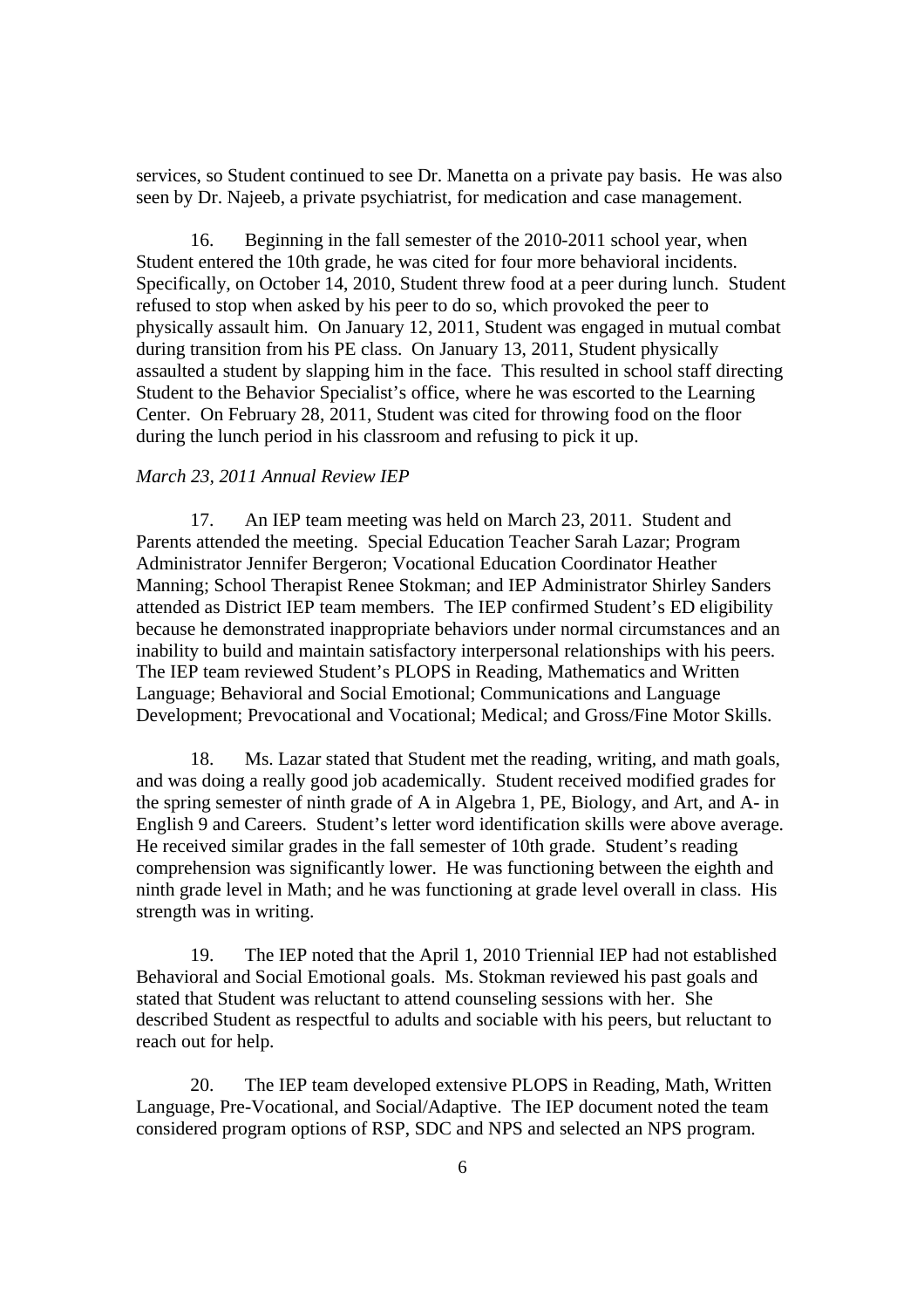Page 13 of the IEP contained a box numbered Roman numeral IX entitled "Special Education Services Recommended". The boxes entitled "related services" and "other" were checked. Based upon box number IX, the IEP's offer of placement and services for the 2011-2012 school year was NPS placement in a special education classroom with a modified curriculum, as well as related services of individual counseling once per week for 60 minutes. The IEP also provided for curb to curb transportation.

21. Page 13 also included a box numbered Roman numeral X entitled "Extended School Year (ESY) Consideration". The box next to the words ESY was not checked and contained an incomplete sentence that seemed to imply that ESY was not needed. The next section under box IX on ESY contained a clear statement that the IEP recommended "specialized academic instruction for the summer from 6/27/2011-8/5/2011 at the NPS 1x daily for 240 minutes". The next line contained a checked box next to the word "Transportation" with the words "for ESY if not at school of residence. Type: curb to curb provided by NPS". The next line under box number X included a note that "all other services remain the same". The IEP also offered an Individual Transition Plan (ITP) and provided accommodations for the Standardized Testing and Reporting (STAR) and the California High School Exit Exam (CAHSEE).

22. Parents and Student were present and fully participated in the IEP team discussions. The offer was sufficiently clear and addressed all of Parents' concerns so that they could make intelligent decisions regarding the offer. Parents consented to the IEP offer.

23. Father participated in the IEP team meeting. He had attended between 20-30 IEPs for Student over the years. At hearing, he acknowledged that the PLOPS and goals were in fact reviewed. However, he disputed that the review was as thorough as it should have been. He stated the IEP lasted for "less than two hours" and was rushed. He also stated that he had not been receiving Student's scores or grade reports and saw no homework from Student. He believed Student's grades were not a true indication of his performance. He further asserted that Student's grades did not reflect Student's actual skill level and that his modified grades were overstated or inflated. He was concerned that he did not have sufficient and accurate information to support the District IEP team members' representations that Student had met his goals, and believed he did not get enough information about Student's academic performance. He also testified that he was confused by the IEP offer because it was not contained in one specific location on the IEP document.

24. Jennifer Bergeron testified that she was the program administrator at Rossier and has been employed at Rossier for approximately 16 years. Her job duties included chairing IEP meetings. She attended and participated in the March 23, 2011 IEP meeting. She confirmed that the team, including Parents and their advocate, thoroughly reviewed the PLOPS, goals, and Student's progress on the goals. The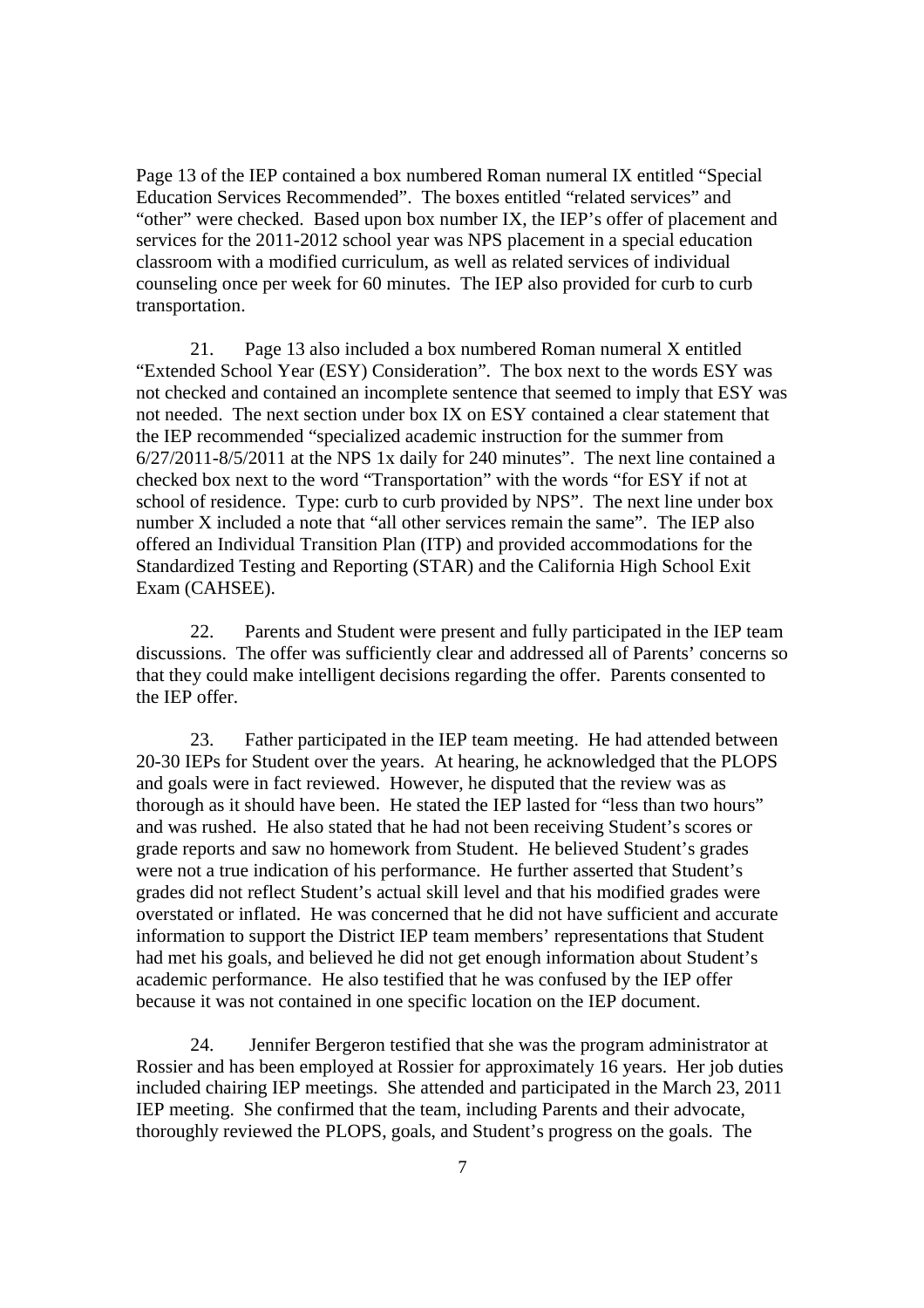additional PLOPS written by Student's school therapist, Renee Stokman, were developed from information and observations by Rossier staff and Ms. Lazar, Student's special education teacher. Ms. Lazar wrote academic PLOPS and goals for the annual review. The information used to develop and write the PLOPS and goals came from testing results, assessments, curriculum-based measurements and classroom observations. Ms. Bergeron stated that teachers routinely discussed PLOPS and goals at IEP meetings and it was part of a script used for IEPs. Related services were offered for individual counseling, and transportation, and District offered continued NPS placement and ESY for summer 2011. The entire offer was contained in the IEP document and presented to Parents at the meeting.

25. Ms. Stokman testified she was Student's therapist at Rossier. She began providing counseling services to him in the spring semester of the 2010-2011 school year. She developed three social /adaptive PLOPS and goals in internal dynamics, peer relations, and adult relations to address Student's negative behaviors. She discussed and thoroughly reviewed them with the IEP team at the March 23, 2011 meeting. The IEP offered related services of counseling and transportation. The IEP FAPE offer included all of the services and placement at a NPS. Parents raised no questions or concerns about the IEP offer and Parents voluntarily consented to the offer.

26. Student took the STAR test in the spring semester of 2010-2011 school year. The STAR measures a child's progress in meeting the State's academic content standards, which describe what all children should know and be able to perform at each grade level. He received a score of 241 in English Language Arts, which fell into the far below basic range; 253 in Geometry, which fell in the below basic range; 197 in World History, which fell in the far below basic range; and 294 in Life Science, which fell in the below basic range.

### *AB3632 Referral and Assessment*

27. Following the annual review IEP meeting, Rossier reported Student's continued involvement in a number of behavioral incidents. Specifically, on March 25, 2011, Student physically assaulted a peer while transitioning from PE class by slapping him in the face. On March 30, 2011, while riding on the school van, a peer opened Student's vest, and exposed a substance that looked and smelled like marijuana. Student threw the bag containing the substance from the van after school staff asked him to hand the bag over. Student then eloped from the transport van and was later picked up by school staff. On April 8, 2011, Student and peer fought during PE and had to be separated. During the transition from PE to class, Student physically assaulted a peer, resulting in staff restraining Student by placing him in a prone containment lasting for one minute. On May 11, 2011, Student had a cell phone during a passing period. When staff asked for Student's phone pursuant to school policy, Student refused, and began pacing and using profanity. He flipped over a desk that almost hit staff. Staff moved to physically restrain Student by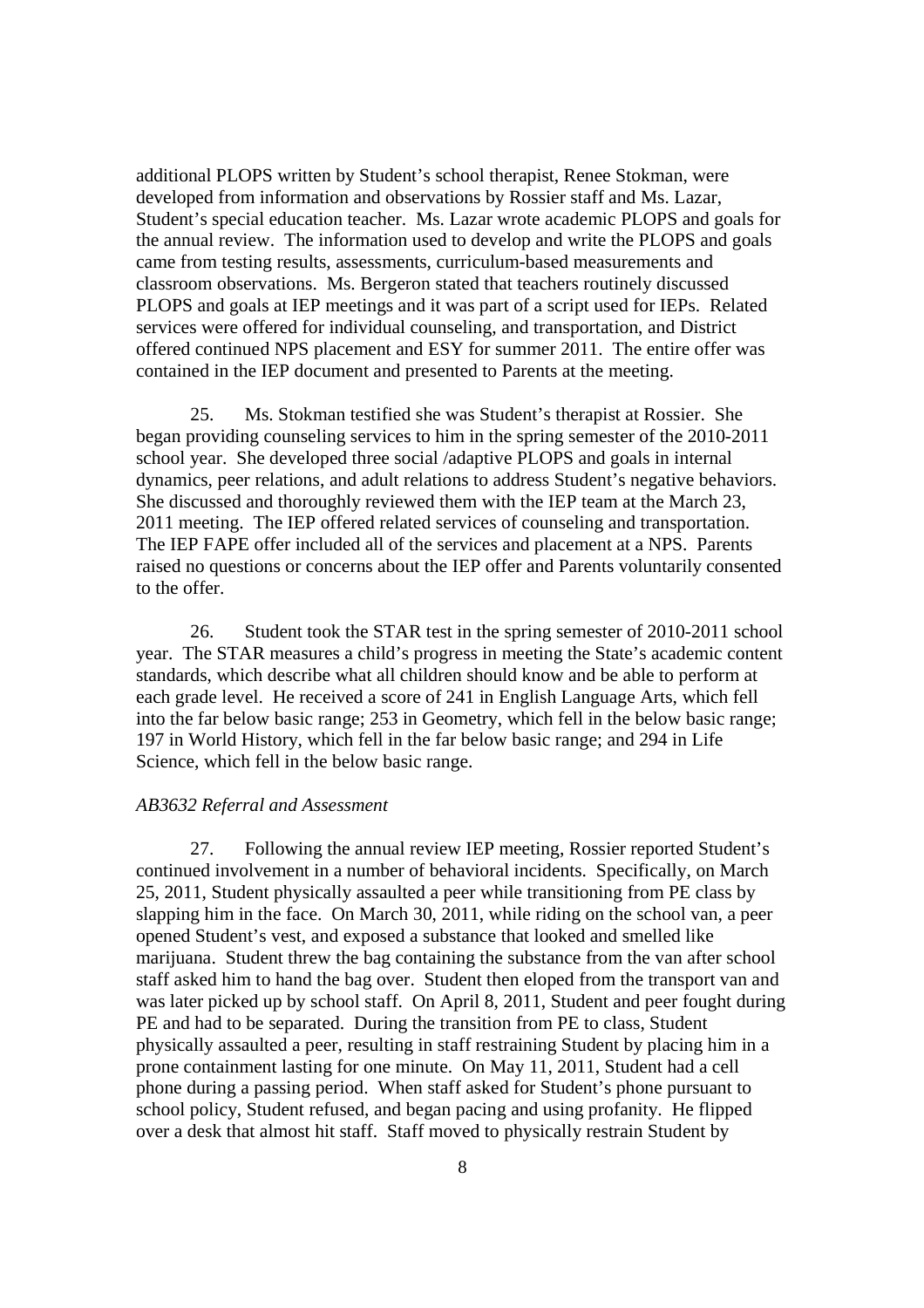placing him in a prone containment. Student physically assaulted a behavioral team staff member. Staff succeeded in placing Student in a prone containment lasting three minutes. On May 16, 2011, while returning Student home from school, Student eloped from the van. He was considered to be absent from the bus without leave or permission (AWOL). On May 24, 2011, Student was directed to quiet down during direct classroom instruction. He became upset when staff penalized him for his conduct under the school point system. He stated that he disagreed with the staff's actions and walked away from class cursing and slamming the door behind him. On May 27, 2011, while riding in the school van, Student appeared agitated and engaged in innocent joking which escalated to bickering and threats by Student to assault a peer and a staff member over traded items.

28. As of the fourth quarter of the spring semester between April 8, 2011 and June 17, 2011, Student's grades had declined from all A grades to A in PE and Drama; C in English 10; B in Geometry and World History; and C+ in Physical Science.

29. On June 3, 2011, District convened an addendum IEP team meeting at Parents' request. Parents attended the meeting. Ms. Stokman, a school psychologist, and Shirley Sanders, a District administrator, also attended the meeting. Parents reported their concerns to the IEP team that Student was stealing money, electronics, and jewelry from home, and fencing or selling the stolen items at school to pay off gambling debts. They did not believe he was using drugs at that time, but they believed that he was easily influenced by his peers at school. Parents were also concerned with Student's escalating assaultive conduct at home and at school, and the pattern of AWOLs from the van and from his classes. Ms. Stokman presented a District Private Counseling Summary Form dated June 3, 2011. Ms. Stokman's summary noted that Student's behavioral performance had declined because of disruptive defiant behavior with staff and peers, impulsive behaviors, physically assaultive behavior, and his AWOLS. The summary also noted that Student had been resistant to counseling for approximately nine months, but had more recently begun participating in counseling. The summary indicated that counseling had a limited effect. Parents requested a referral for an AB 3632 mental health evaluation.

30. On June 3, 2011, because of Student's escalating emotional and behavioral problems cited in District's Private Counseling Summary Form, District made a referral to the DMH to assess whether Student required more intensive therapeutic counseling as part of his IEP.<sup>6</sup>

<sup>6</sup> The initial Assessment and services recommended by DMH will be referred to in this decision as "AB 3632" services because the report was entitled the same by DMH. "AB3632" was the name of the assembly bill that, until recently, mandated DMH provide these services for implementation in IEP's. On June 30, 2011, California Governor Jerry Brown signed into law a new Budget Bill (SB 87) for the 2011-2012 fiscal year, and a trailer bill affecting educational funding (AB 114).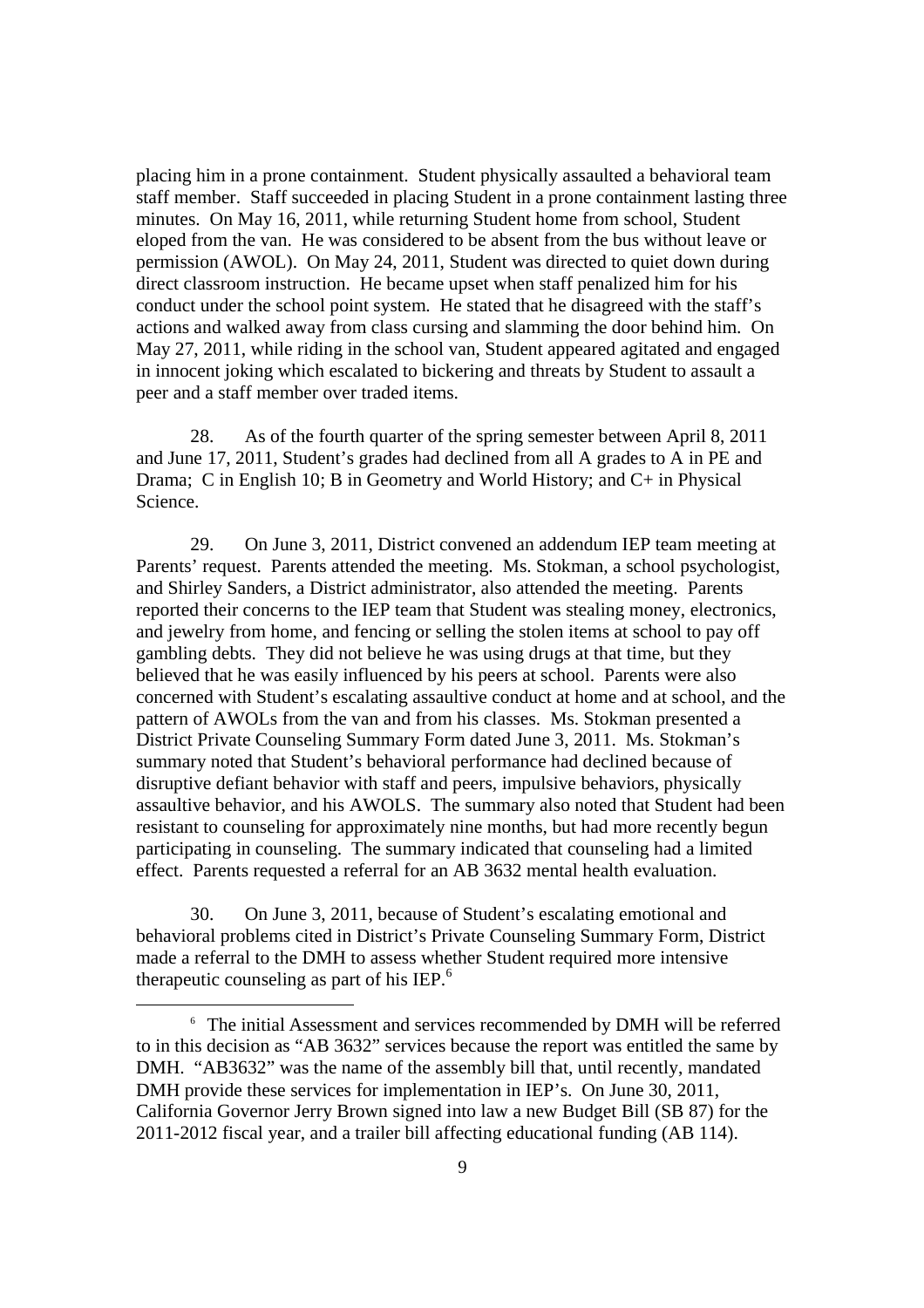31. DMH completed its AB 3632 assessment of Student and issued a Mental Health Assessment Report by Dr. Trudy Washington, dated August 2, 2011. Dr. Washington has been employed by DMH as a Licensed Clinical Psychologist for more than 27 years. She works in the AB 3632 Program. Her duties consist of assessing special education students and making eligibility determinations and recommendations for mental health services. She has conducted more than 60 assessments a year for approximately 25 years, equaling approximately 1,500 assessments.

32. Dr. Washington reviewed Student's educational records, medical and psychiatric records from his private psychologist Dr. Katie Manetta and psychiatrist Rubina Najeeb, M.D., and interviewed Student and Parents. The report noted that Student presented with multiple and serious areas of impairment that interfered with his functioning in school, at home, and in social settings. The problems described in Student's records included impulsive behaviors; short attention span and high distractibility; disruptive and defiant behaviors; disconnection between behavior and consequences; anger management problems resulting in incidents of threatening and physically assaultive behaviors with peers and adults; and oppositional and defiant behaviors, mood disorder, lying and minimizing, as reported by Parents.

33. The assessment findings suggested that several significant psychosocial factors contributed to Student's past and present pattern of maladaptive behaviors and impaired social-emotional functioning, including exposure to substances in utero; changes in caregivers at an early age; history of symptoms of a pervasive developmental disorder; and symptoms of executive functioning deficits manifested by impaired ability to resist his impulses, attention deficits, poor emotional control and difficulty with organization. His impulsive response style, and proclivity for action, seemed to interfere with all areas of functioning and precluded the use of good judgment. His behaviors had been disruptive to others and had impeded his own academic achievement in the educational environment.

34. DMH found that Student was eligible for AB3632 mental health services. DMH recommended outpatient mental health services consisting of individual therapy once per week for 60 minutes per session; family therapy 30-60 minutes per week, and medication support at a frequency deemed medically necessary by the treating psychiatrist; and case management for 15 minutes per week. DMH established general treatment goals and objectives to improve Student's coping skills and increase his ability to self-regulate. DMH requested that Student's therapist of record maintain contact with District to coordinate the treatment plan.

Together the two bills did not repeal Chapter 26.5 of the Government Code in its entirety, but made substantial changes that involved repealing significant portions of it and related laws, particularly with respect to mental health services. Sections repealed were suspended effective July 1, 2011, and were repealed by operation of law on January 1, 2012, unless otherwise amended. There has been no amendment.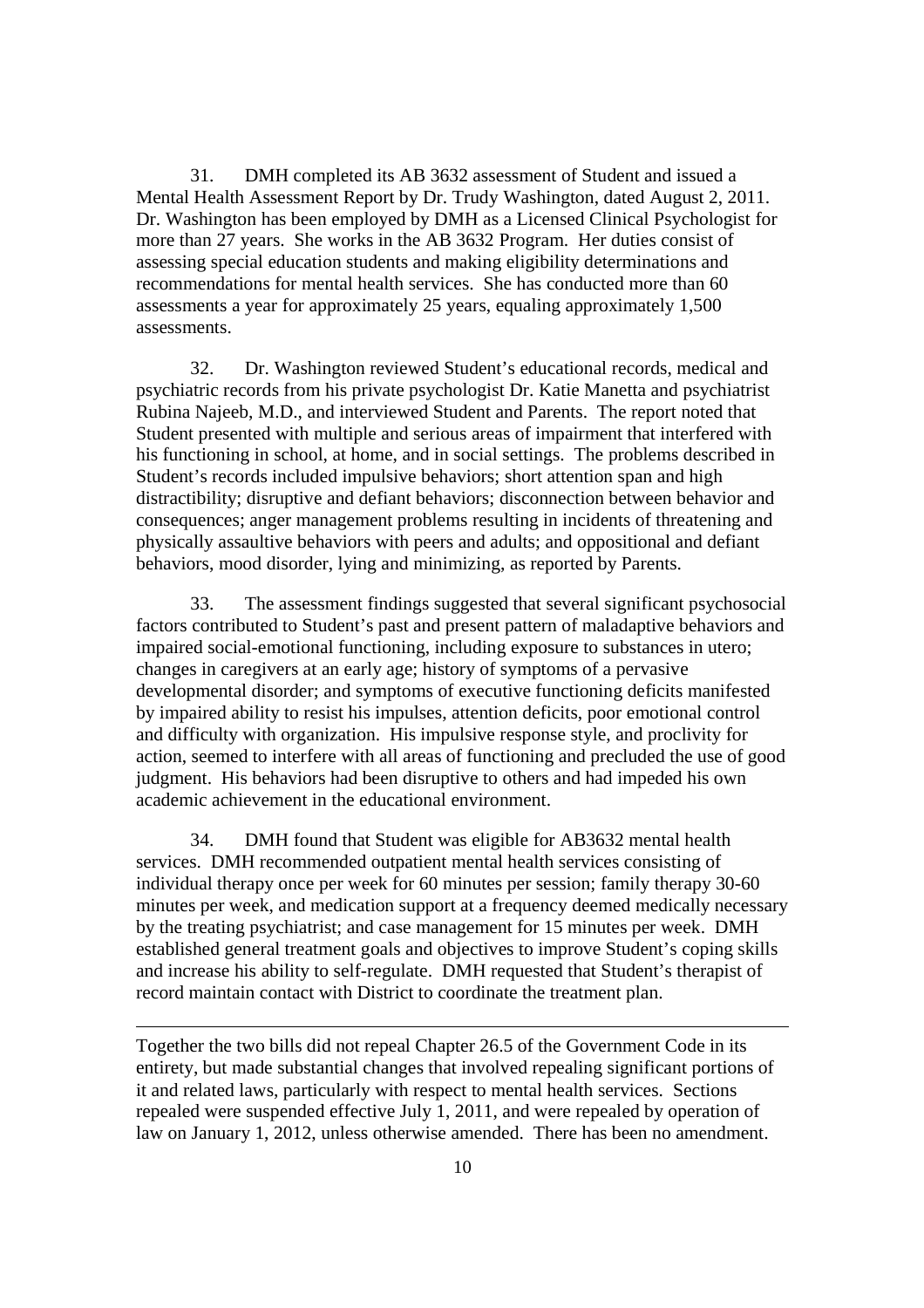35. District scheduled an addendum IEP meeting for August 4, 2011 to review and implement the DMH assessment report and recommendations. The meeting did not take place because Parents postponed the meeting. As a result, DMH's outpatient mental health services were not implemented.

36. Instead, on August 18, 2011, Student retained an attorney and requested District conduct comprehensive assessments in all areas of suspected disability including Psychoeducational, behavioral/functional analysis assessment (FAA), speech and language, assistive technology, and central auditory processing. Parents cited Student's behaviors at home and in school, as well as his poor performance on the STAR, as the basis for their request.

37. District prepared an Assessment Plan dated September 16, 2011 in response to Parents' request. The Assessment plan proposed to assess Student in Academic/Pre-academic Achievement; Speech and Language; Intellectual Development; Social/Emotional/Adaptive Behavior; Perceptual/ Processing; Career/Vocational; Assistive Technology; and Central Auditory Processing/Audiology(CAPD). Parents consented to the Assessment Plan on or about September 23, 2011.

# *DMH ERHMS Reassessment Report and Recommendation*

38. On August 24, 2011, Student's attorney made a written request to District for a reassessment by DMH. The request was based on Student's school records and Parents' reports indicating that Student's behavior had deteriorated over time in both school and at home. Parents wanted a second evaluation to determine if a more restrictive placement was required. The behaviors of concern included recent drug use, including marijuana, grand theft of Parents' jewelry and a sibling's electronics, eloping, assault, threatening others, gambling for high-stakes, possession of weapons at school, and overall impulsive and out of control responses to others when provoked. As a further basis for the request, Parents believed; despite the Rossier grade reports, that Student's behaviors impeded his access to an education because of his failing to achieve grade level academic standards on the STAR. Parents also requested that the reassessment include the opinions and recommendations of Student's longtime psychiatrist and his private therapist.

39. Dr. Trudy Washington conducted an ERMHS Reassessment in September 2011 and issued her report on September 29, 2011. The reassessment was for the purpose of determining whether Student's present behaviors and emotional responses were so severe that they significantly interfered with his academic performance and educational progress sufficiently to warrant a change of recommendation from outpatient mental health services to residential placement.

40. Dr. Washington reviewed additional records provided by Rossier and District. In addition to the interviews of Student and Parents done in the initial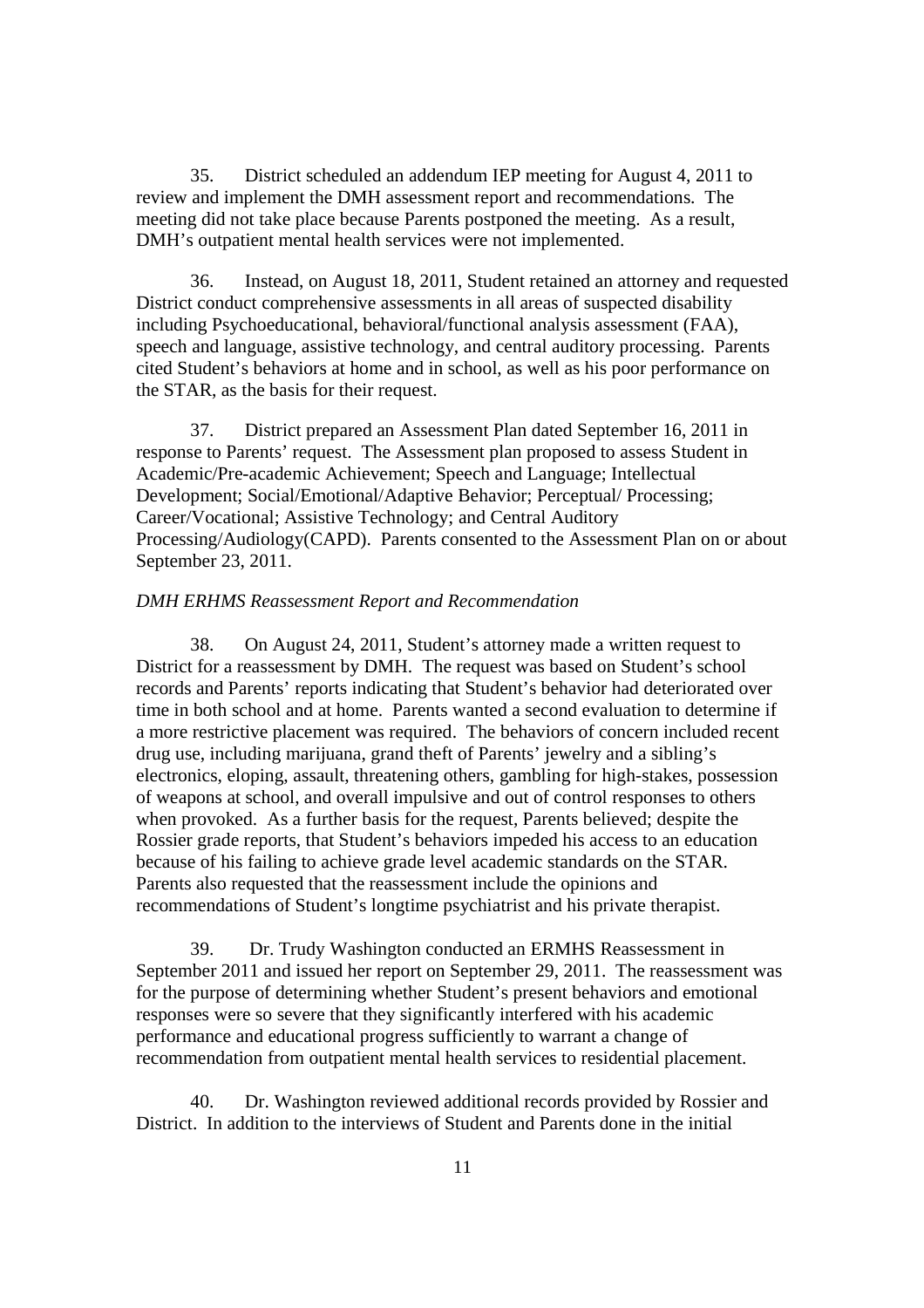assessment, she interviewed Rubina Najeeb, M.D., Student's private psychiatrist. She also re-interviewed Dr. Katie Manetta, his private psychologist, as well as interviewed Tom Sopp, a District Psychologist. Dr. Washington did not observe Student in the classroom setting at Rossier.

41. Dr. Najeeb reported to Dr. Washington that she had seen Student off and on for the past three years, first at the Guidance Center and now in private practice. Student had met his therapy goals at the Guidance Center and was less aggressive and impulsive. Student was respectful and cooperative when in her office, but she observed his anger and irritability toward his parents. Parents reported to her that Student displayed extreme aggression, anger, and destructive behaviors outside the therapeutic setting. They also reported that he was impulsive and self-destructive. Parents expressed their concern that Student was not remorseful and did not make the connection between his behaviors and the consequences. Dr. Najeeb described symptoms consisting of pressured speech, grandiosity, hyper-verbal, irritability, and anger, and gave a diagnosis of severe mood disorder. Dr. Najeeb stated that she had seen an increase in Student's risky and impulsive behaviors. Dr. Najeeb did not directly recommend residential placement, but indicated that Student could not be supervised 24 hours a day, seven days a week (24/7) in the home. Student required more structure than he was presently receiving in both at school and home settings, and needed a setting where he could receive more therapeutic intervention.

42. Dr. Manetta reported that she last saw Student in May 2011. She described Student as naïve and easily influenced, and believed that his peers at Rossier victimized and negatively influenced him. He did not have a pattern of gambling, trading items, or fighting prior to placement at Rossier. Since his enrollment there, he had become less manageable. She believed Student should be placed in a different school setting rather than in a residential program.

43. Dr. Washington interviewed Tom Sopp, who provided her with additional educational records and the behavioral incident reports involving Student from the 2009-2010 and 2010-2011 school years. These reports had not been included in District's referral packet to DMH for the initial assessment. Further, a student discipline profile of behaviors from Millikan and Jordan was reviewed, which had not been provided to DMH for the initial assessment. The student discipline profile from Millikan and Jordan documented episodes of defiance, disrespect, use of vulgar language, and disruption. The profile showed that one serious incident occurred in February 2010, when staff found Student in possession of a three and onehalf inch self-locking knife. Another serious incident occurred on March 10, 2010, when Student, without provocation, punched a student in the nose, causing bleeding and bruising.

44. After reviewing the additional records provided by District and Rossier, as well as the reports from Dr. Najeeb and Dr. Manetta, Dr. Washington determined that Student exhibited symptoms of severe mood disorder. She further found that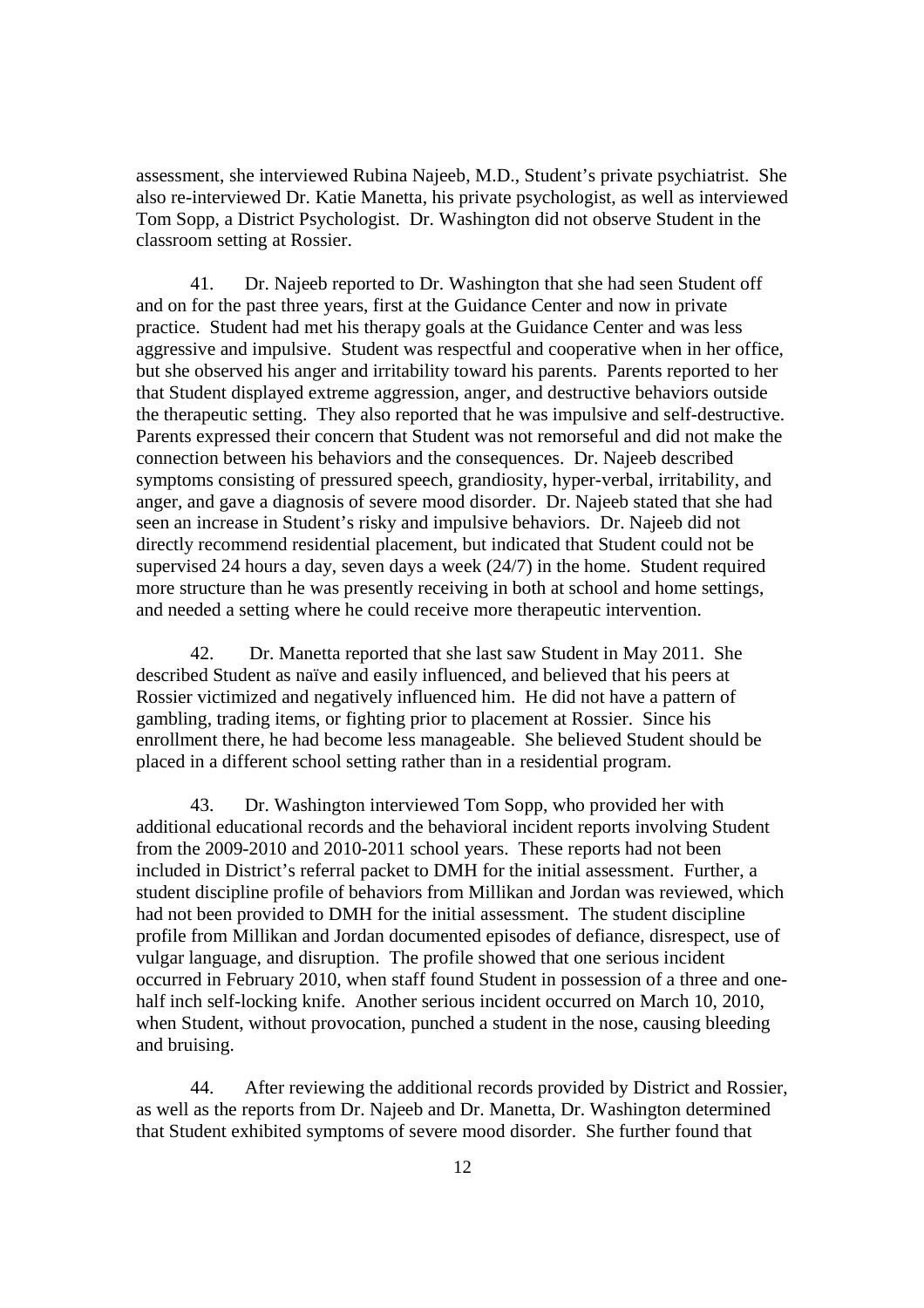while the most extreme episodes of anger outbursts, destructive behaviors and stealing appear to have occurred in the home environment, some of Student's impulsive, high risk behaviors at school and in the community had been escalating. The report summary noted that the behaviors described in the school incident reports demonstrated social and emotional immaturity; very poor judgment; impulsive and high-risk behaviors; defiance; ongoing classroom disruptions; and verbal and physical aggression to a degree requiring physical restraint. Dr. Washington concluded that Student needed to be placed in a more structured environment where he could receive intensive therapeutic interventions, and noted that it was not feasible to monitor Student on a 24/7 basis in the home.

45. Based upon the reassessment findings, DMH recommended placement in a 24/7 highly supervised and intensive therapeutic residential treatment program. The recommended program would provide individual therapy at least 60 minutes per session and up to 180 minutes per week; family therapy for at least 120 minutes per week and up to 240 minutes per month; group therapy for up to 300 minutes per week; and medication support and case management services as needed. The plan would remain in effect for six months. DMH also recommended the treatment goals and objectives developed in the initial DMH assessment.

46. Rossier staff reported four additional behavioral incidents involving Student occurring between July 29, 2011 and October 19, 2011. Specifically, on July 29, 2011, Student threatened to assault a peer while returning from a field trip. Student had drunk the peer's juice, which upset the peer, who used profanity at Student. Student in turn threw his food at the peer, which resulted in threatening gestures to fight. The staff had to intervene. On October 6, 2011, Student physically assaulted a student by pushing him while walking from the boys' bathroom, which caused a confrontation and argument. On October 14, 2011, while Student ate lunch in his classroom, he threw carrots across in the classroom. His teacher ordered him to stop. Another student became involved and an argument ensued between the two. The other student pushed Student off of his chair onto the ground. Student tried to kick his attacker when the teacher intervened. Both students began shouting racial epithets at one another. Each student was taken out of the classroom. Student was taken to the Learning Center. On October 19, 2011, an incidental contact led to a scuffle between Student and a peer during a PE class, which turned into a fight. Staff intervened and asked Student to walk away. Student continued to pursue his peer, requiring staff to place Student in a prone containment, and then escort him to the behavior office.

47. District conducted the speech and language, and AT assessments on October 27, 2011 and November 3-4, 2011, respectively. Both found Student ineligible for speech and language therapy or AT.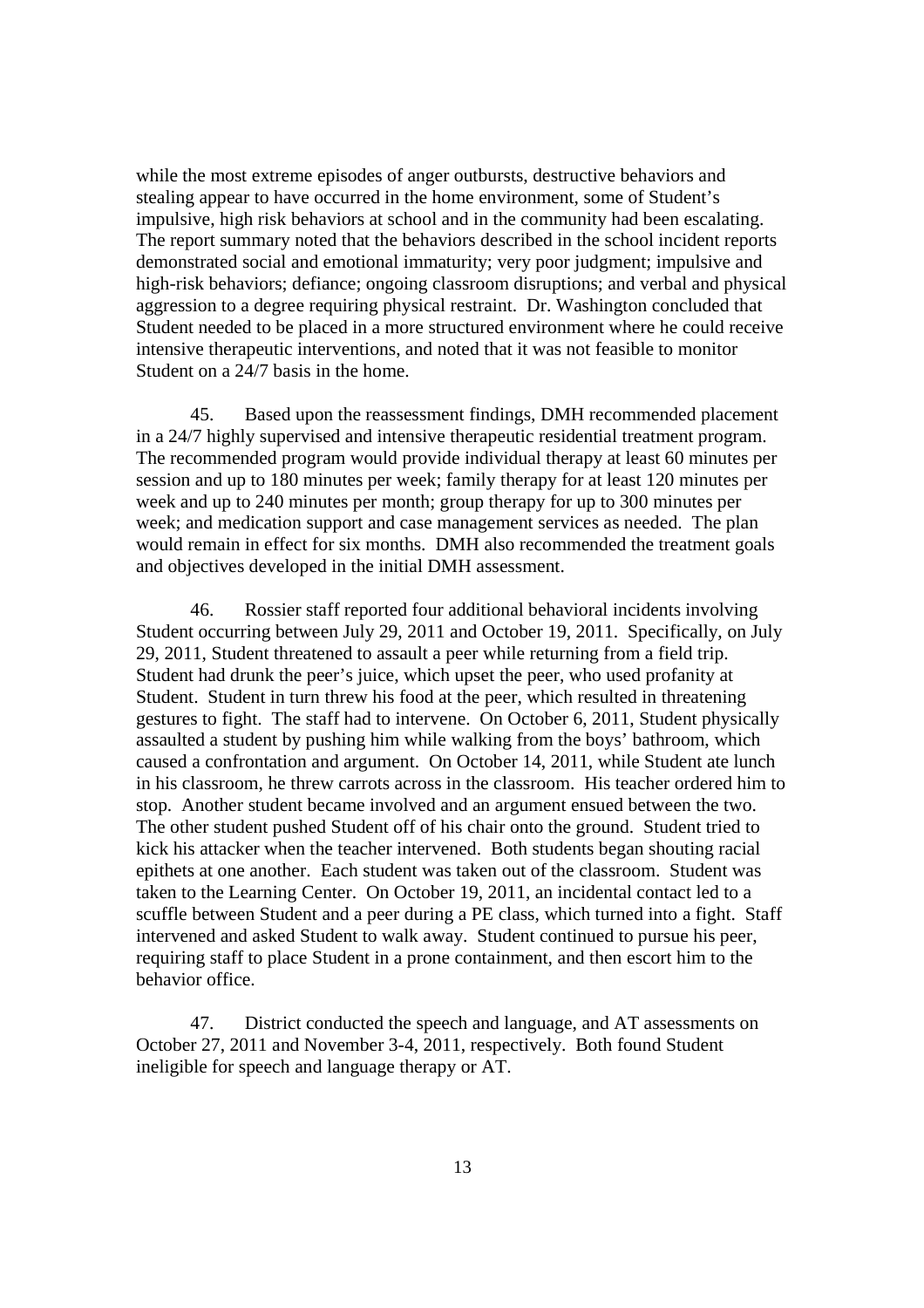### *District's FAA and Proposed Positive Behavior Intervention Plan (PBIP)*

48. Mr. Sopp, who at the time of the assessments was a school psychologist with District, conducted the FAA and Psychoeducational assessments. Mr. Sopp testified that he had been employed as school psychologist with District for 11 years. Since December 1, 2011, he has been employed as the Director of Psychological Services for the Southwest Special Education Local Plan Area (SELPA). His testimony concerning his conduct of the FAA and the proposed PBIP was consistent with his findings and recommendations in the FAA.

49. Mr. Sopp conducted the FAA over a period from September 26, 2011 to October 27, 2011, and issued his report on October 31, 2011. The purpose of the evaluation was to address parental concerns about Student's episodes of physical aggression, eloping from class and the school van, and his newly reported behaviors of borrowing, lending, and trading items. The evaluation was completed to answer the following questions: (1) What was the primary cause of Student's escalation patterns; (2) What subtle warning signs could indicate that Student was escalating; and (3) What proactive and reactive interventions could be helpful to get Student off of the escalation path?

50 The assessment procedure consisted of a record review, Student observations, therapist interview, teacher interview, Ability First program supervisor interview, Student interview, Parent interview, and the use of the Reinforcement Inventory for Children.

51. To answer the questions posed in the evaluation, the assessment first summarized the numerous incidents since Student's enrollment at Rossier, specifically his physical aggression. The report noted that Student had a total of 10 incidents of physical assault ranging from mild to persistent mutual fighting resulting in mild injury; eight incidents of physical assault during the 10th grade school year including ESY, in which two led to prone containments by staff; two during the fall semester of 11th grade in which one led to prone containment. The assessment identified the antecedents to these behaviors as enforcement of limits on contraband; disagreements with peers; horseplay; and activities associated with PE. The assessment noted that only three incidents of physical aggression were considered serious behavior, because they involved aggression with persistence, which led to prone containment interventions. The assessment included past acts of serious physical aggression reported by Parents of destruction of property, and one act of physical assault on his mother. Parents also reported incidents where Student punched holes in the walls of their home when he became angry. Father reported that on those occasions when Student was confronted regarding something he was not supposed to do, Student's face flushed, his speech became pressured, he paced rapidly, and yelled. Father also reported that the last episode of escalation within the last 30 days resulted in Father calling a crisis intervention team. Student had calmed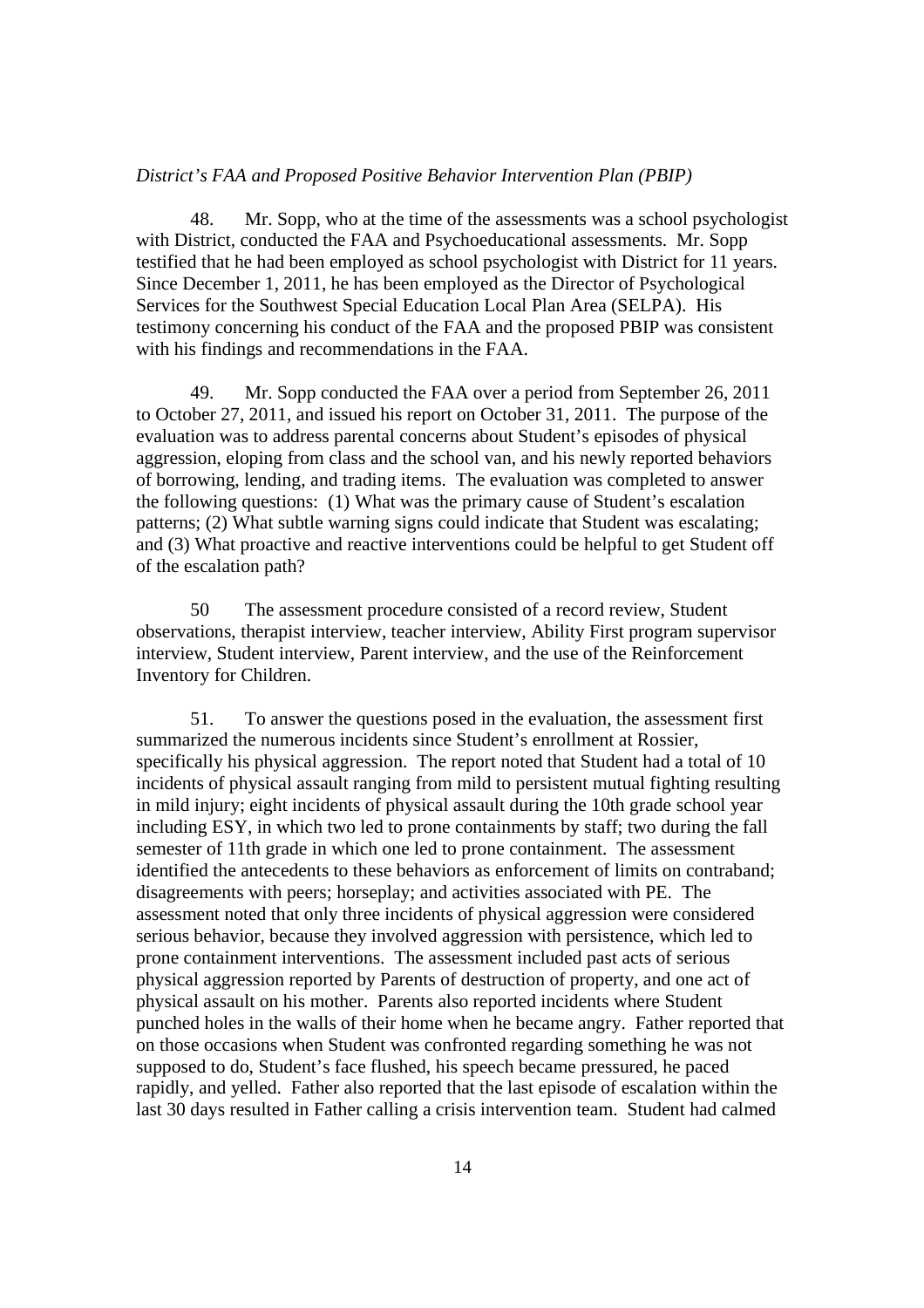down by the time the team arrived at the home. Later that evening, Student took a household safety pin and pierced his right eyebrow.

52. Based upon the Student, teacher, and Parent interviews, as well as the review of records, the assessment identified the escalation cycle for Student's physical aggression, and concluded that Student's maladaptive behaviors were driven by a need to protest an event, when his peers threatened or challenged him, when he was in a brooding mood, when involved in less structured activities such as passing period, lunch or during transport, and when student interaction increased. The report noted that, overall, Student was a social student, but had difficulty knowing when his behavior had gone too far, or when to seek staff assistance instead of escalating to physical aggression.

53. The assessment also identified positive replacement behaviors and proposed a comprehensive PBIP and an Emergency Behavior Plan. As part of the emergency plan, the assessment noted that although Student's past incidents of physical containment had been brief. If after physical containment he continued to demonstrate that he was not in control of his behavior and/or continued to have difficulty following instructions in order to be released from containment, staff was to continue the containment. The staff was further instructed to consider contacting local law enforcement or the crisis intervention team if Student's behavior remained escalated. The PBIP was to be continued until Student had 90 days without an incident of significant physical assault.

54. The assessment suggestions and recommendations to the IEP team included: (1) a weekly contract with Student allowing him to earn at least two privileges for implementing a coping skill; (2) providing more structure during transition times, such as assigning a chore or duty to help the teacher and frequent check-ins before leaving the PE field; and (3) the IEP team accepting and implementing the PBIP in whole or in part.

# *District's Pscychoeducational Assessment*

55. Mr. Sopp conducted the Psychoeducational assessment on various dates between September 26, 2011 and October 31, 2011, and issued the Psychoeducational Assessment Report on November 1, 2011. The purpose of the assessment was to determine Student's current level of academic functioning; cognitive functioning; whether and how Student's autistic and ADHD symptoms impacted his classroom performance; Student's ability to recall verbal/visual information; auditory processing skills; and Student's post-secondary school career interests.

56. The Mr. Sopp used the following test instruments: Differential Ability Scales, Second Edition (DAS2); Weschsler Individual Achievement Test, Third Edition (WIAT3); Behavior Assessment System for Children, Second Edition (BASC2)-Student; Wide Range Assessment of Memory and Learning, Second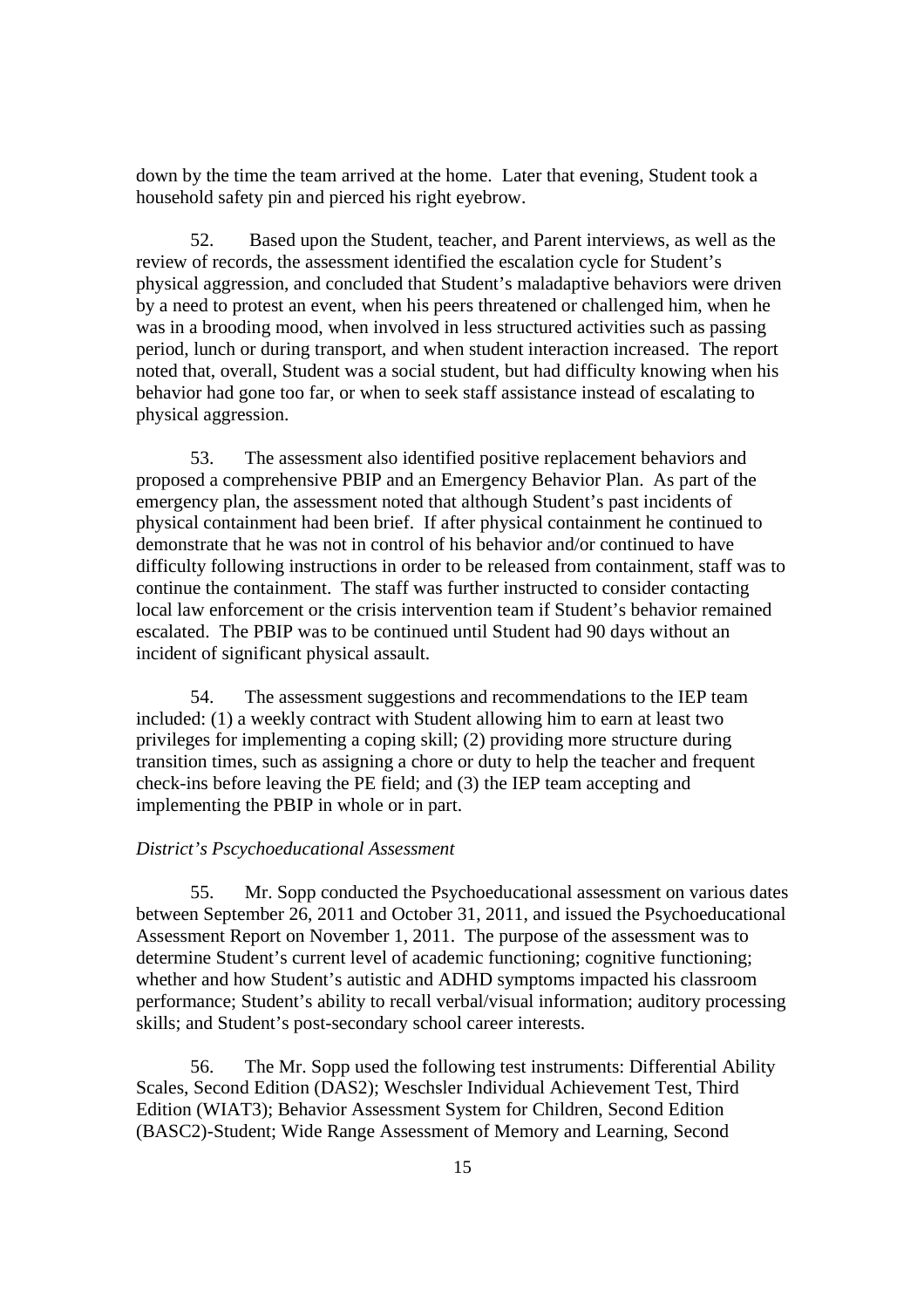Edition (WRAML2); Behavior Assessment System for Children, Second Edition (BASC2)-Teacher and Parent Interview. Mr. Sopp also interviewed a counselor, a teacher, Parent and Student, reviewed records, and conducted a Student observation.

57. The assessment found, with respect to his current level of academic functioning, Student appeared to have proficient academic skills according to his performance on the WIAT3. In reading comprehension, his literal reading comprehension skills appeared better developed than his inferential reading comprehension skills. Student's general cognitive ability appeared to be in the emergent to proficient range as measured by the DAS2, yet his verbal reasoning was in the proficient to highly proficient range, indicating verbal reasoning could be Student's strength. Student did not exhibit classic behaviors associated with autism. However, the results of the BASC2 teacher and parent interview showed Student was easily distracted by his peers, needed one-to-two prompts to start tasks, and exhibited ADHD symptoms to a far greater degree at home than at school. Finally, with respect to his ability to recall verbal and visual information, his ability to immediately recall abstract and concrete visual information was low, but he had good skills in sight word reading and memorization of math facts. Student reported math was difficult because he had difficulty recalling sequential procedures to solve multi-step math problems. Further, according to the results of the pseudoword decoding subtest, listening comprehension subtest, observation and teacher report, Student appeared to function at an adequate level with verbal information. With respect to his post-high school career interests, Student reported he wanted to be a fashion designer.

58. The assessment suggestions and recommendations to the IEP team included a finding that Student remained eligible for special education services under the ED category. The assessment recommended Student should be given directions and instructions one step at a time, and that Student required a small structured environment in order to meet his IEP goals.

59. Mr. Sopp's testimony concerning his conduct of the Psychoeducational assessment was consistent with his findings and recommendations in the assessment report.

# *November 7-8, 2012 Addendum IEP*

60. District convened an addendum IEP team meeting on November 7, 2011 to review the assessments conducted as agreed in the September 16, 2011 assessment plan. Father, Advocate Jim Campbell, and Attorney Jennifer Campbell attended on behalf of Student. The District IEP team members included IEP Administrator Jennifer Bergeron, Special Education Teacher Heather Manning, Mr. Sopp, Ms. Stokman, and Nancy Finch-Heuerman, District's Attorney. District Assistive Technology Specialist Shari King appeared by telephone. Mr. Sopp facilitated the IEP meeting.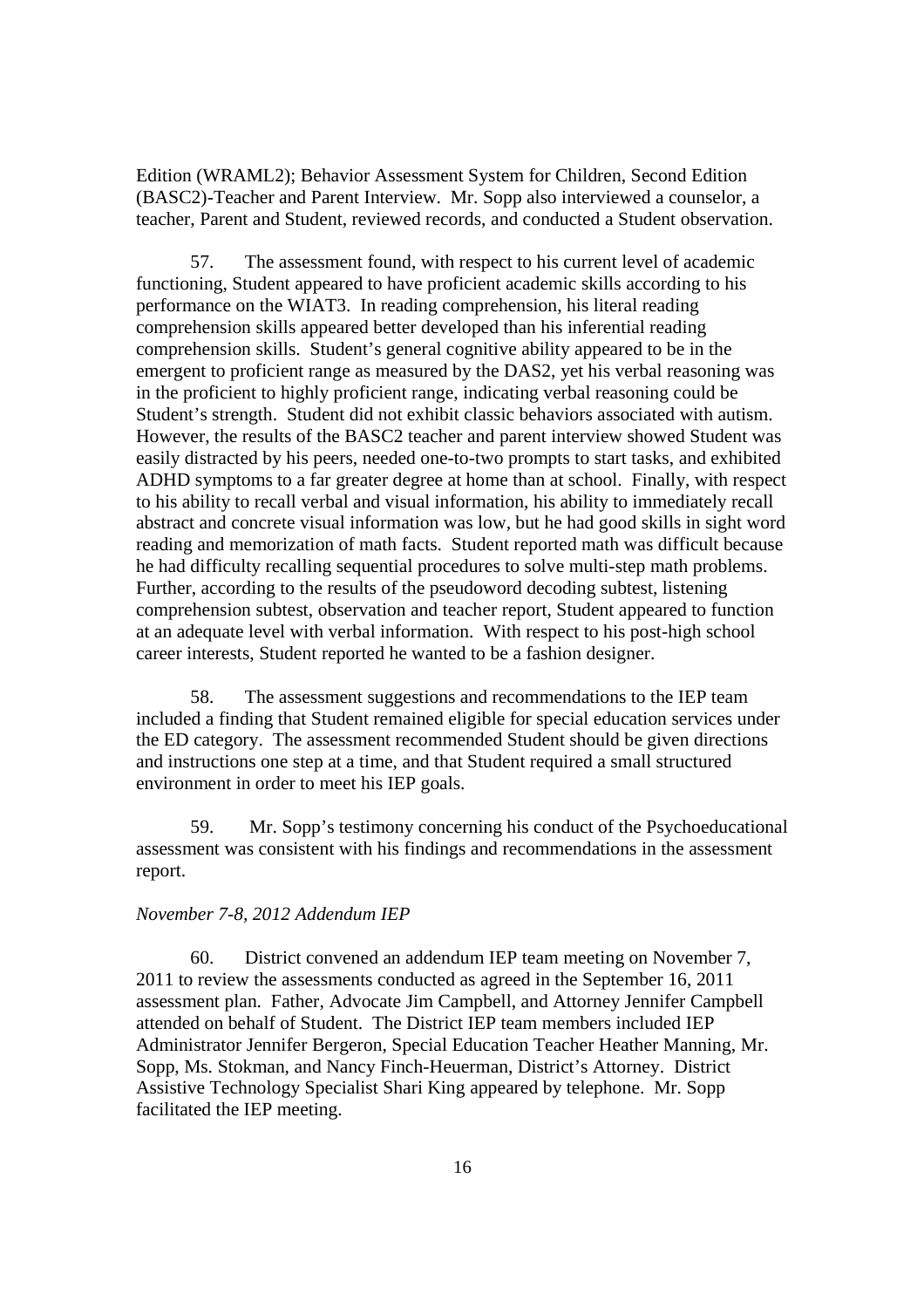61. The IEP team reviewed and discussed the results of the speech and language assessment and determined Student did not qualify for school-based speech and language. Ms. King presented the assistive technology results and recommended no assistive technology services, but recommended accommodations in the form of graphic organizers, computer access, continued instruction in reading comprehension skills, and keyboarding skills.

62. Mr. Sopp reviewed the results of the Psychoeducational assessment and the FAA. The IEP team discussed the Psychoeducational assessment results and focused on Student's performance in his current modified curriculum, and determined that Student performed best in a highly structured environment. Mr. Sopp reviewed the FAA and discussed the serious behaviors of physical aggression, predictors of serious behaviors and the perceived functions of the behaviors. He reiterated that Student was a social student but may have difficulty knowing when his behavior has gone too far or when to seek staff assistance instead of escalating to physical aggression. The IEP team discussed interventions currently being implemented, identified positive replacement behaviors, and the proposed PBIP. The final PBIP was not presented at the IEP meeting; however, Mr. Sopp discussed how it could address Student's behavioral needs, how it should encourage him to learn positive replacement behaviors, and prevent escalation of behavior. He presented suggestions and recommendations for the PBIP based upon the FAA, but the IEP team agreed to postpone the discussion until after the review and discussion of the DMH assessment scheduled for November 8, 2011.

63. The CAPD Assessment was not presented at the IEP team meeting. The November 7, 2011 IEP meeting summary noted that District was contracting with Dr. Martinez, an audiologist, to perform the evaluation. Consequently the testing could not been performed and completed by the time of the IEP meeting. The assessment was conducted on December 1, 2011. District received the results of the assessment on December 9, 2011. The assessment report was provided to Parents, and an IEP meeting was scheduled for December 12, 2011 to review the assessment results. The results indicated that Student's hearing sensitivity, middle ear function, and inner ear integrity in both ears were normal. Parents cancelled the IEP meeting, citing inconvenience. District notified Parents that due to the winter break, the next available date for an IEP meeting to review the assessment would be in January 2012.

64. The November 7, 2011 Addendum IEP meeting summary, also noted that Ms. Stokman told the IEP team of Student's improvement over the past six months during his therapy sessions. She also stated that Student could report the consequences, but did not seem to have insight, or show guilt or remorse when an incident occurred. Ms. Stokman reported that Student expressed anxiety about a possible placement in a RTC, but he felt that it would be in his best interest to be placed in a residential setting. The IEP team discussed the termination of Student's therapeutic services through the Guidance Center due to funding cuts, and his current receipt of services through Harbor Regional Center, as well as through private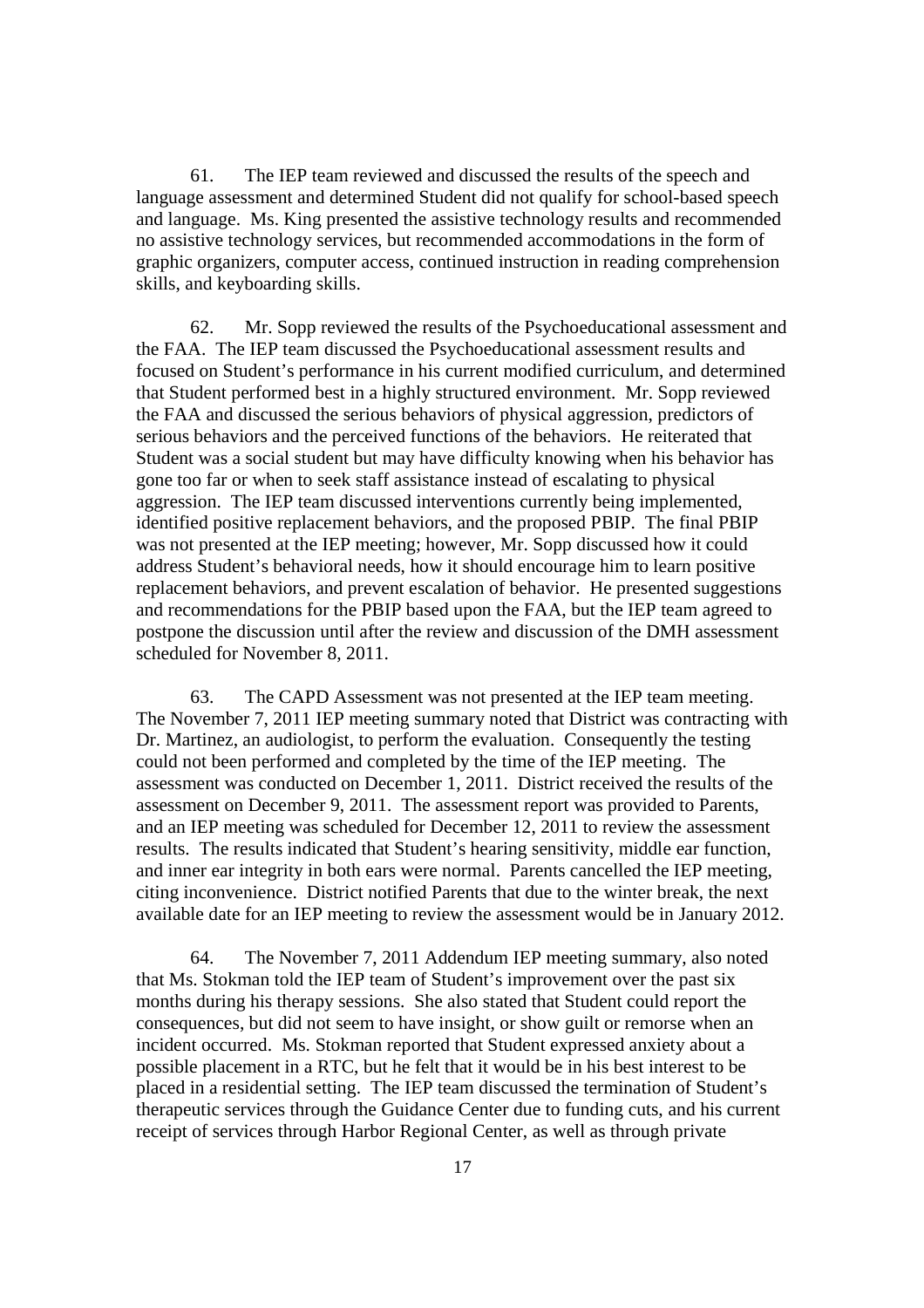counseling obtained by Parents. The determination of program, services and placement was deferred to the following day, November 8, 2012.

65. The IEP team meeting reconvened on November 8, 2011 to review the DMH mental health assessment, and to discuss Student's progress, program and placement. Father, Jim Campbell, Attorney Jennifer Campbell, and Dr. Manetta attended on Student's behalf. Ms. Stokman, Ms, Bergeron, Mr. Sopp, Special Education Teacher Fernando Cervantes, and Attorney Finch-Heuerman attended for District. Dr. Washington, accompanied by a representative of the DMH Placement Unit, attended to present the ERMHS Reassessment Report and Recommendations.

66. The IEP meeting summary noted Dr. Manetta's discussion of Student's difficulties at home. She also stated that Student's behavior had not changed and expressed her concern for Student if he remained at Rossier. She spoke of how Student continued to struggle with the concept of trading, selling or stealing. She, along with Parents, school therapist, and school staff had spoken to him and warned him not to engage in these activities. The IEP meeting summary notes indicated that as of the date of the IEP meeting, Student had three incidents of trading or borrowing on campus. The team discussed writing a stop/think behavior goal to address the behavior. However, Dr. Manetta expressed doubts about his ability to use the skills required to meet the goal. She stated Student told her he did not want residential placement, but she opined that Student would continue to engage in behaviors that might warrant such a placement.

67. Ms. Stokman also discussed the importance of Student refraining from his current on-campus conduct. The IEP team reviewed and discussed Student's progress towards his goals. He met his goals in Reading, Social Adaptive Peer Relations and Adult Relations; he was progressing toward his goals in Social Adaptive Internal Relations and Prevocational; and he had not met his Mathematics goal. The IEP team discussed their concern that Student had poor impulse control. Ms. Stokman wrote new goals pertaining to the on-campus conduct of trading, selling and stealing, resulting in two behavior goals in peer relations and internal dynamics to be evaluated in the next annual review IEP.

68. The IEP team discussed the need for additional accommodations and services. Mr. Campbell asked for additional time for Student on the STAR. He requested extra time for Student to work on keyboarding skills, including daily keyboarding skills sessions. Mr. Cervantes stated that Student would have time once per week in the computer lab to work on the typing program. The IEP team discussed and agreed that Student could sign up for an elective keyboarding class in the spring 2012 semester with conditions. The IEP team discussed and considered the feasibility of providing additional daily keyboarding time to Student, and ultimately determined that Student's assignment to a keyboarding schedule would interfere with his academic class schedule. The IEP team also informed Parent he would need to consent to a modification of Student's class schedule to allow additional keyboarding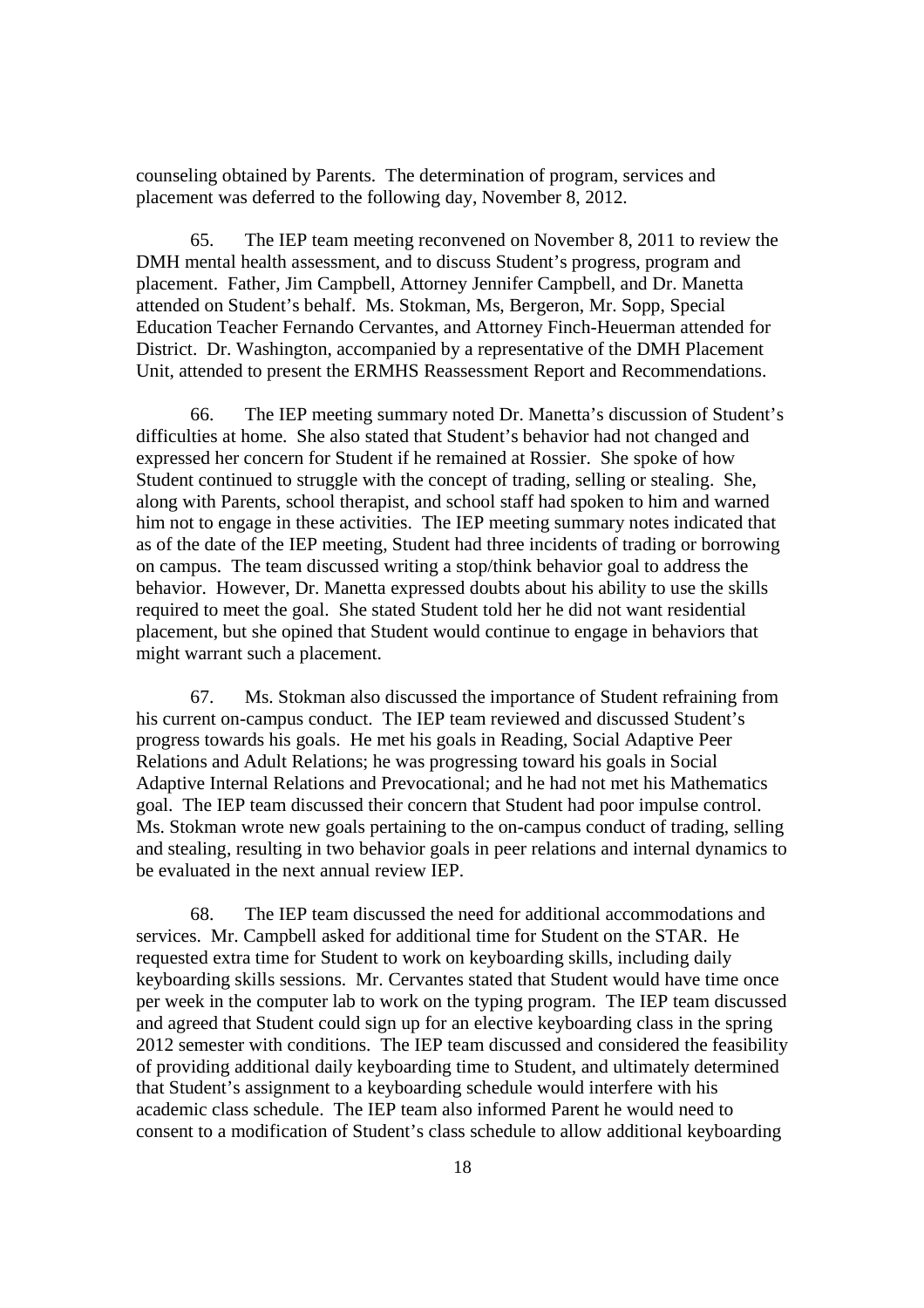instruction. The IEP team agreed to the recommended accommodations of the Assistive Technology Specialist presented at the November 7, 2012 meeting. The IEP team confirmed that the only counseling in Student's current program was for 60 minutes of individual counseling once weekly with the school therapist. Dr. Manetta and Mr. Campbell suggested that Student would benefit from group counseling; however, the District IEP team confirmed that group counseling was not currently offered and was not available to Student at Rossier.

69. Dr. Washington presented the ERMHS Reassessment Report and her recommendation for residential placement, treatment services, and treatment goals and objectives. The IEP team discussed placement and the DMH recommendation. The representative from the DMH residential placement unit discussed placement options and the importance of finding the right fit for Student. The team discussed the services that could be provided in the interim, pending Student's placement at a residential facility. Dr. Washington offered the outpatient services recommended in the initial DMH assessment, and that had not been implemented, pending placement in a residential facility. District rejected DMH's recommendation for RTC placement, as Mr. Sopp indicated that Student's needs could be met in the NPS setting. DMH then offered to provide the outpatient therapy services for Student to at least provide the needed mental health services he had not been receiving at Rossier.

70. The details of the IEP offer were contained on page 2 of the final offer made at the November 8, 2011 Addendum IEP meeting. The program and services offered here were in addition to the March 23, 2011 IEP. Page 2 contained a box numbered Roman numeral IX entitled "Special Education Services Recommended". The boxes entitled "related services" and "other" were checked. Based upon box number IX, the IEP offer of FAPE for the 2011-2012 school year was continued NPS placement in a special education classroom with a modified curriculum. The IEP offered additional related services of individual and family counseling, and case management by a DMH provider. The Addendum IEP which, supplemented the March 23, 2011 annual IEP, offered (1) continued placement at a NPS; (2) mental health services provided by DMH in the form of individual therapy once per week for 60 minutes, family therapy once per week for 60 minutes, and case management on a consultation basis for 15 minutes per week; (3) classroom accommodations for untimed instruction and tests in a small group setting; and (4) other supplementary aides and services in graphic organizers, keyboarding skills, computer access, and continued instruction in reading comprehension skills. Father disagreed with the entire IEP offer, and did not consent to the IEP.

71. Father considered the District attorney's presence at the November 7-8, 2011 Addendum IEP team meetings as inappropriate, because to him it created an adversarial atmosphere that previously had not been present in Student's meetings with District IEP team members. Father considered Ms. Finch-Heureman's behavior at the IEP meeting as rude, specifically to Student's representatives. In Father's view, Ms. Finch-Heureman refused to let District IEP team members speak or share their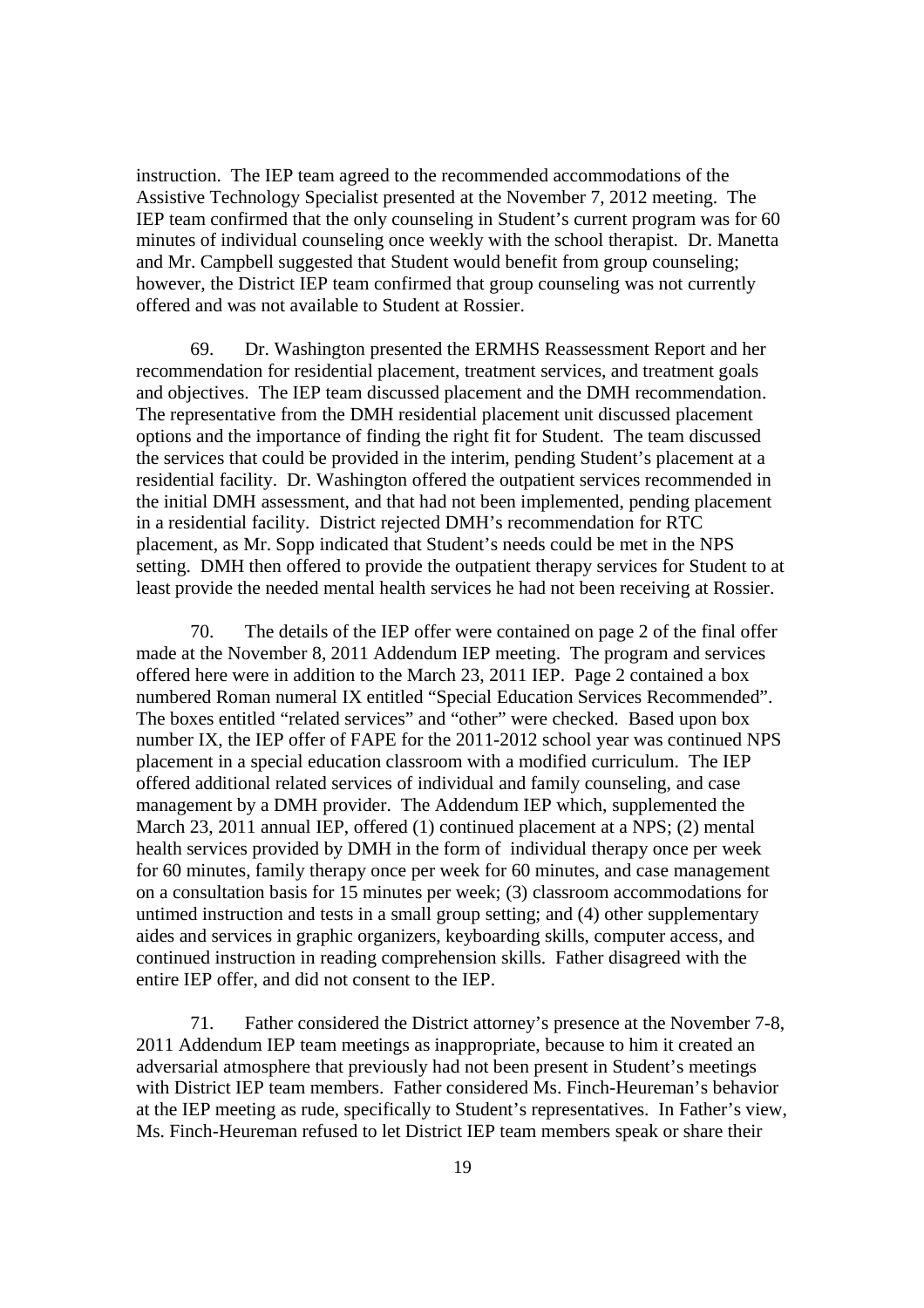thoughts on the main issues in the IEP. Ms. Finch-Heureman had opened the meeting stating that she was present as a member of the District IEP team, and Father's belief is that she dominated the meeting. Father also believed that District had predetermined that Student's placement offer would be a NPS and not an RTC, because at the first day of the meeting held on November 7, 2011; District IEP team members appeared to be favorable in their discussions of a possible RTC placement for Student. However, in his view, District team members suddenly took a different position the next day when DMH presented the ERMHS reassessment and recommended RTC. Although Father's perceptions may have been sincere, they were not corroborated by other credible evidence at hearing.

72. Ms. Stokman, Ms. Bergeron, and Mr. Sopp, who attended both days of the IEP Addendum meeting, confirmed Ms. Finch-Heuerman was in attendance on behalf of District, because Student's attorney and advocate were present both days of the meeting. They credibly testified that they did not recall Ms. Heuerman being rude, interrupting, talking over any of the attendees at the meeting, or dictating District's offer. They further credibly testified that they did not meet prior to the November Addendum IEP meeting to discuss or to predetermine Student's placement offer. Only at the November 7 and 8 IEP meetings did they discuss and consider all options to placement before offering NPS placement. They testified that NPS placement was most appropriate because Student had made academic and social progress in his current placement, and Rossier could provide the services and interventions needed for Student to receive educational benefit.

73. Mr. Sopp further testified that the subject of RTC placement for Student was raised during his interview with Dr. Washington. He expressed his concerns to Dr. Washington as to whether RTC was appropriate for Student, because he believed Student was making progress at Rossier. However, he did not make a determination whether or which placement would be most appropriate, as this was the responsibility of the IEP team. He stated that he did not mention or consider the expense that District might incur for an RTC placement, because it would be unethical to do so. He also stated that following his interview with Dr. Washington, and in anticipation of the IEP meeting that would be scheduled to review the DMH assessment, he concluded that it would be important to have a representative present at the IEP meeting from the DMH placement unit to provide information and to answer Parents' questions in the event District accepted DMH recommendation and offered RTC placement. He subsequently contacted DMH and requested they send a representative to the IEP meeting to review the DMH assessment scheduled for November 8, 2011.

74. Dr. Washington recalled that during the interview for the ERMHS assessment, Mr. Sopp mentioned the concern for the expenses District would incur if Student needed residential placement. Even if Mr. Sopp made the statements attributed to him by Dr. Washington, the evidence showed it was an expression of his opinion. There is no evidence that Mr. Sopp met with the District members of the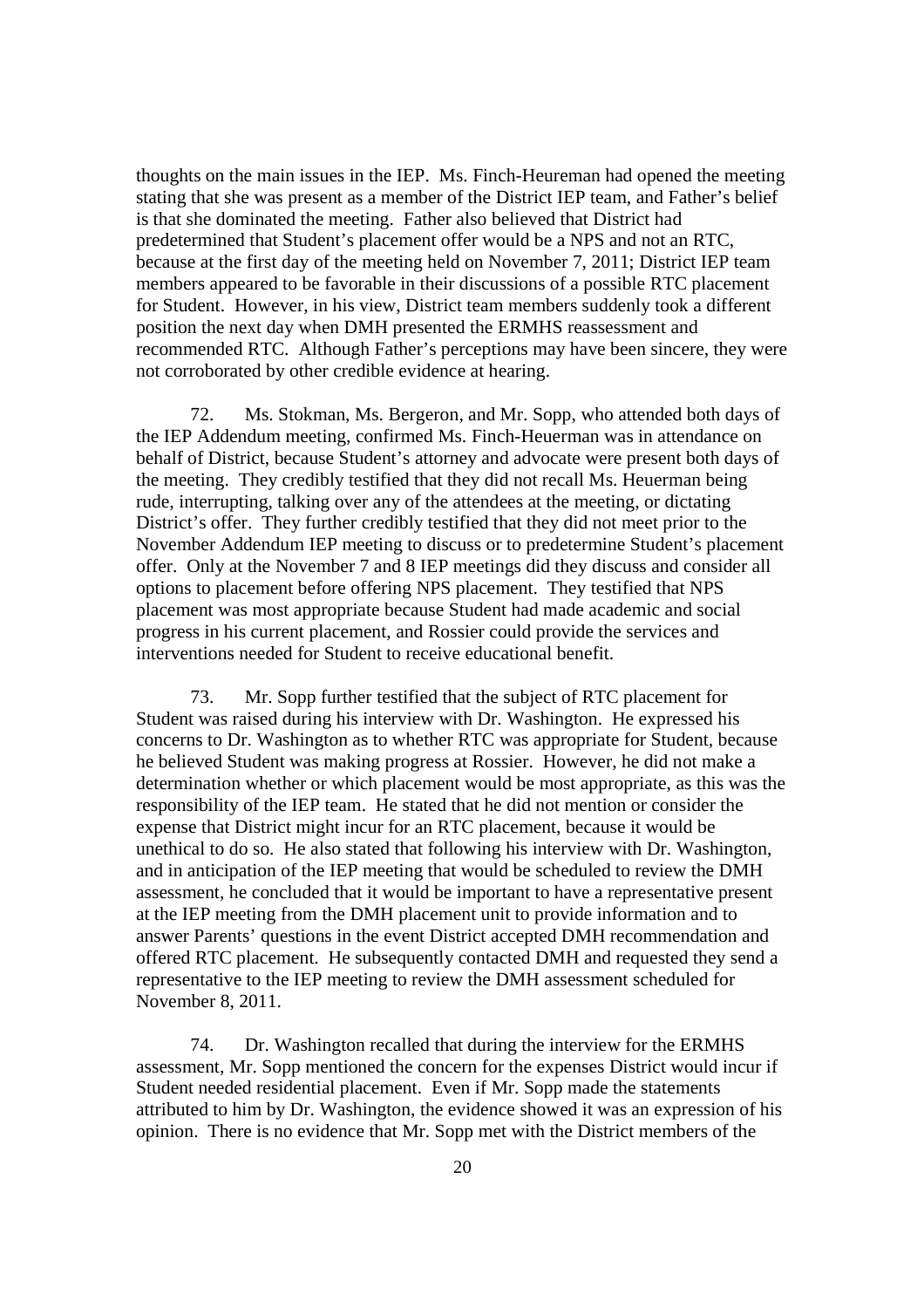IEP team and decided Student's placement in advance of the November IEP team meeting.

75. District provided Student with a proposed PBIP on December 6, 2011 and scheduled an IEP meeting to be held on December 12, 2011 to review and finalize the PBIP and to review the results of the Central Auditory Processing assessment, which was to be completed by December 9, 2011. Student's Parent and his attorney cancelled the meeting citing inconvenience as the reason. Because of the upcoming winter break at the time, District proposed to reschedule the meeting to a date in January 2012. There is no evidence that Student agreed to or proposed a new meeting date.

### *Student's Expert Witness Testimony*

76. Dr. Washington's assessments of Student, reports, and testimony are entitled to great weight. She persuasively testified that based upon the two evaluations she conducted of Student, his ongoing history since the ninth grade of physical aggression, severe mood disorder, his inability to accept responsibility for causing confrontations with peers, and the escalation of serious behaviors, she believed that residential placement was appropriate. She explained the RTC was appropriate and necessary because of Student's explosive outbursts, his disregard for the consequences of his actions and the impact on others, his high risk conduct, poor impulse control, and absence of self-regulation. She described the services available in a RTC setting to include group, individual, and family therapy, as well as medical and case management. She further testified that even though there was not a consensus of opinion between her and Student's long-time psychiatrist and psychologist about the appropriate type of placement, based upon her discussions with Drs. Najeeb and Manetta, there was consensus that Student required more structure and 24/7 supervision than could be provided at Rossier or by Parents at home. She persuasively opined that despite Rossier's program and the staff's insistence that Student had progressed academically, the evidence pointed to a contrary conclusion. Specifically, Student had not improved socially and emotionally, and required a more intensive therapeutic program and medical management available only in a RTC.

77. More importantly, Dr. Washington emphasized that District had withheld critical documentation from her when she conducted the AB3632 assessment in August 2011. She persuasively opined that after reviewing the incident reports and the Student's incident profiles that predated his transfer to Rossier, a different picture of Student emerged that warranted more intensive mental health treatment and services than she recommended in the initial assessment in August 2011.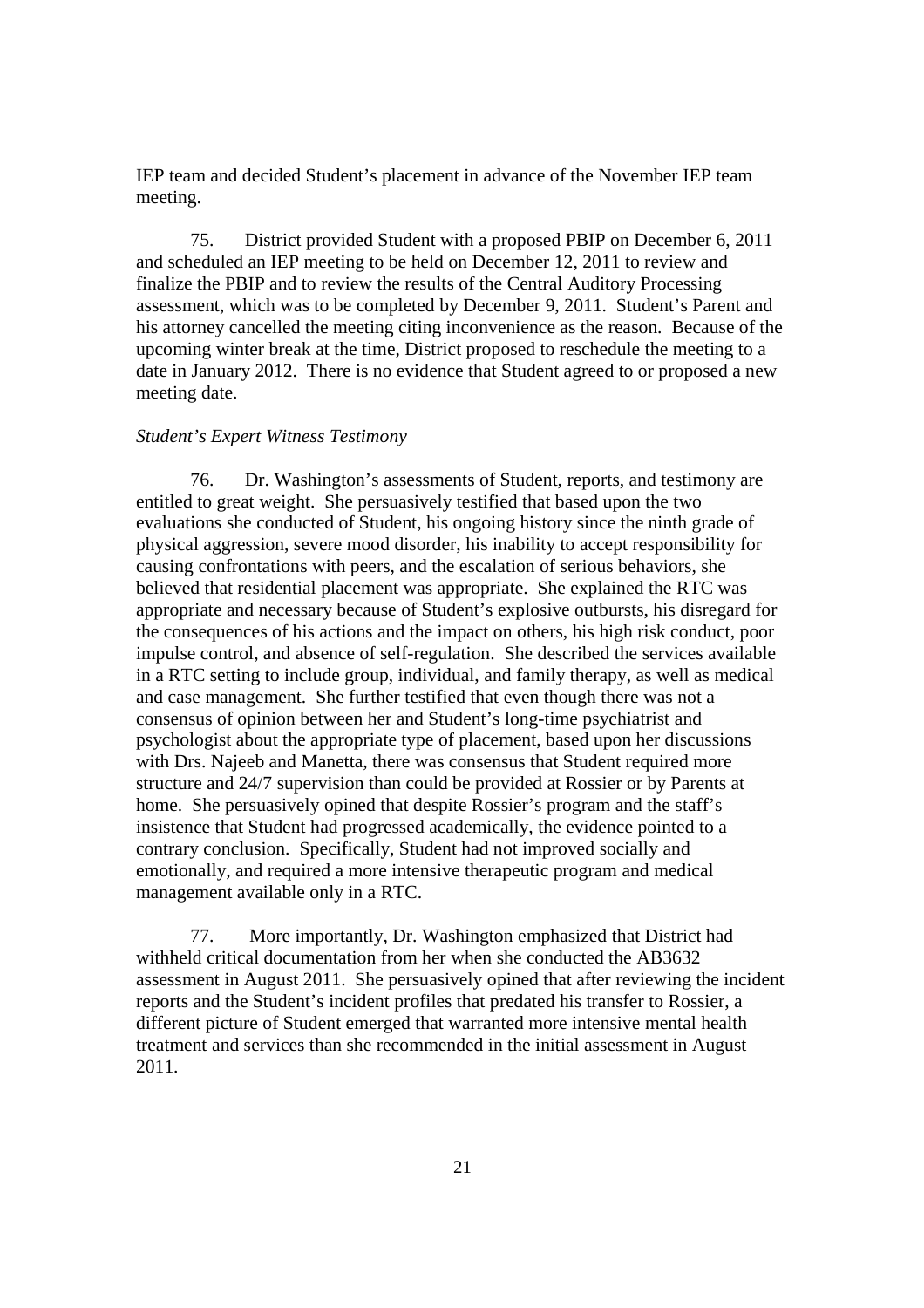### *District's Witness Testimony*

78. Fernando Cervantes was Student's current teacher since the fall semester of the 2011-2012 school year. He testified that he taught based upon the California Standards curriculum. He explained the behavioral interventions and methods used at Rossier to address behavior in the classroom and on campus. He described the use of the point and level behavior systems used to reward and/or penalize a student for violating the school values. The school staff additionally used a method ranging from verbal redirection to address student behavior to physical restraint to address more severe behavior. He stated that he taught a special day class with 12 students. Student had good attendance, cooperated in class, completed his work, and responded appropriately to verbal redirection. Mr. Cervantes described Student's classroom behavior as positive and improving. He had not seen Student go AWOL from class or on school transportation and he was not aware of any deterioration in Student's overall behavior. He states that while Student did have three episodes of anger in his classroom prior to the November addendum IEP that Student returned to the classroom after a short break where he was able to calm himself sufficient to return to class and continue his class assignments. He also states Student exhibited no problems or disturbances during transitions to other classes and was responsive to redirection in and outside the classroom. He explained that Student made academic progress in his class.

79. Ms. Bergeron similarly testified that Student's incidents of physical aggression had lessened over time and were more pronounced in the 2010-2011 school year than currently. She saw no deterioration in Student's behaviors at school at the time of the November 2011 Addendum IEP and stated that the reported incidents of gambling, AWOL, theft, and physical aggression reported by Parents at home were not observed at Rossier. Regarding the incident reports, Ms. Bergeron stated that Student's behaviors there were typical of peers at Rossier and could be addressed in the NPS setting. She believed that placement at Rossier was appropriate because Student was making academic progress and receiving educational benefit.

80. Ms. Stokman also testified that Student was making progress in his counseling goals and had shown improvement prior to the November Addendum IEP. She believed that RTC placement was not appropriate for the reasons stated by Ms. Bergeron and Mr. Cervantes. Ms. Stokman also testified that the outpatient therapeutic goals recommended in the ERMHS reassessment report could be implemented and met in the NPS program at Rossier.

81. The testimony of Mr. Cervantes, Ms. Bergeron, and Ms. Stokman on the appropriateness of RTC placement was not credible. They participated as members of the IEP team at the November IEP meeting, they acknowledged Student's history of lack of impulse control, physical assaults on staff and peers, and other ongoing negative and problem behaviors reported by Parents. The IEP team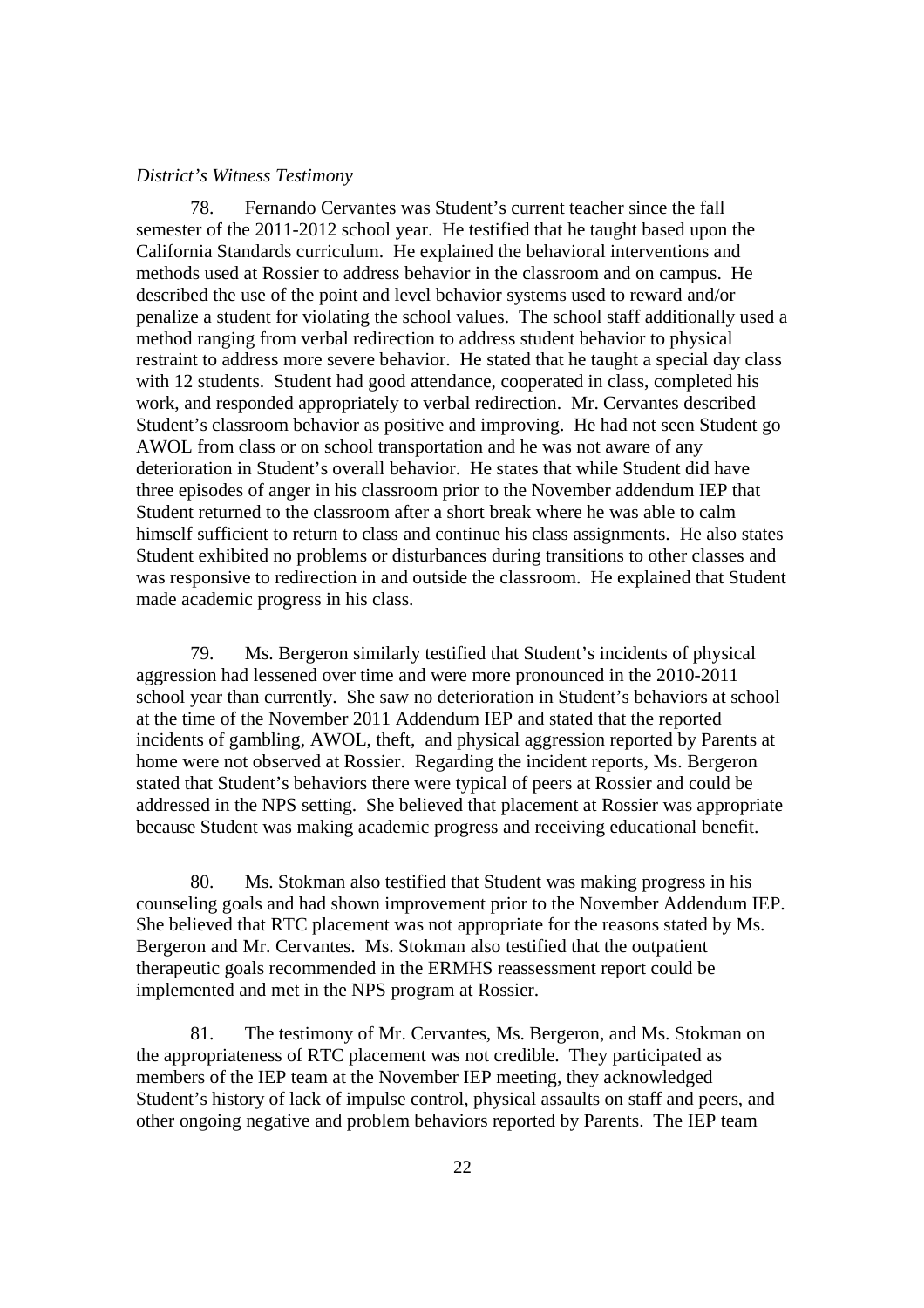also discussed the need to effectively address the problem behaviors in the form of a more structured program and more effective behavior intervention that heretofore had not been offered or implemented at Rossier.

82. The expert testimony of Mr. Sopp, who opined that Rossier was an appropriate placement because Student had improved academically and had shown some progress emotionally, was equally unpersuasive. Mr. Sopp's recommendations in the Psychoeducational assessment and the FAA corroborate Dr. Washington's opinions and observations, and support a finding that Student's behaviors could not be properly addressed or abated at Rossier, and Student required a more structured and therapeutic environment with intensive interventions that could only be provided in a RTC.

## *Parent Testimony*

83. Father testified that Student did well academically when he was homeschooled from the sixth to the eighth grades. He performed well on state standardized tests during his homeschooling. Since his enrollment in high school, he had not made progress emotionally or socially. Father further testified that after Student's enrollment at Rossier, he had less information about his academic performance, as he was not kept informed of Student's classroom work. Student never brought homework home. He stated that Student's behavior began to further deteriorate after his enrollment at Rossier. Student began to steal valuable items from the household and sell them to pay off gambling debts. He believed Student was negatively influenced by his peers at Rossier. Father further stated that he repeatedly communicated with Rossier staff and the administration about his observations that Student was secreting items onto the Rossier campus by concealing them in his anal cavity. He became more concerned about Student's lack of academic progress when he received the results of the STAR. Student also had been caught with marijuana and Father was concerned about possible drug use.

84. Father believed RTC placement was most appropriate for Student because his behaviors were getting out of control at home and at school. He stated that following the November 7-8, 2011 IEP meeting, Student had a violent episode which resulted in his hospitalization at College Park Hospital where he was held for psychiatric observation for five days. Student eloped or went AWOL after he was returned home from the hospital. Father credibly testified that he was most concerned because Student was not getting the proper mental health services, and had been advised by Dr. Washington that Student was at risk for involvement with law enforcement. Father testified that Student was arrested in April 2012 on charges of residential burglary and is currently detained at Los Padrinos.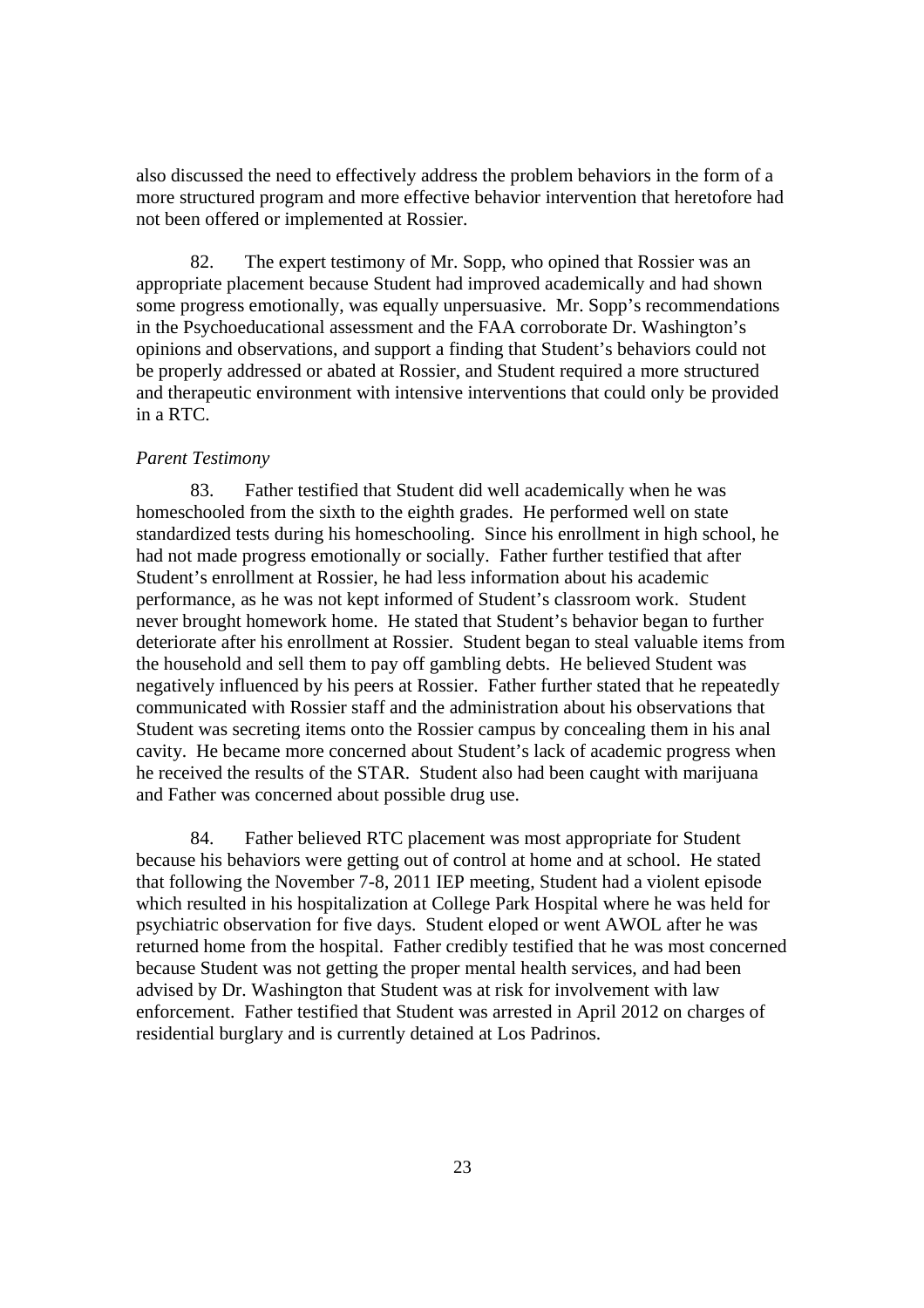# LEGAL CONCLUSIONS

1. As the petitioning party, Student has the burden of proof on all issues. (*Schaffer v. Weast* (2005) 546 U.S. 49, 56-62 [126 S.Ct. 528, 163 L.Ed.2d 387].)

# *Issue I: Denial of FAPE in the March 23, 2011 IEP*

2. Student contends that District's failure to provide a clear written IEP offer deprived Parents of meaningful participation in the IEP process and denied Student a FAPE (Issue I (a)); the March 23, 2011 IEP did not offer related services and transportation which denied Student a FAPE (Issue I(b)); and the March 23, 2011 IEP did not provide a review of Student's PLOPS and goals (Issue I(c)). Student asserts that the IEP form lacked a place or section where District could list all of the elements of District's FAPE offer. Instead the IEP placement offer was located in one section of the IEP, and related services in another section, with boxes pertaining to related services that were unmarked or unchecked, making it unclear what services were being offered. Student argues that the failure to provide a coherent written offer in the IEP document caused Father to be confused about the content of District's offer, and whether all agreed-upon related services would be offered. Student further asserts that the failure to provide a review of all PLOPS and goals constituted a denial of FAPE.

3. District contends the March 23, 2011 IEP provided a clear written offer of placement and services in the least restrictive environment. District asserts that Student's PLOPS and goals were written into the IEP, reviewed, discussed, and presented to the IEP team members at the IEP meeting, which included Student and Parents. District contends that it provided a FAPE.

4. As discussed below, Student has not met his burden of proof that District failed to provide a FAPE in the March 23, 2011 IEP.

# *Applicable Law*

5. A pupil with a disability has the right to a FAPE under the Individuals with Disabilities Education Act (IDEA) (20 U.S.C. § 1400 et. seq.) IDEA, consisting of special education and related services. (20 U.S.C. § 1412(a)(1)(A); Ed. Code, §§ 56000, 56026.) FAPE is defined as special education, and related services, that are available to the pupil at no cost to the parent or guardian, that meet the state educational standards, and that conform to the pupil's IEP. (20 U.S.C. § 1401(9); Ed. Code, § 56031; Cal. Code Regs., tit. 5 § 3001, subd. (o).) A child's unique educational needs are to be broadly construed to include the child's academic, social, health, emotional, communicative, physical and vocational needs. (*Seattle Sch. Dist. No. 1 v. B.S.* (9th Cir. 1996) 82 F.3d 1493, 1500, citing H.R. Rep. No. 410, 1983 U.S.C.C.A.N. 2088, 2106.)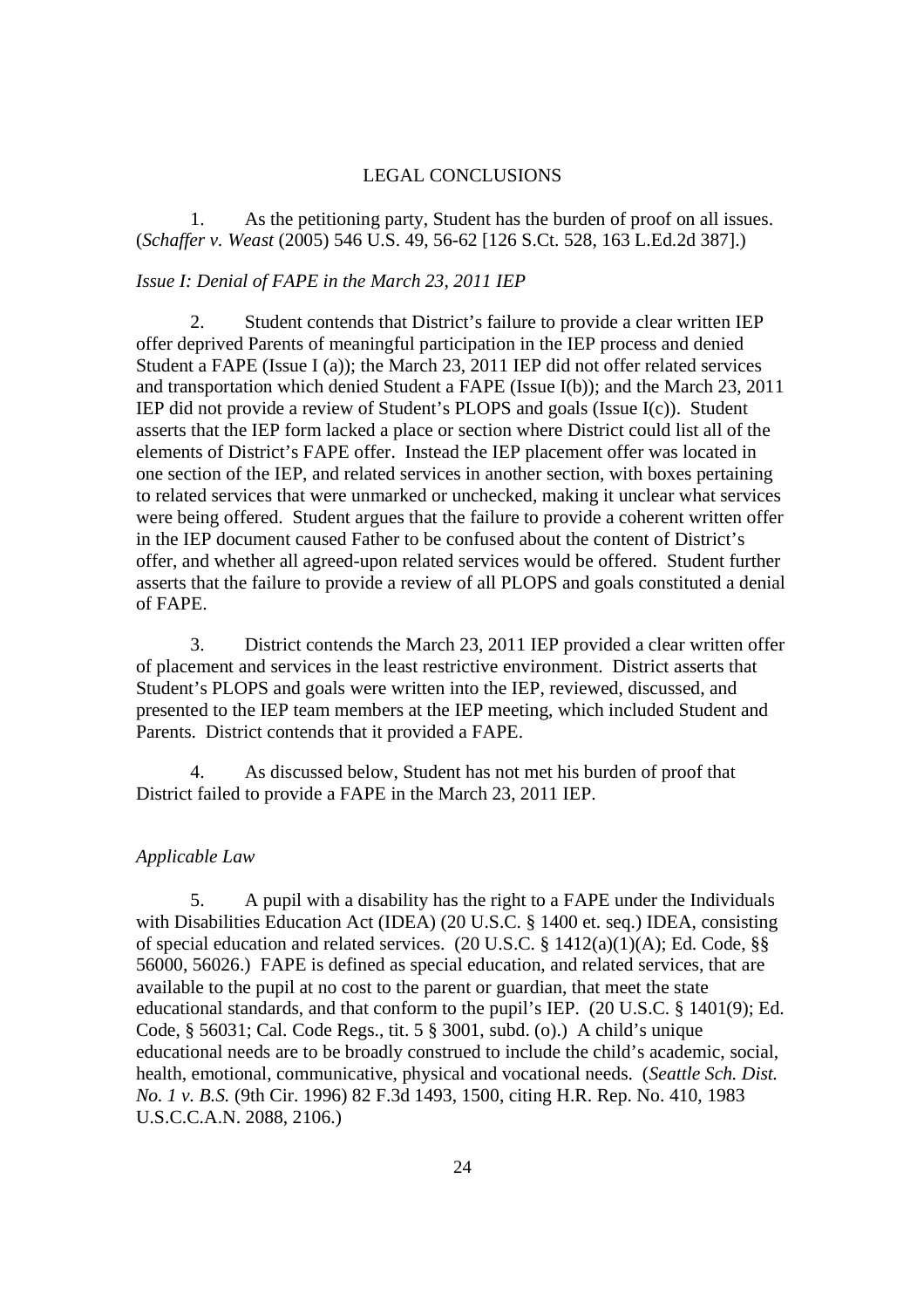6. The term "related services" (designated instruction and services in California) includes transportation and other developmental, corrective, and supportive services as may be required to assist a child to benefit from education. (20 U.S.C. § 1401(26); Ed. Code, § 56363.) Related services must be provided if they may be required to assist the child in benefiting from special education. (Ed. Code, § 56363, subd. (a).) An educational agency satisfies the FAPE standard by providing adequate related services such that the child can take advantage of educational opportunities. (*Park v. Anaheim Union High School* (9th Cir. 2006) 464 F.3d 1025, 1033.) Related services may include counseling and guidance services, and psychological services other than assessment. (Ed. Code § 56363, subd. (b)(9) and (10).)

7. In *Board of Educ. of the Hendrick Hudson Central Sch. Dist. v. Rowley* (1982) 458 U.S. 176, 200, [102 S.Ct. 3034] (*Rowley*), the United States Supreme Court addressed the level of instruction and services that must be provided to a student with disabilities to satisfy the requirement of the IDEA. Under *Rowley* and state and federal statutes, the standard for determining whether a district's provision of services substantively and procedurally provided a FAPE involves four factors: (1) the services must be designed to meet the student's unique needs; (2) the services must be reasonably designed to provide some educational benefit; (3) the services must conform to the IEP as written; and (4) the program offered must be designed to provide the student with the foregoing in the least restrictive environment. While this requires a school district to provide a disabled child with meaningful access to education, it does not mean that the school district is required to guarantee successful results. (20 U.S.C. § 1412(a)(5)(A); Ed. Code, § 56301, *Rowley*, supra, at p. 200.) School districts are required to provide only a "basic floor of opportunity" that consists of access to specialized instructional and related services, which are individually designed to provide educational benefit to the student. (*Rowley*, supra, at p. 201.)

8. Not every procedural violation of IDEA results in a substantive denial of FAPE. (*W.G. v. Board of Trustees of Target Range School Dist. No. 23* (9th Cir. 1992) 960 F.2d 1479, 1483-1484.) A procedural violation does not constitute a substantive denial of FAPE unless the procedural inadequacy (a) impeded the child's right to a FAPE; (b) significantly impeded the parent's opportunity to participate in the decision making process regarding the provision of FAPE; or (c) caused a deprivation of educational benefits. (20 U.S.C. § 1415(f)(3)(E)(i) & (ii); Ed. Code, § 56505, subd. (j); *W.G. v. Board of Trustees of Target Range School Dist. No. 23*, *supra*, 960 F.2d at pp.1483-1484.)

9. To determine whether the District offered Petitioner a FAPE, the analysis must focus on the adequacy of the District's proposed program. (*Gregory K.*v. *Longview Sch. Dist.* (9th Cir. 1987) 811 F.2d 1307, 1314.) An IEP need not conform to a parent's wishes in order to be sufficient or appropriate. (*Shaw* v. *Dist. of Columbia* (D.D.C. 2002) 238 F.Supp.2d 127, 139 [IDEA does not provide for an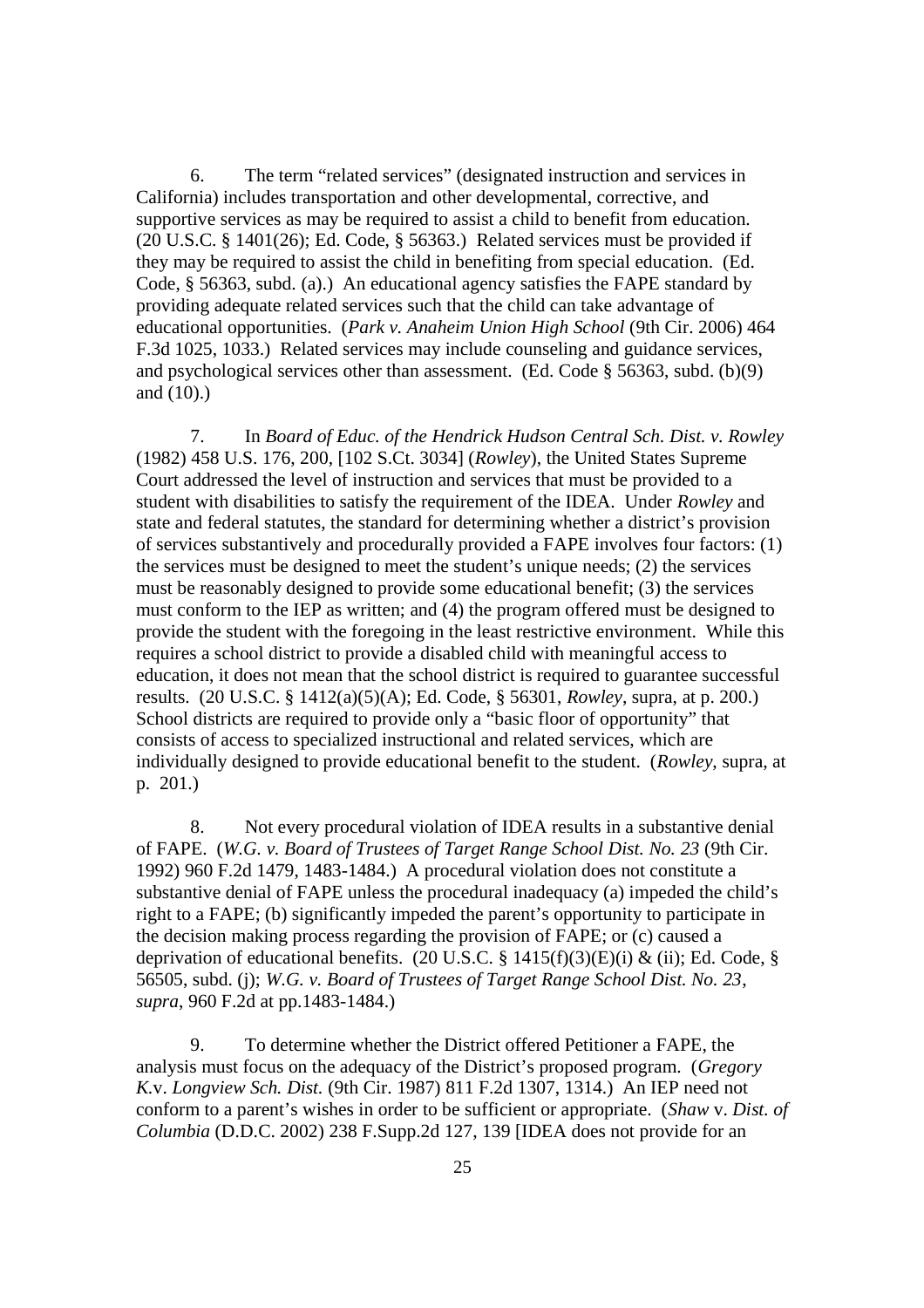"education . . . designed according to the parent's desires"], citing *Rowley,* at p. 207.) Nor does the IDEA require school districts to provide special education students with the best education available or to provide instruction or services that maximize a student's potential. (*Rowley, supra,* 458 U.S. at pp. 198-200.) Rather, the *Rowley* Court held that school districts must provide only a "basic floor of opportunity" that consists of access to specialized instruction and related services which are individually designed to provide educational benefit to the student. (*Id.,* at p. 200.) Hence, if the school district's program met the substantive *Rowley* factors, then that district provided a FAPE, even if petitioner's parents preferred another program, and even if his parents' preferred program would have resulted in greater educational benefit. (*Gregory K., supra,* 811 F.2d at p. 1314.)

10. An IEP is evaluated in light of information available at the time it was developed; it is not judged in hindsight. (*Adams v. State of Oregon* (9th Cir. 1999) 195 F.3d 1141, 1149.) "An IEP is a snapshot, not a retrospective." (Id. at p. 1149, citing *Fuhrmann v. East Hanover Bd. of Education* (3d Cir. 1993) 993 F.2d 1031, 1041.) It must be evaluated in terms of what was objectively reasonable when the IEP was developed. (*Ibid.*)

11. The IEP is the "centerpiece of the [IDEA's] education delivery system for disabled children" and consists of a detailed written statement that must be developed, reviewed, and revised for each child with a disability. (*Honig v. Doe* (1988) 484 U.S. 305, 311 [108 S.Ct. 592, 98 L.Ed.2d 686]; 20 U.S.C. §§ 1401 (14), 1414 (d)(1)(A); Ed. Code, §§ 56032, 56345.) Each school district is required to initiate and conduct meetings for the purpose of developing, reviewing, and revising the IEP of each individual with exceptional needs. (Ed. Code, § 56340.)

12. An annual IEP must materially meet the content requisites of IDEA and the California corollary to IDEA, both of which require the IEP to be in writing and contain: a statement of the student's present levels of academic achievement; a statement of measurable annual goals; a description of the manner in which progress toward the goals will be made; a statement of the special education and related services, and supplementary aids to be provided to the student; an explanation of the extent, if any, to which the pupil will not participate with non-disabled pupils in regular classes and activities; a statement of individual appropriate accommodations necessary to measure a student's academic achievement and functional performance on state and district assessments; projected services start dates, duration, frequency, location of services and modifications; and, if 16 years or older, measurable postsecondary goals and appropriate transition services to help the student achieve those goals. (20 USC § 1414(d); Ed. Code, § 56345, subd. (a).) After the annual IEP meeting for the school year has resulted in an IEP, amendments to the existing IEP can be made without convening the whole IEP team, and without redrafting the entire document. An amendment created in this manner requires only that the amendment be reduced to written form and signed by the parent. The IEP and its amendment are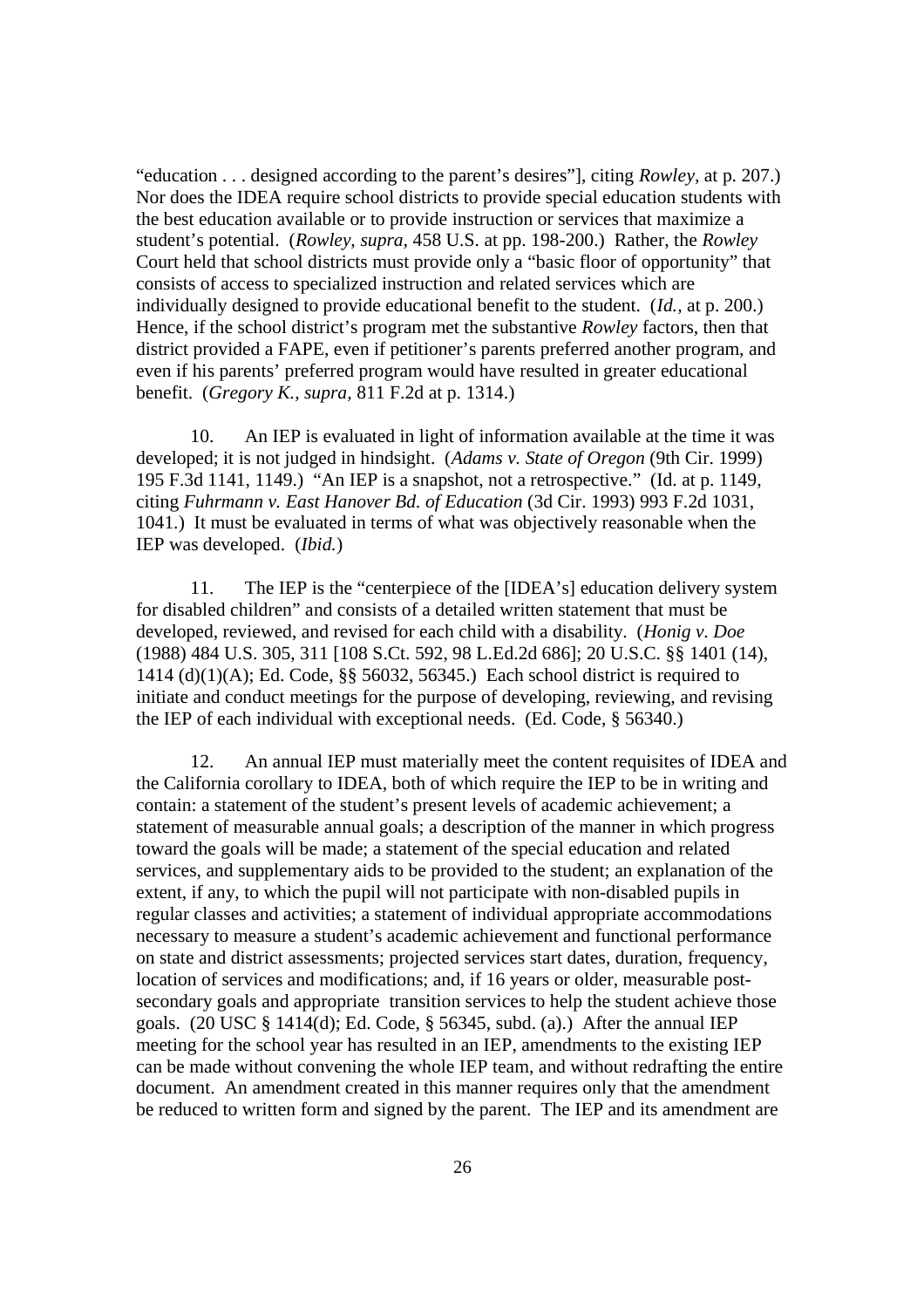viewed together as one document. (20 USC  $\S$  1414(d)(3)(D) & (F); 34 C.F.R.  $\S$ 300.324(4) &(6)(2006); Ed. Code, § 56380.1.)

13. The development of an IEP is a collaborative activity accomplished by an IEP team convened by the school district. A parent is an integral and required member of the IEP team. (20 U.S.C. § 1414 (d)(1)(B)(i); 34 C.F.R. § 300.321(a)(1)(2006); Ed. Code, § 56341, subd. (b)(1).) The IEP team must consider the concerns of the parent for enhancing his or her child's education. (20 U.S.C. §  $1414(d)(3)(A)(ii)$ ; Ed. Code, § 56341.1, subd. (a)(2).) "Among the most important procedural safeguards are those that protect the parents' right to be involved in the development of their child's educational plan [the IEP]." (*Amanda J. v. Clark County School Dist.* (9th Cir. 2001) 267 F.3d 877, 882; editorial added.) Accordingly, at the meeting parents have the right to present information in person or through a representative. (Ed. Code, § 56341.1.)

14. There is no requirement that the entirety of the FAPE offer be in a specific portion of the IEP as long as the offer is sufficiently clear so that the parents can understand it and make intelligent decisions regarding the offer. (*Union School District v. Smith (*9th Cir. 1994) 15 F.3d 1519, 1526 (*Union*).) A District is required to make a "formal, specific offer" of placement and services in writing, even if the District believes that a child's parents have no intention of accepting that offer. (*Union*, *supra*, 15 F.3d at 1519; see also *Glendale Unified School District v. Almasi* (C.D. Cal. 2000) 122 F.Supp.2d 1093, 1107-1108). In *Union*, the court described the reasons for requiring a formal, specific offer in writing: "The requirement of a formal, written offer creates a clear record that will do much to eliminate troublesome factual disputes many years later about when placements were offered, what placements were offered, and what additional educational assistance was offered to supplement a placement, if any. Furthermore, a formal, specific offer from a school district will greatly assist parents in 'presenting complaints with respect to any matter relating to the...educational placement of the child.'" (*Union*, *supra*, at p. 1526.) A failure to make a formal written FAPE offer has been held to be harmless error where parents were aware of the District's offer as they fully participated in the IEP process. (*J.W. v. Fresno Unified School District* (9th Cir. 2010) 626 F.3d 431, 460-461 (*Fresno*).)

# *Analysis of Issue - I (a) Clear Written Offer of FAPE*

15. As set forth in Legal Conclusion 8, a denial of FAPE may only be shown if the procedural violation impeded the child's right to FAPE, significantly impeded the parents' opportunity to participate in the decision-making process regarding the provision of FAPE, or caused a deprivation of educational benefits. Here, the evidence established that District made a clear written offer in the March 23, 2011 IEP, and, as explained in more detail below, Student's claim fails.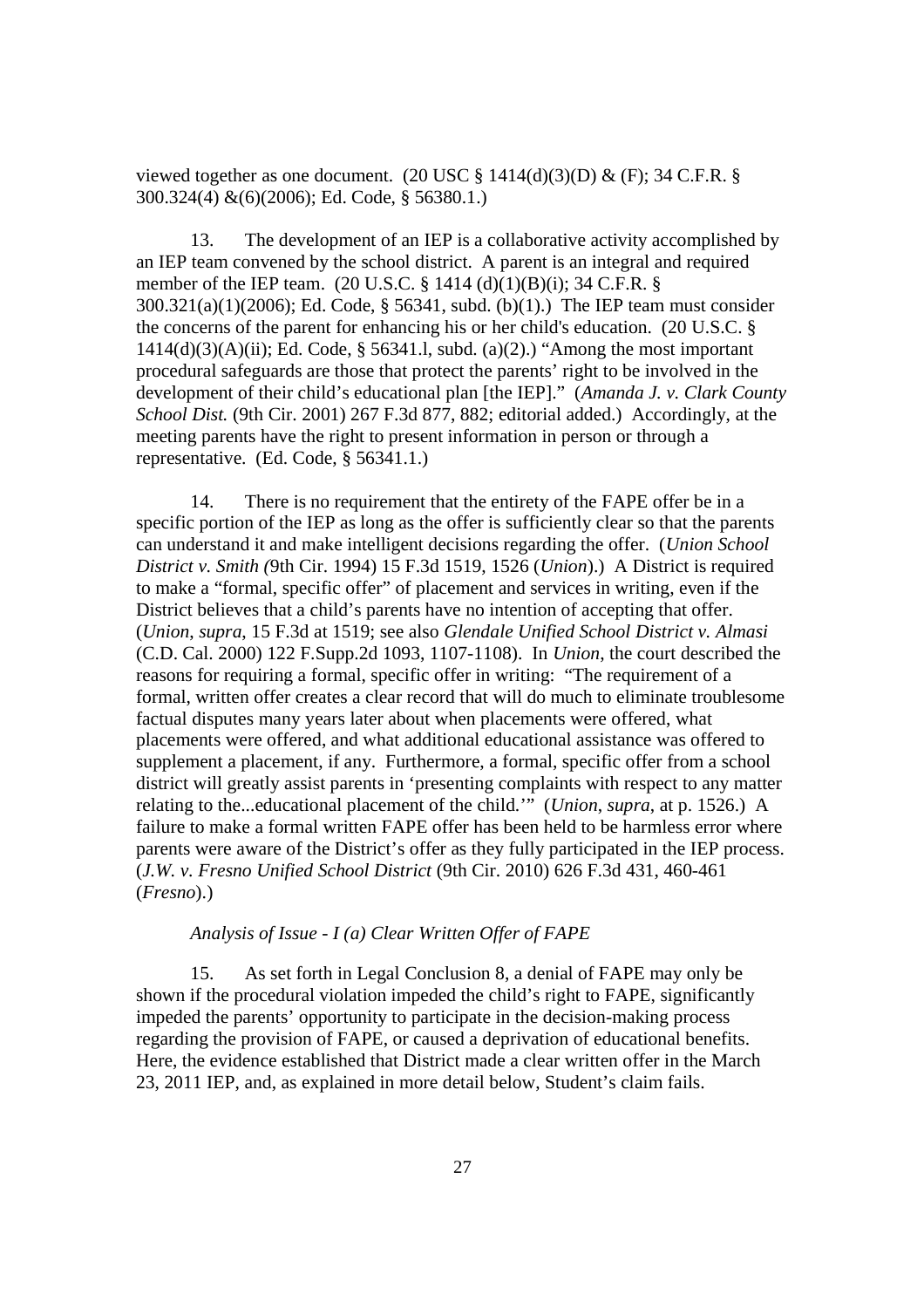16. As set forth above in Factual Finding number 21, the March 23, 2011 IEP offer provided (1) continued placement in a NPS program, with a modified curriculum and accommodations, for the 2011-2012 school year; (2) ESY; (3) an ITP; (4) related services of individual counseling once per week for 60 minutes, and (5) curb-to-curb transportation including ESY.

17. The evidence showed that the details of the IEP offer were contained on page 13 of the IEP. Specifically, page 13 contained a box numbered Roman numeral IX entitled "Special Education Services Recommended". The boxes entitled "related services" and "other" were checked. Based upon box number IX, the IEP offer of FAPE for the 2011-2012 school year was NPS placement in a special education classroom with a modified curriculum. The IEP also recommended related services of individual counseling once per week for 60 minutes and curb to curb transportation. Page 13 also included a box numbered Roman numeral X entitled "Extended School Year (ESY) Consideration". The box next to the words ESY was not checked and contained an incomplete sentence that seemed to imply that ESY was not needed, which, taken in isolation, could have been confusing to Parents. But the next section under box IX on ESY contained a clear statement that the IEP recommended "specialized academic instruction for the summer from 6/27/2011- 8/5/2011 at the NPS 1x daily for 240 minutes". The next line contained a checked box next to the word "Transportation" with the words "for ESY if not at school of residence. Type: curb to curb provided by NPS". The next line under box number X included a note that "all other services remain the same" which referred to the prior Triennial IEP of April 1, 2010, which offered the same related services. The IEP also offered an ITP and provided accommodations for the STAR California Standards Test and the CAHSEE. The offer was sufficiently clear so that Parents could understand it and make intelligent decisions regarding the offer, which resulted in Parents' consent to the offer, after their full participation in the IEP team discussions.

18. Father's testimony at hearing, that he was confused by the IEP offer because it was not contained all on the same page or section of the IEP, is disingenuous and not supported by the evidence. First, Father testified to attending between 20-30 IEPs for Student over the years in the District since elementary school. This would indicate Father had ample exposure to the IEP process through the years and was capable of understanding this particular IEP document when read in its entirety. Second, the March 23, 2011 IEP provided a clear and coherent offer which Parents understood in making their decision to accept the offer. Applying the standard in *Union*, there is no requirement that the entirety of the FAPE offer be in a specific portion of the IEP as long as the offer is sufficiently clear so that the parents can understand it and make intelligent decisions regarding the offer.

19. In sum, Student presented no evidence that the March 23, 2011 IEP offer was unclear and incoherent and that it impeded his right to FAPE, significantly impeded his parents' opportunity to participate in the decision-making process regarding the provision of FAPE, or caused him a deprivation of educational benefits.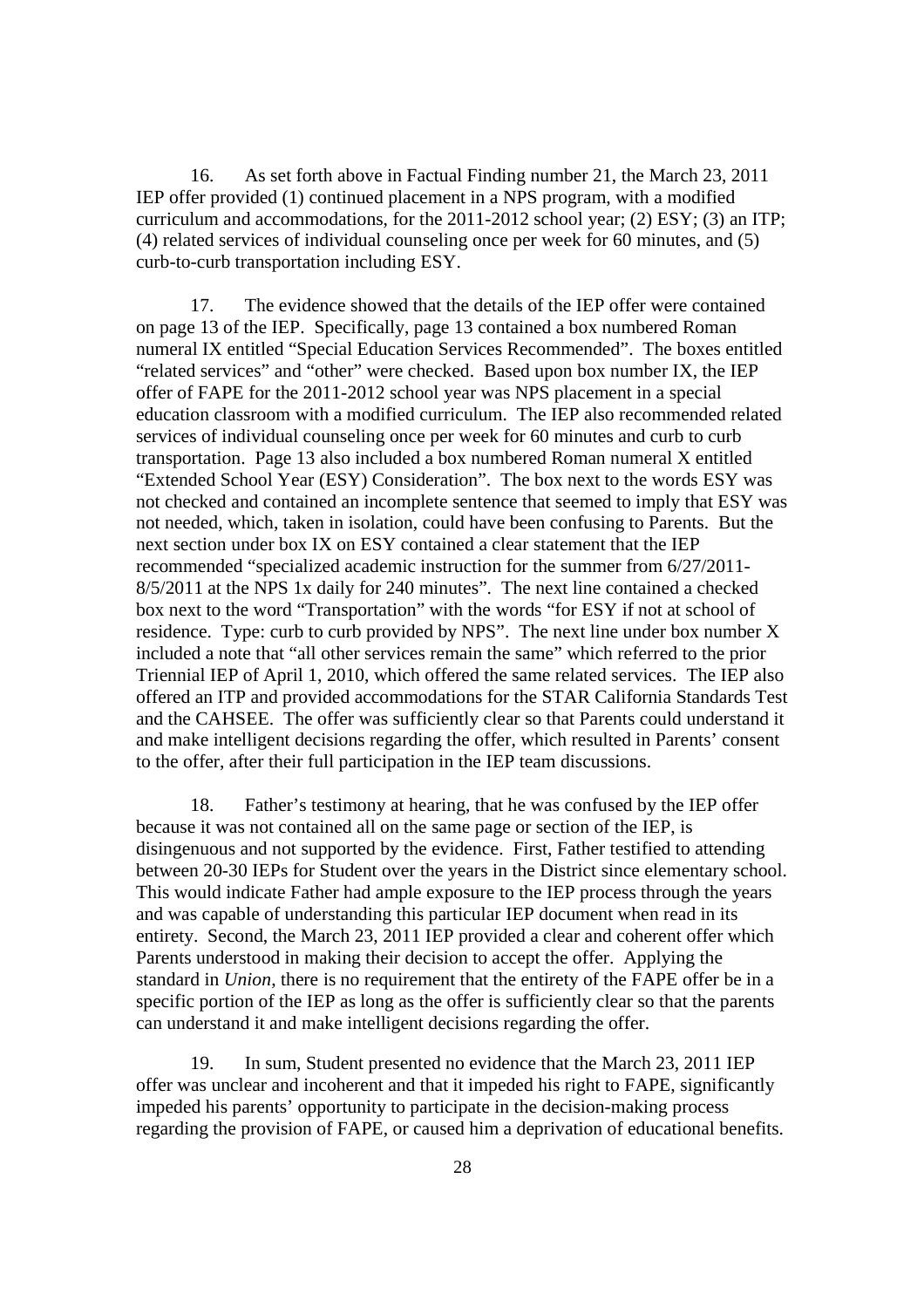Based upon the foregoing, Student has failed to prove by a preponderance of the evidence that District committed a procedural violation which denied him a FAPE. (Factual Findings 1 through 25 and Legal Conclusions 1 and 4 through 19.).)

# *Analysis of Issue I (b) - IEP offer of related services and transportation*

20. Similarly to Issue I(a), as set forth in Legal Conclusion 8, and 20-21, the evidence established that the March 23, 2011 IEP clearly included an offer of related services and transportation. Because Student failed to prove that District committed a procedural violation resulting in a substantive denial of FAPE, there is no need to further address the matter set forth in Issue I(b). (See *Amanda J., supra,* 267 F.3d at pp. 877, 895.) Student failed to demonstrate he was denied a FAPE on this ground. (Factual Findings 1through 25 and Legal Conclusions 1, and 4 through 20 .)

# *Analysis of Issue I(c) - Review of PLOPS and goals*

21. Student's contention that the March 23, 2011 IEP did not contain a review of his PLOPS and goals also fails. The evidence showed that the IEP team reviewed Student's present levels of academic and functional performance in the areas of Reading, Mathematics and Written Language; Behavioral and Social Emotional; Communications and Language Development; Prevocational and Vocational; Medical; and Gross/Fine Motor Skills, and from that, confirmed Student's ED eligibility. Specifically, the team determined from reviewing the PLOPS that Student demonstrated inappropriate behaviors under normal circumstances and an inability to build and maintain satisfactory interpersonal relationships with his peers. The evidence also showed that the IEP team developed goals in the areas of in Reading, Math, Written Language, Pre-Vocational, and Social/Adaptive functioning, designed to meet Student's unique needs.

22. Specifically, according to the credible testimony of Jennifer Bergeron and Renee Stokman, they reviewed and wrote appropriate PLOPS and goals in these areas, and attended and participated in the March 23, 2011 IEP meeting. Ms. Bergeron confirmed that PLOPS, goals, and Student's progress against goals were thoroughly reviewed with Parents by Student's special education teacher, and that it was District's practice that teachers discuss PLOPS and goals at the IEP meetings as part of a District script used specifically for IEP team meetings. Similarly, the testimony of Ms. Stokman, who provided counseling services to Student in the spring semester of the 2010-2011 school year, established that she developed three social /adaptive PLOPS and goals in internal dynamics, peer relations, and adult relations to address his negative behaviors, which she thoroughly reviewed and discussed with the IEP team at the March 23, 2011 meeting. Ms. Stokman also credibly testified that Parents posed no questions or concerns about the IEP offer, or the PLOPS and goals, and that Parents voluntarily consented to the offer.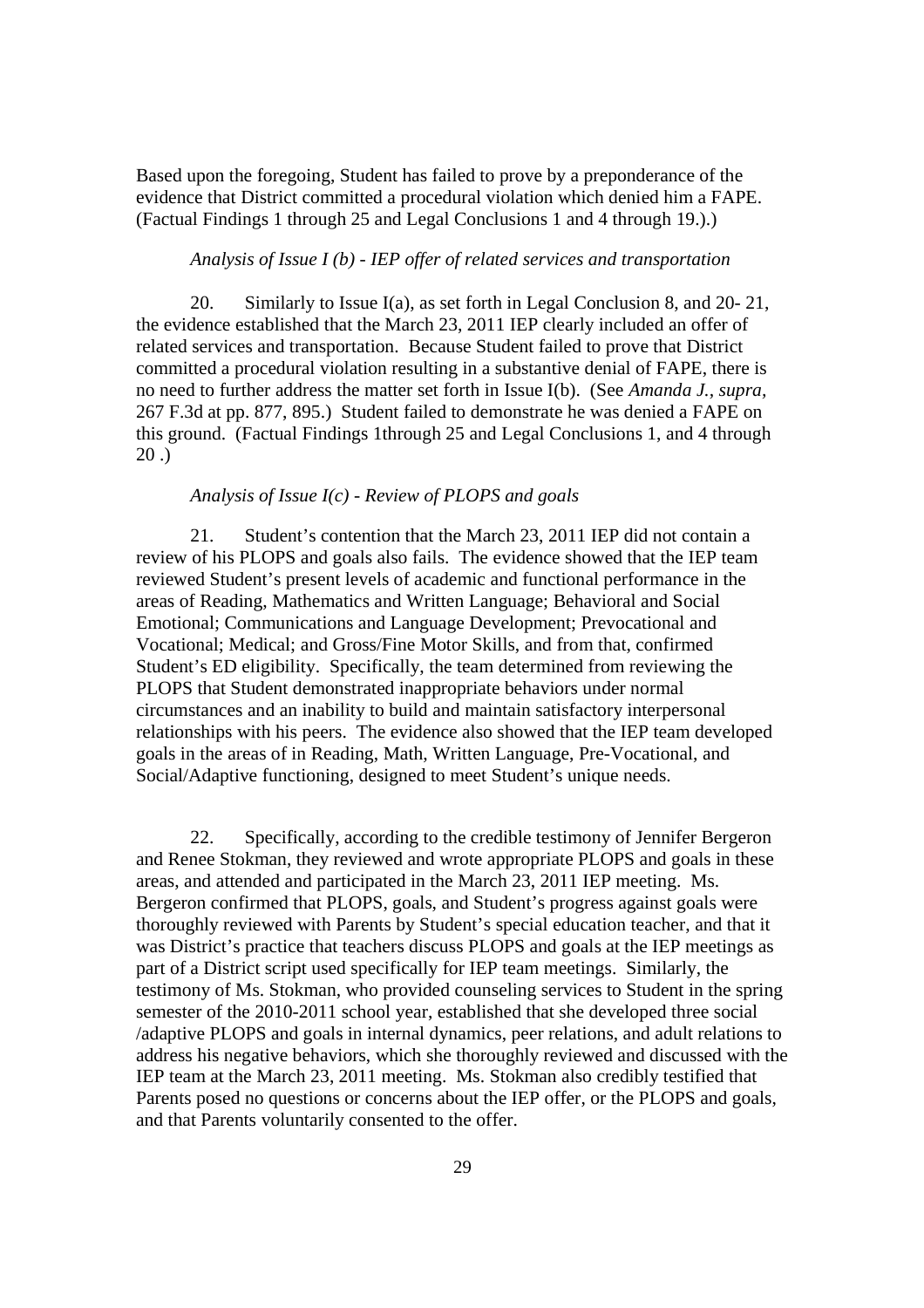23. In addition, Father admitted at hearing that the PLOPS and goals were reviewed and discussed at the IEP meeting. Although Father believed the review was insufficient and he questioned their validity because he had not received regular progress reports on Student's classroom work and because he never saw Student doing homework, the evidence showed, through the testimony of Ms. Bergeron and Ms. Stokman, that Parents were engaged in a thorough discussion of the Student's PLOPS and progress against goals. Further, additional academic and social/emotional PLOPS and goals were developed based upon assessments and observations of Student at Rossier, and Parents' input concerning Student's social/emotional problems. Given these factors, the evidence established that Student's right to a FAPE was not impeded, nor was he deprived of educational benefit in the process of developing his PLOPS and goals in the March 23, 2011 IEP. Moreover, given their extensive participation in the meeting, Parents were not deprived of meaningful participation in the development of Student's PLOPS and goals.

24. As such, Student failed to meet his burden of proof by a preponderance of the evidence that District committed a procedural violation and was denied a FAPE in the March 23, 2011 IEP. (Factual Findings 1through 25 and Legal Conclusions 1 and 4 through 24.)

### *Issue II: Denial of a FAPE in the November 2011Addendum IEP*

25. Student contends that District violated his procedural right to a FAPE in the November 2011 IEP by failing to: make a formal written offer of FAPE (Issue II(a)); conduct a central auditory processing assessment within 60 days of parental consent (Issue II(b)); Student also contends he was denied a FAPE because District's counsel attended the IEP meeting (Issue  $II(c)$ ); and District predetermined Student's placement (Issue II(d)). Student further contends District committed substantive deprivations of a FAPE by failing to: offer group counseling (Issue II(e); offer DMH services of individual and family counseling, and medical consultation as recommended by DMH (Issue  $II(f)$ ); include keyboard services (Issue  $II(g)$ ); include a behavior support plan (Issue II(h)); and failing to offer placement in a RTC as recommended by DMH in its ERMHS reassessment and presented at the November 8, 2012 addendum IEP (Issue II(i)).

26. District contends that it did not violate Student's procedural rights nor deny Student a substantive FAPE in the November 2011, Addendum IEP. District further argues that Student was making academic and social progress in his NPS placement and that the November 2011 IEP offer of continued placement in a NPS was the appropriate placement in the least restrictive environment. As discussed below, Student did not meet his burden of persuasion as to Issue 2(a) through (h); however, Student met his burden of demonstrating by a preponderance of the evidence that District violated Student's right to a FAPE by not offering placement in a RTC as recommended in the ERMHS reassessment by DMH.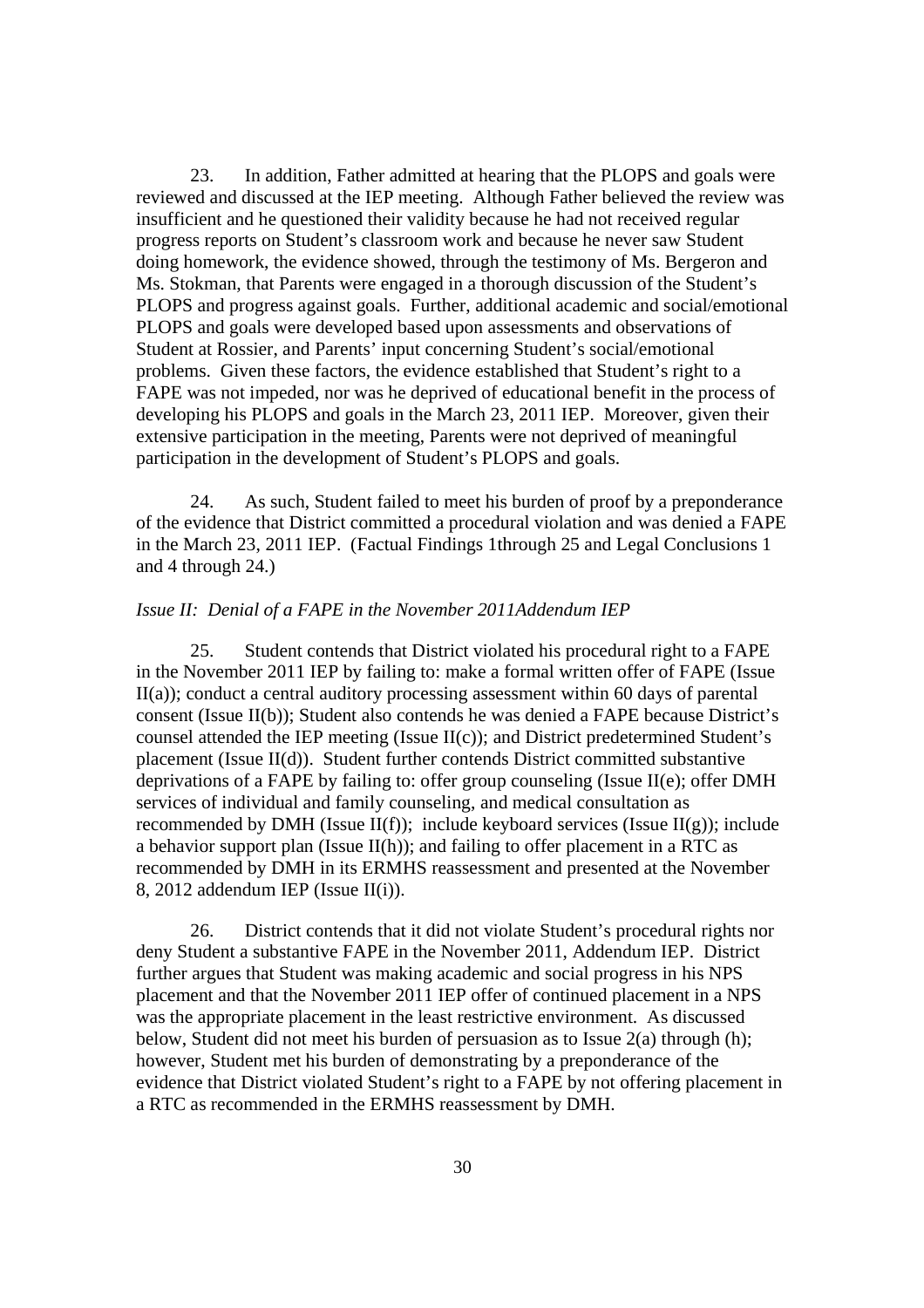### *Analysis of Issue II(a) - Clear Written FAPE Offer*

27. Student contends that he was denied a FAPE because the Addendum IEP dated November 7-8, 2011, did not contain a clear written offer. Here, the evidence established that District made a clear written offer, thus, as discussed in more detail below, Student did not show a deprivation of a FAPE on this ground.

28. Legal Conclusions 4 through 14, above, are incorporated by reference.

29. As set forth in Legal Conclusion 8, a denial of FAPE may only be shown if the procedural violation impeded the child's right to FAPE, significantly impeded the parents' opportunity to participate in the decision-making process regarding the provision of FAPE, or caused a deprivation of educational benefits.

30. As set forth in Factual Finding number 70, the November 7-8, 2011 Addendum IEP offered (1) continued placement at a NPS; (2) ESY; (3) mental health services provided by DMH in the form of individual therapy once per week for 60 minutes, family therapy once per week for 60 minutes, and case management on a consultation basis for 15 minutes per week; (4) classroom accommodations for untimed instruction and tests in a small group setting; (5) other supplementary aides and services in graphic organizers, keyboarding skills, computer access, and continued instruction in reading comprehension skills; and (6) an ITP. Parents disagreed with the entire IEP offer and did not consent to the IEP.

31. The evidence showed that the details of the IEP offer were contained on page 2 of the final offer made at the November 8, 2011 Addendum IEP meeting. The program and services offered here were in addition to the March 23, 2011 IEP. Page 2 contained a box numbered Roman numeral IX entitled "Special Education Services Recommended". The boxes entitled "related services" and "other" were checked. Based upon box number IX, the IEP offer of FAPE for the 2011-2012 school year was continued NPS placement in a special education classroom with a modified curriculum. The IEP offered additional related services of individual and family counseling, and case management by a DMH provider. Father was present along with Student's attorney, advocate and private therapist and fully participated in the IEP team discussions. Father disagreed with the offer because it did not include RTC placement. Father did not consent to the IEP offer.

32. Father's testimony at hearing was that the offer was unclear and ambiguous and required reading at various places and different pages in the IEP document. For the reasons discussed in Legal Conclusion 14 and 18, above, Father's testimony is not credible. In addition, the evidence showed that Father, his advocate, and his attorney were all present at the IEP meetings on both days. The IEP summary notes reflected that the advocate was fully engaged and participated in discussions of the offer, the program, the services and he made several suggestions, requests and recommendations concerning the IEP offer. The November 8, 2011 IEP provided a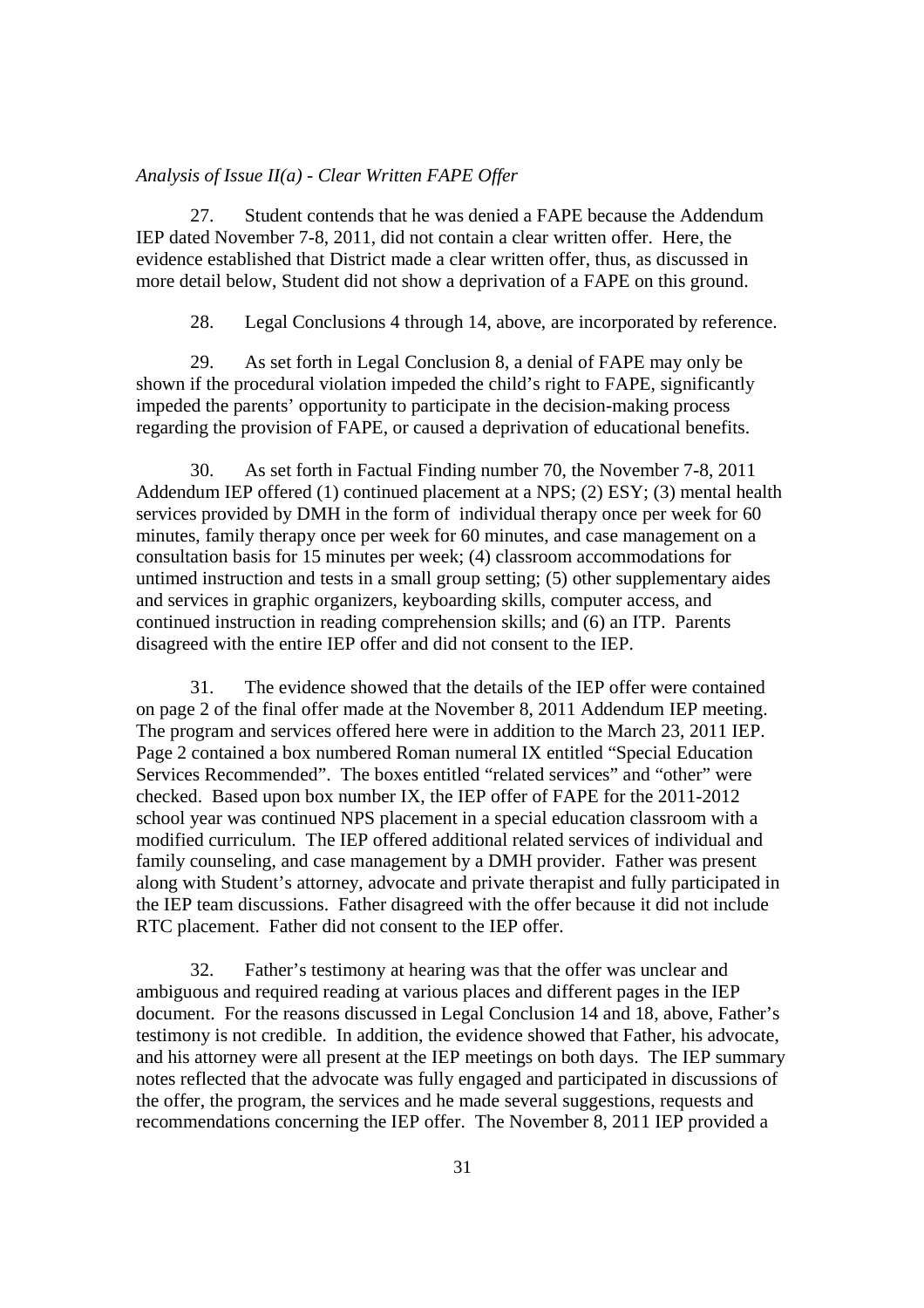clear and coherent offer that was sufficiently clear so that Father understood it and was able to make intelligent decisions regarding the offer, and ultimately, rejected it.

33. In sum, Student presented no evidence that the IEP offer was unclear, such that it impeded his right to FAPE, significantly impeded his parents' opportunity to participate in the decision-making process regarding the provision of FAPE, or caused him a deprivation of educational benefits. Based upon the foregoing, Student has failed to prove by a preponderance of the evidence that District committed a procedural violation which denied him a FAPE. (Factual Findings 1through 26 and Legal Conclusions 1, and 4 through 33.)

## *Analysis of Issue II (b) - Timeliness of CAPD Assessment*

34. In Issue II(b), Student contends he was denied a FAPE because District failed to timely conduct a CAPD assessment. Specifically, Student contends that the CAPD assessment set out in the assessment plan signed by Parents on September 23, 2011, should have been discussed at the November 7-8, 2011 Addendum IEP meeting. District disagrees, and contends that Student was not denied a FAPE because although slightly delayed, the assessment was conducted and results provided to Student by December 9, 2011. As discussed below, Student did not demonstrate that he was denied a FAPE on this ground.

35. Legal Conclusions 4 through 14 are incorporated by reference.

36. A child must be assessed by a school district in all areas related to the suspected disability. (20 U.S.C. § 1414(A)(2), (3); 34 C.F.R. § 300.304 (c)(4); Ed. Code, § 56330(f).) A proposed assessment plan shall be developed within 15 calendar days of the referral for assessment, not counting calendar days between the pupil's regular school sessions or terms or calendar days of school vacation in excess of five school days of receipt of the referral, unless otherwise agreed upon. (Ed. Code, § 56043, subd. (a).) In case of school vacation, the 15-day time recommences on the date that the regular school days reconvene. (Ed. Code § 56321, subd. (a).) An IEP meeting must be held within 60 days of receiving parental consent to the assessment plan, exclusive of school vacations in excess of five schooldays and other specified days. (Ed. Code, §§ 56043, subds. (b), (c), 56344, subd. (a).)

37. The failure to perform an assessment when it is warranted may constitute a procedural denial of a FAPE. (*Park v. Anaheim Union High School Dist.* (9th Cir. 2006) 464 F.3d 1025, 1032.)

38. Here, the evidence showed that Parents consented to an assessment plan on September 23, 2011. The assessment plan included numerous assessments, including for CAPD. All but the CAPD assessment were conducted and timely presented at the November 7-8, 2011 Addendum IEP meeting. Under the 60 day timeline for completion of assessments and conduct of an IEP team meeting, the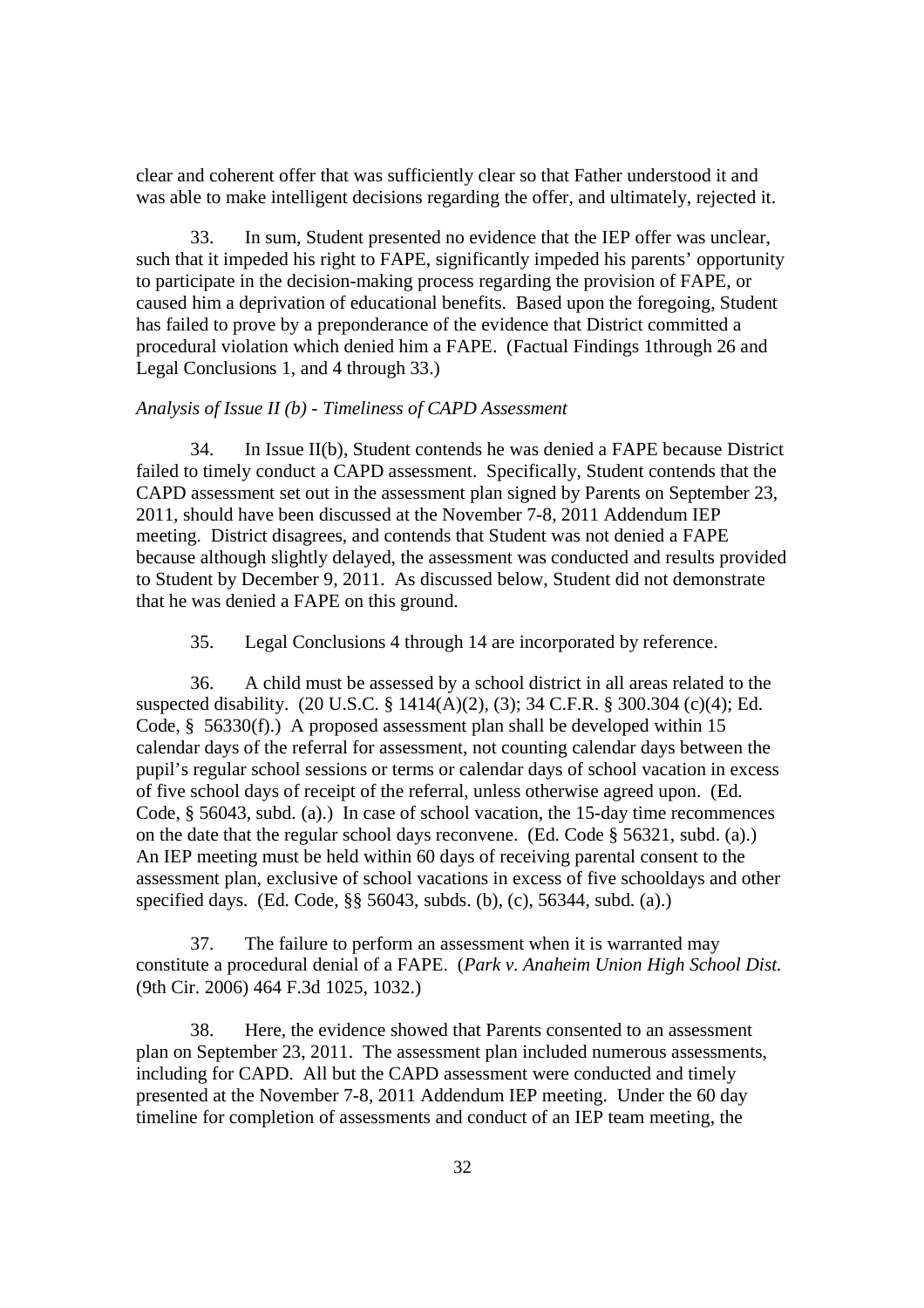CAPD assessment should have been reviewed at an IEP team meeting no later than November 22, 2011. The evidence showed that District advised Student at the Addendum IEP meeting of the difficulties in scheduling the assessment and that it had contracted with an evaluator to administer and complete the assessment. The assessment was administered on December 1, 2011 and a report was issued by the evaluator on December 7, 2011. District provided Student with the CAPD assessment on December 9, 2011, and scheduled an IEP team meeting for December 12, 2011 to review the CAPD assessment results. On December 10, 2011, Parent cancelled the meeting. District could not schedule another IEP meeting to January 2012 because of the upcoming winter break.

39. District's failure to complete the CAPD assessment and hold an IEP team meeting within 60 days of September 23, 2011, was a technical violation of IDEA procedures. However, not every procedural violation results in a substantive denial of FAPE, and Student had the burden of demonstrating that the approximate three week delay in completing the assessment and scheduling an IEP team meeting interfered with Parent's right to participate in the decision making process, impeded the provision of a FAPE, or resulted in a deprivation of educational benefit to Student. Here, while the assessment was not timely, the results established that Student's hearing sensitivity, middle ear function, and inner ear integrity in both ears were normal. As such, the results demonstrated that Student did not have a central auditory processing deficit that would impact his access to an education. Student presented no evidence that the brief delay in performing the CAPD assessment, which yielded a result showing that Student's inner ear function was normal, impeded his right to a FAPE, significantly impeded the parent's opportunity to participate in the decision making process regarding the provision of FAPE, or caused a deprivation of educational benefits.

40. In sum, Student failed to prove by a preponderance of the evidence that District denied Student a FAPE by failing to timely conduct a CAPD assessment and present the assessment in the November 7-8, 2011 Addendum IEP. (Factual Findings 1 through 16; 36 through 37; 60 through 63 ; Legal Conclusions 1, and 4 through 40 .)

### *Analysis of Issue II (c) - Attendance of District's Attorney at IEP meeting*

41. In Issue II(c), Student contends that District improperly included District's attorney at the IEP team meetings of November 7-8, 2011. Specifically, Student asserts that the attorney's presence deprived Parents of meaningful participation in the IEP decision-making process, which amounted to a procedural violation, and a denial of FAPE. District contends the IDEA does not prohibit District from having its attorney present at IEP meetings, and the attorney's attendance did not deny Student a FAPE.

42. Legal Conclusions 4 through 14 are incorporated by reference.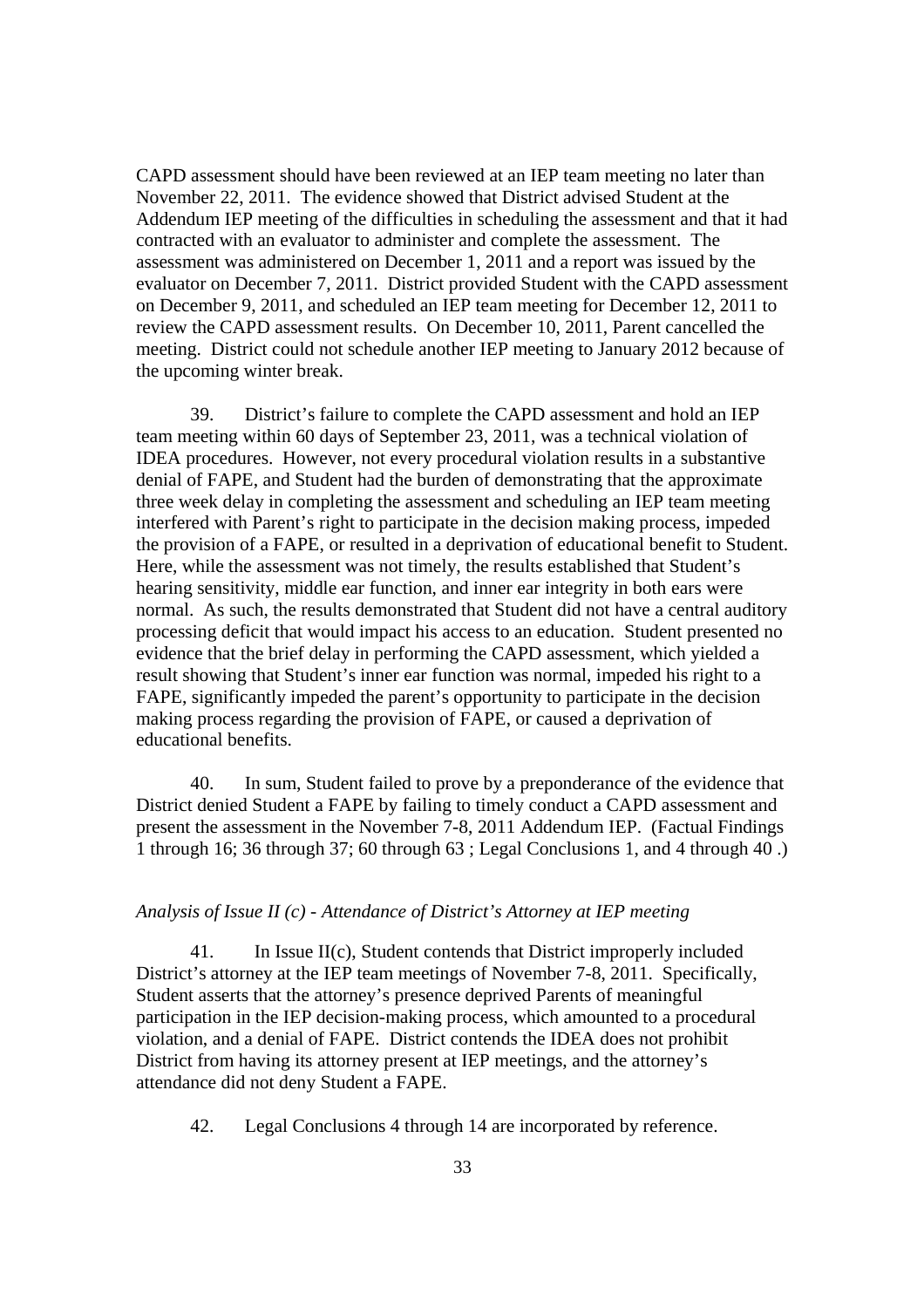43. An IEP team must include at least one parent; a representative of the local educational agency; a regular education teacher of the child if the child is, or may be, participating in the regular education environment; a special education teacher or provider of the child; an individual who can interpret the instructional implications of the assessment results, and other individuals who have knowledge or special expertise regarding the pupil, as invited at the discretion of the district, the parent, and when appropriate, the student.  $(20 \text{ U.S.C.} \S 1414(d)(1)(B)(i), (iv-vi); Ed.$ Code, § 56341, subds. (b)(1), (5-6).)

44. A parent has meaningfully participated in the development of an IEP when she is informed of her child's problems, attends the IEP meeting, expresses her disagreement with the IEP team's conclusions, and requests revisions in the IEP. (*N.L. v. Knox County Schs*. (6th Cir. 2003) 315 F.3d 688, 693.) A parent who has an opportunity to discuss a proposed IEP, and whose concerns are considered by the IEP team, has participated in the IEP process in a meaningful way. (*Fuhrmann v. East Hanover Bd. of Educ.* (3d Cir. 1993) 993 F.2d 1031, 1036.)

45. Student's claim on this ground fails for a number of reasons. First, federal and state law mandates that an IEP team can include individuals who have knowledge or special expertise regarding the pupil, as invited at the discretion of the district, the parent, and when appropriate, the student. Thus, District had an absolute right to include its attorney as a member of the IEP team. Second, at the November 7-8, 2011 IEP meetings, Student had his own special education attorney present, accompanied by her assistant, who represents that he is a special education advocate. It is not plausible that Student's parents were somehow prevented from participating by the presence of the District's attorney, when Student's parents had brought a legal "team" to assist them in their participation. Third, the evidence unequivocally showed that Parent and his representatives fully and meaningfully participated in the IEP process, as evidenced by their opportunity to express disagreement about certain components of the IEP, especially placement. According to the credible testimony of Ms. Begeron, Ms. Stokman, and Mr. Sopp, Parents fully discussed the proposed IEP, their concerns over Student's behavior, and they requested additional services in the IEP.

46. Parent's testimony concerning Ms. Finch-Heureman's conduct and tone at the meeting is not supported by the evidence. Ms. Bergeron, Ms. Stokman and Mr. Sopp all testified that they had no recollection of Ms. Finch-Heureman acting or speaking rudely to any of the IEP participants or interfering with the District IEP team members' discussions of the matters of concern in the IEP. In sum, no persuasive evidence was presented that the attendance of District's attorney at the November 7-8, 2011 IEP team meeting denied him a FAPE. (Factual Findings 1 through 16, and 60 through 72; Legal Conclusions 1, and 4 through 46.)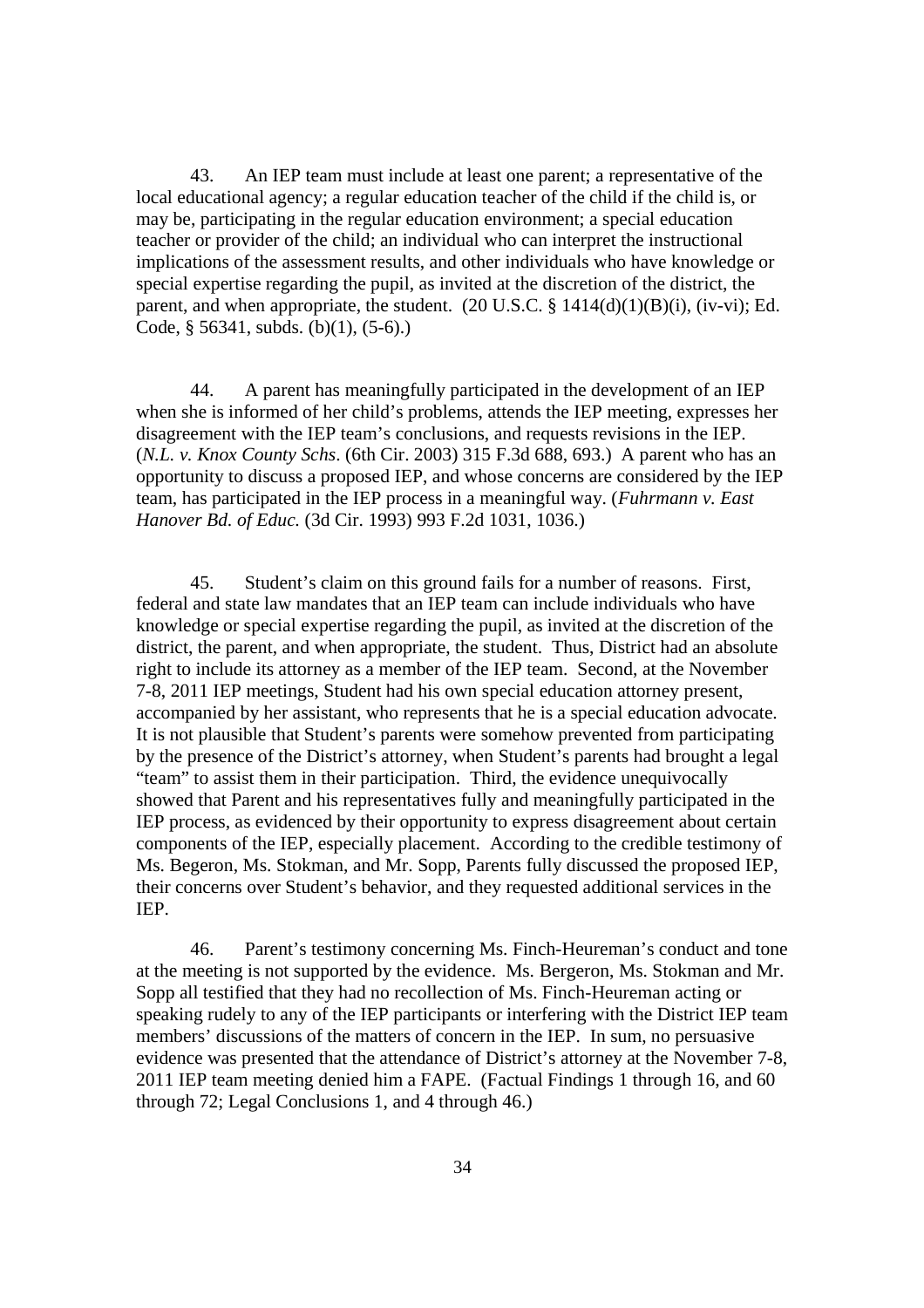### *Analysis of Issue II (d) - Predetermination of Student's Placement*

47. In Issue II (d), Student contends that he was denied a FAPE at the November 7-8, 2011 IEP team meeting because District predetermined that Student's placement would be an NPS, rather than an RTC. District contends it did not predetermine Student's placement and thus, did not deny Student a FAPE. As discussed below, the evidence at hearing did not support a denial of a FAPE on this ground.

48. Legal Conclusions 4 through 14 are incorporated by reference.

49. Predetermination occurs when an educational agency has decided on its offer prior to the IEP meeting, including when it presents one placement option at the meeting and is unwilling to consider other alternatives. (*Deal v. Hamilton County Bd. of Educ.* (6th Cir. 2004) 392 F.3d 840, 858.) A district may not arrive at an IEP meeting with a "take it or leave it" offer. (*JG v. Douglas County SchoolDist.* (9th Cir. 2008) 552 F.3d 786, 801, fn. 10.) However, school officials do not predetermine an IEP simply by meeting to discuss a child's programming in advance of an IEP meeting. (*N.L. v. Knox County Schs., supra*, 315 F.3d at p. 693, fn. 3.)

50. Student's claim that District predetermined its offer of placement at the November 7-8, 2011 IEP fails. The credible testimony of Ms. Bergeron and Ms. Stokman established that none of the District IEP team members met in advance of the November IEP meeting to discuss Student's placement. Instead, the IEP meeting summary of the November IEP meeting demonstrated that the subject of placement came up in Ms. Stokman's discussion with Student about his fears of possible placement in a RTC. The only time placement was discussed by a District IEP team member was in the DMH reassessment interview of Mr. Sopp by Dr. Washington. There, Mr. Sopp only expressed his personal concerns about the appropriateness of an RTC placement for Student in response to the interview. There is no evidence that he, or other District IEP team members, individually or collectively, predetermined the placement offer in the November 7-8, 2011 IEP. Similarly, there is no evidence that District came to the IEP with a "take it or leave it" position on placement. Instead, to the contrary, the evidence showed that the District members of the IEP team engaged in extensive discussion about the assessments that had been completed, and the placement options available for Student that could provide him with a FAPE.

51. Given the above facts, Student failed to prove by a preponderance of the evidence that District predetermined his placement and denied him a FAPE. (Factual Findings 1 through 16 and 60 through 74; Legal Conclusions 1, and 4 through 51.)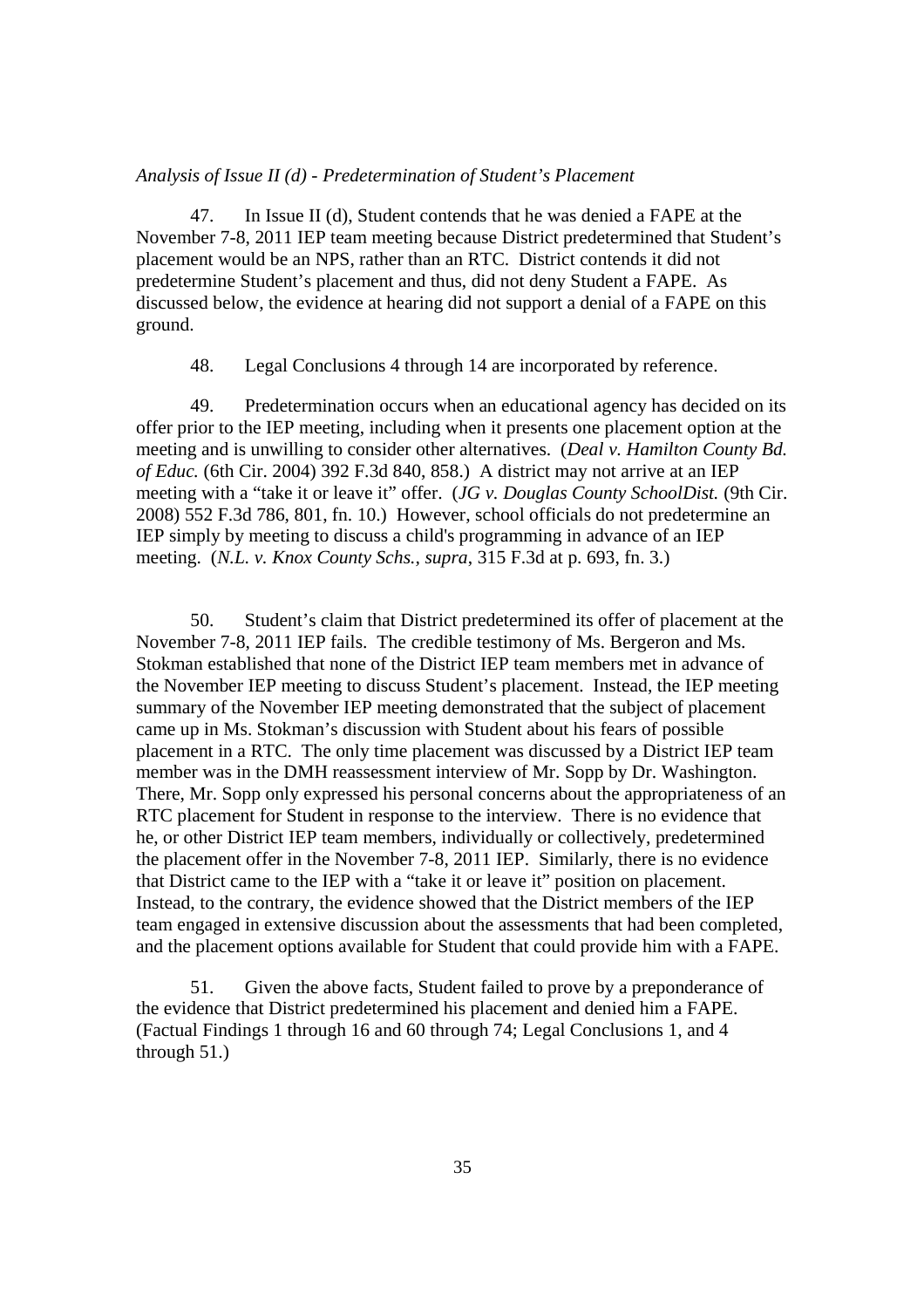# *Analysis of Issues II (e) & (f) - Failure to offer group counseling and DMH Mental Health Services*

52. In Issue II (e), Student contends that District denied him a FAPE when it failed to offer additional services of group counseling in the November 7-8, 2011 IEP. In a related issue, Student contends in Issue II(h) that the same IEP denied him a FAPE because it did not offer mental health services provided by DMH. District contends that Rossier's program provided individual therapy and not group therapy. District further contends that the November IEP offer included an additional offer for services by DMH, and offered a FAPE. Because these issues are related, they will be addressed together. Student did not meet his burden of proof on either claim.

53. Legal Conclusions 4 through 14 are incorporated by reference.

54. As discussed in Legal Conclusion 7, above, under *Rowley, supra,* District has provided a FAPE if a program and services are designed to meet the student's unique needs; the services are reasonably designed to provide some educational benefit; the services must conform to the IEP as written; and the program offered must be designed to provide the student with the foregoing in the least restrictive environment.

55. As to Issue II (e), regarding group counseling, the evidence established that Parent requested group counseling as a related service at the November 2011 IEP meeting. However, District and Rossier noted that group counseling was not part of the NPS program at that time. Specifically, Ms. Stokman, who provided one-to-one individual counseling to Student, credibly testified that she thought group counseling might be a positive addition to Student's program as it would allow him to discuss issues he had in common with his peers, but that no such program was available at Rossier. However, the IEP team discussed group counseling at the November IEP meeting and proposed to explore and develop a program for Student. The evidence establishes that in November following the IEP meeting, District developed a group counseling program and made the program available to Student. Accordingly, although not offered to Student expressly in the IEP, a group counseling program was ultimately made available to Student within weeks of the IEP team meeting. Student presented no facts at hearing to show that this program would not have met Student's needs that were discussed at the IEP team meeting, and would not have provided some educational benefit. Under these facts, Student was ultimately offered the service within weeks of the IEP team meeting, which Parents rejected. Student has failed to prove that he was not offered group counseling services and that he was not denied a FAPE. (Factual Findings 1through 16 and 60 through 70; Legal Conclusions 1, and 4 through 55.)

56. As to Issue II (f), the offer mental health services to be provided by DMH, the evidence showed that the November 7-8 Addendum IEP specifically offered individual and family counseling services and case management to be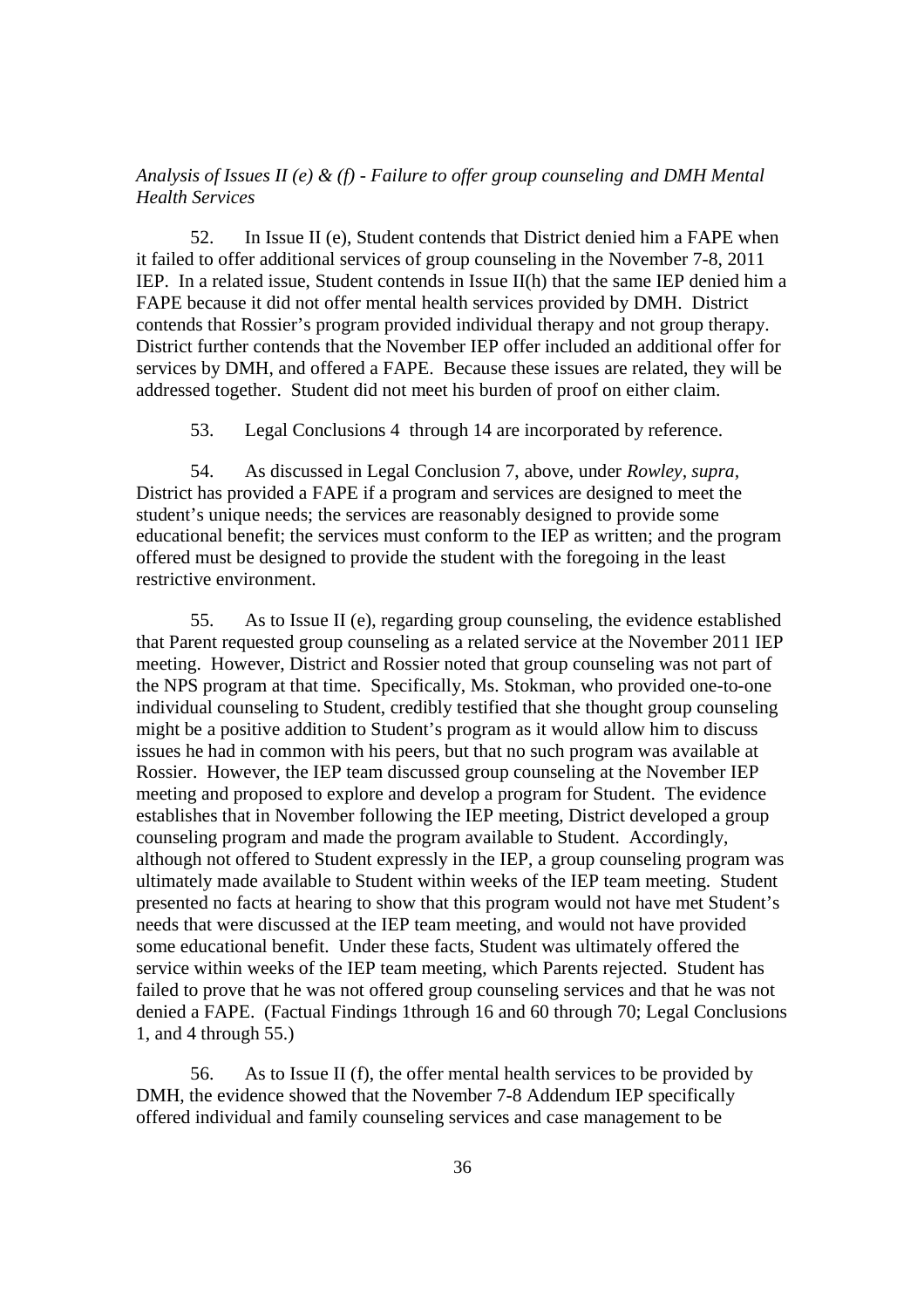provided by a DMH service provider. Parent did not consent to the IEP and rejected the provision of those services. The evidence further established that following District's disagreement with the ERMHS assessment placement recommendations, Dr. Washington also offered outpatient mental health services with treatment goals to Student that had been recommended in the initial AB3632 assessment. Parent rejected that offer as well. Again, the evidence established that the offered services were designed to meet Student's unique mental health needs and were calculated to provide Student some educational benefit. Contrary to Student's contention, the evidence showed that District offered additional DMH mental health services in the November IEP that were reasonably calculated to meet Student's unique needs. Accordingly, Student failed to establish that District denied him a FAPE on this ground. (Factual Findings 1 through 16 and 60 through 70; Legal Conclusions 1, and 4 through 55.)

## *Analysis of Issue II (g) - Keyboarding Services*

57. Here, Student contends that District failed to offer daily keyboarding services that Student needed to improve his typing to facilitate his use of the classroom computers, which denied him a FAPE. District contends that Student was provided a FAPE because the IEP offer included an accommodation to work on his keyboarding skills. As discussed below, Student did not meet his burden on this issue.

58. Legal Conclusions 4 through 14 are incorporated by reference.

59. The evidence showed that keyboarding was offered as an elective course in Rossier's curriculum. Student requested an accommodation to improve his typing skills, but the evidence showed that Student was already getting keyboarding time on the computers in his classroom. Although the IEP team discussed and considered the feasibility of providing additional daily keyboarding time to Student, it ultimately determined that Student's assignment to a keyboarding class schedule would interfere with his academic class schedule, which was more important. The IEP team also informed Father that he would need to consent to a modification of Student's class schedule to allow additional keyboarding instruction. Ms. Bergeron testified that the IEP team discussed and agreed that Student could sign up for an elective keyboarding class in the spring 2012 semester. The evidence further showed that in the IEP offer at the November 7-8, 2011 Addendum IEP meeting, District offered keyboarding and computer access as an accommodation. Nothing in the evidence presented at hearing can be construed as demonstrated that more intensive keyboarding instruction was necessary as a related service to help Student access the curriculum. Thus, given the balance between interfering with Student's academic schedule, and that Student did not necessarily require keyboarding to access the curriculum, District's offer was reasonably calculated to provide some educational benefit at the time and provided Student a FAPE. Student has failed to prove by a preponderance of the evidence that District failed to offer keyboarding services in the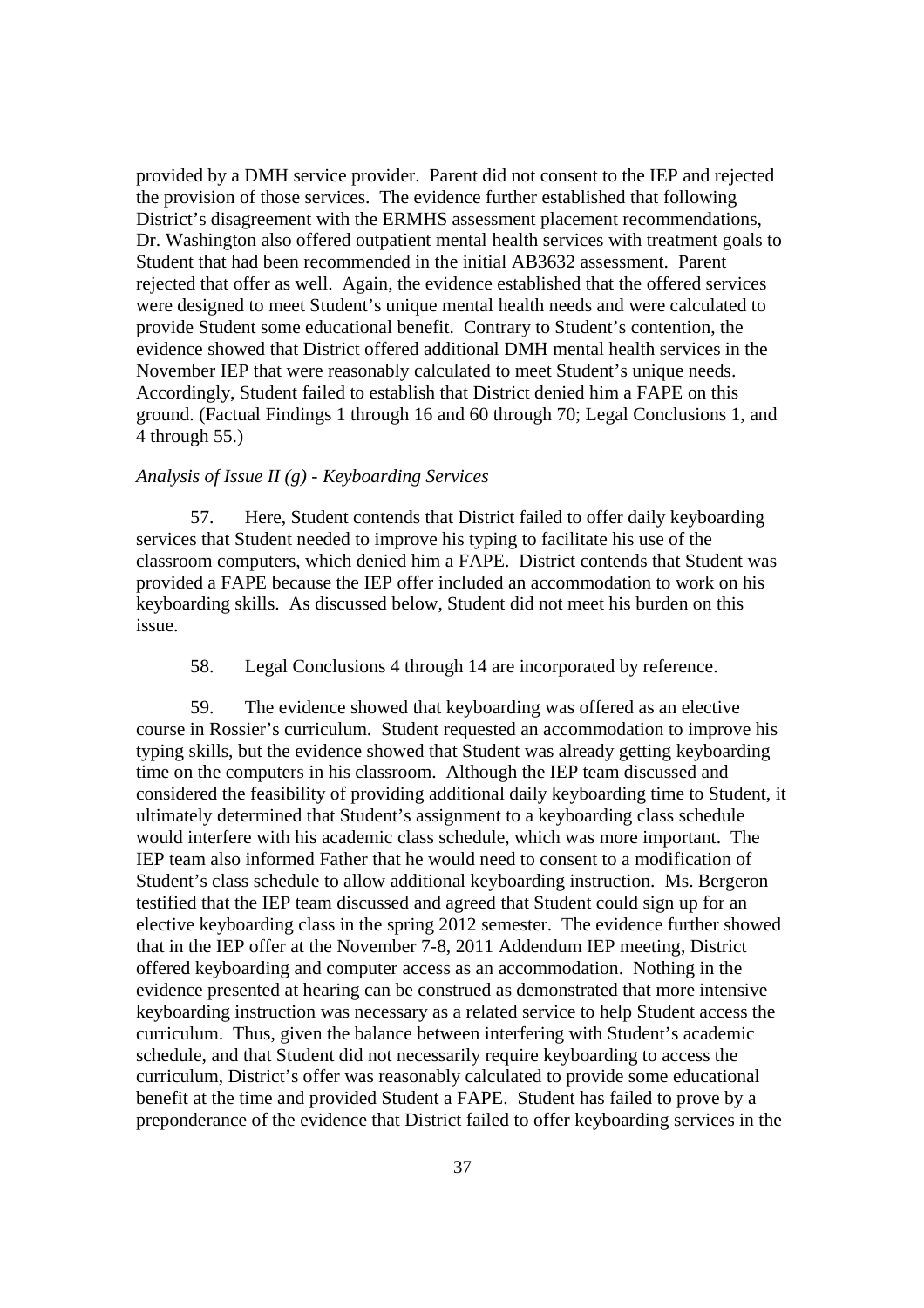November IEP and denied a FAPE. (Factual Findings 1 through 16 and 60 through 70; Legal Conclusions 1, and 4 through 59.)

### *Analysis of Issue II (h) - Behavior Intervention Plan*

60. In Issue II (g), Student contends that District failed to provide a PBIP at the November 7-8, 2011 Addendum IEP, which denied him a FAPE. District contends it offered a PBIP, which provided a FAPE. As discussed below, Student failed to demonstrate that he was deprived of a FAPE on this ground.

61. Legal Conclusions 4 through 14 are incorporated by reference.

62. A BIP is "a written document which is developed when the individual exhibits a serious behavior problem that significantly interferes with the implementation of the goals and objectives of the individual's IEP." (Cal. Code Regs., tit. 5, §§ 3052, subd. (a)(3), 3001, subd. (h).) A BIP shall be based upon an FAA. (Cal. Code Regs., tit. 5, § 3052, subd. (a)(3).) Before the BIP can be written, an FAA must be conducted. (Cal. Code Regs., tit. 5, § 3052, subd. (b)(1).) An FAA must include a systematic observation of the occurrence of the targeted behavior for an accurate definition and description of its frequency, duration, and intensity. (Cal. Code Regs., tit. 5, § 3052, subd. (b)(1)(A).) It must also include systematic observation of the immediate antecedent events associated with each instance of the display of the targeted inappropriate behavior. (Cal. Code Regs., tit. 5, § 3052, subd.  $(b)(1)(B)$ .) An FAA must include systematic observation and analysis of the consequences following the display of the behavior to determine the function the behavior serves for the student. The communicative intent of the behavior is identified in terms of what the student is either requesting or protesting through the display of the behavior. (Cal. Code Regs., tit. 5,  $\S 3052$ , subd. (b)(1)(C).)

63. An FAA must include an ecological analysis of the settings in which the behavior occurs most frequently. Factors to consider should include the physical setting, the social setting, the activities and the nature of instruction, scheduling, the quality of communication between the student and staff and other students, the degree of independence, the degree of participation, the amount and quality of social interaction, the degree of choice, and the variety of activities. (Cal. Code Regs., tit. 5, § 3052, subd. (b)(1)(D).) An FAA must include a review of records for health and medical factors that may influence behaviors. (Cal. Code Regs., tit. 5, § 3052, subd.  $(b)(1)(E)$ .) An FAA must include a review of the history of the behavior to include the effectiveness of previously used behavioral interventions. (Cal. Code Regs., tit. 5,  $§$  3052, subd. (b)(1)(F).)

64. Following an FAA, the school district must prepare a written report of the assessment, which must include the following: (1) a description of the nature and severity of the targeted behavior(s) in objective and measurable terms (Cal. Code Regs., tit. 5, § 3052, subd. (b)(2)(A)); (2) a description of the targeted behavior(s) that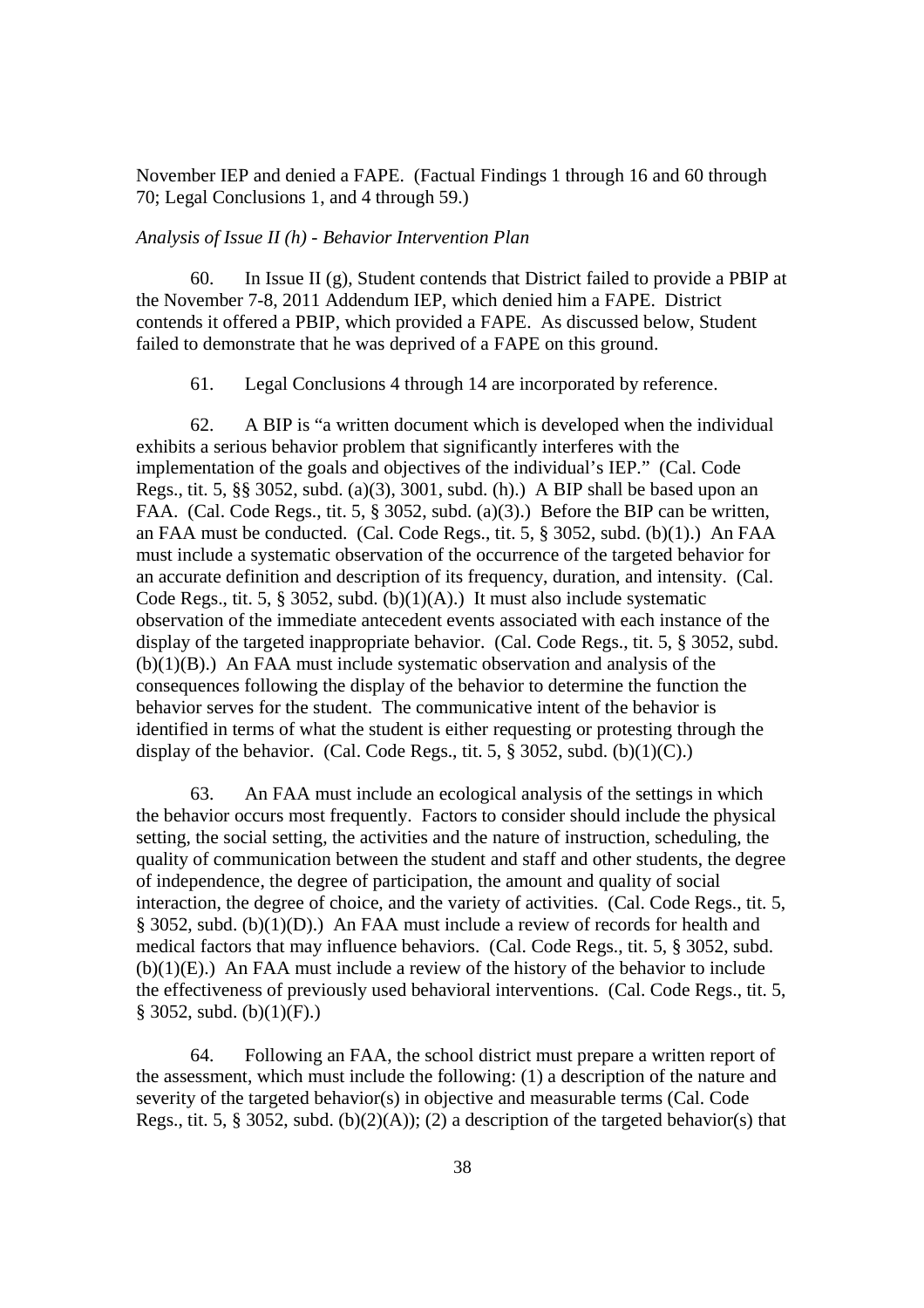include baseline data and an analysis of the antecedents and consequences that maintain the targeted behavior, and a functional analysis of the behavior across all appropriate settings in which it occurs (Cal. Code Regs., tit. 5, § 3052, subd.  $(b)(2)(B)$ ; (3) a description of the rate of alternative behaviors, their antecedents and consequences (Cal. Code Regs., tit. 5,  $\S 3052$ , subd. (b)(2)(C)); and, (4) recommendations for consideration by the IEP team which may include a proposed behavioral intervention plan (Cal. Code Regs., tit. 5, § 3052, subd. (b)(2)(D)).

65. The evidence showed that District psychologist, Mr. Sopp, conducted an FAA as agreed upon in the September 26, 2012 assessment plan and presented the results at the November 7-8 Addendum IEP meeting. The FAA included a proposed PBIP for consideration by the IEP team. Mr. Sopp suggested to the team to adopt his PBIP in whole or in part or develop a plan based upon the FAA findings. The IEP team, including Parents, discussed the proposed plan and agreed that the IEP team would review the proposed PBIP and develop a final plan at a later date following the November Addendum IEP meeting. As such, given this agreement by Parents to discuss the BIP later, as well as Parents' full participation in the process, it would be objectively unreasonable to conclude that District's failure to agree upon and/or finalize a PBIP at the November 7-8 Addendum IEP denied a FAPE. Moreover, District submitted a proposed PBIP to Parents within three weeks following the November IEP meeting and scheduled a date for an IEP meeting to implement the plan. Parents cancelled the meeting and no other meeting could have been scheduled until the following spring semester.

66. More importantly, the evidence at hearing showed the BIP was sufficient to address Student's unique behavior needs, and thus offered a FAPE because the BIP addressed Student's maladaptive and impulsive behaviors; it provided recommendations for implementation of coping skills; called for more structure in Student's school routine; established a reward system for Student's positive responses to events; and established behavior interventions and an emergency behavior plan for Student and school staff. Given the information at the time, the BIP was reasonably calculated to provide some educational benefit to Student.

67. In sum, Student has failed to prove by a preponderance of evidence that District failed to provide a FAPE because the BIP was not appropriate. (Factual Findings 1 through 16; 48 through 54; and 60 through 75; Legal Conclusions 1, and 4 through 66.)

# *Analysis of Issue II (i) - Denial of RTC Placement*

68. Finally, in Issue II (i), Student contends that District denied Student a FAPE by not offering an RTC placement as recommended in the DMH ERMHS Reassessment Report. District contends that it did not deny Student a FAPE, in that Student had received educational benefit and had made academic progress in the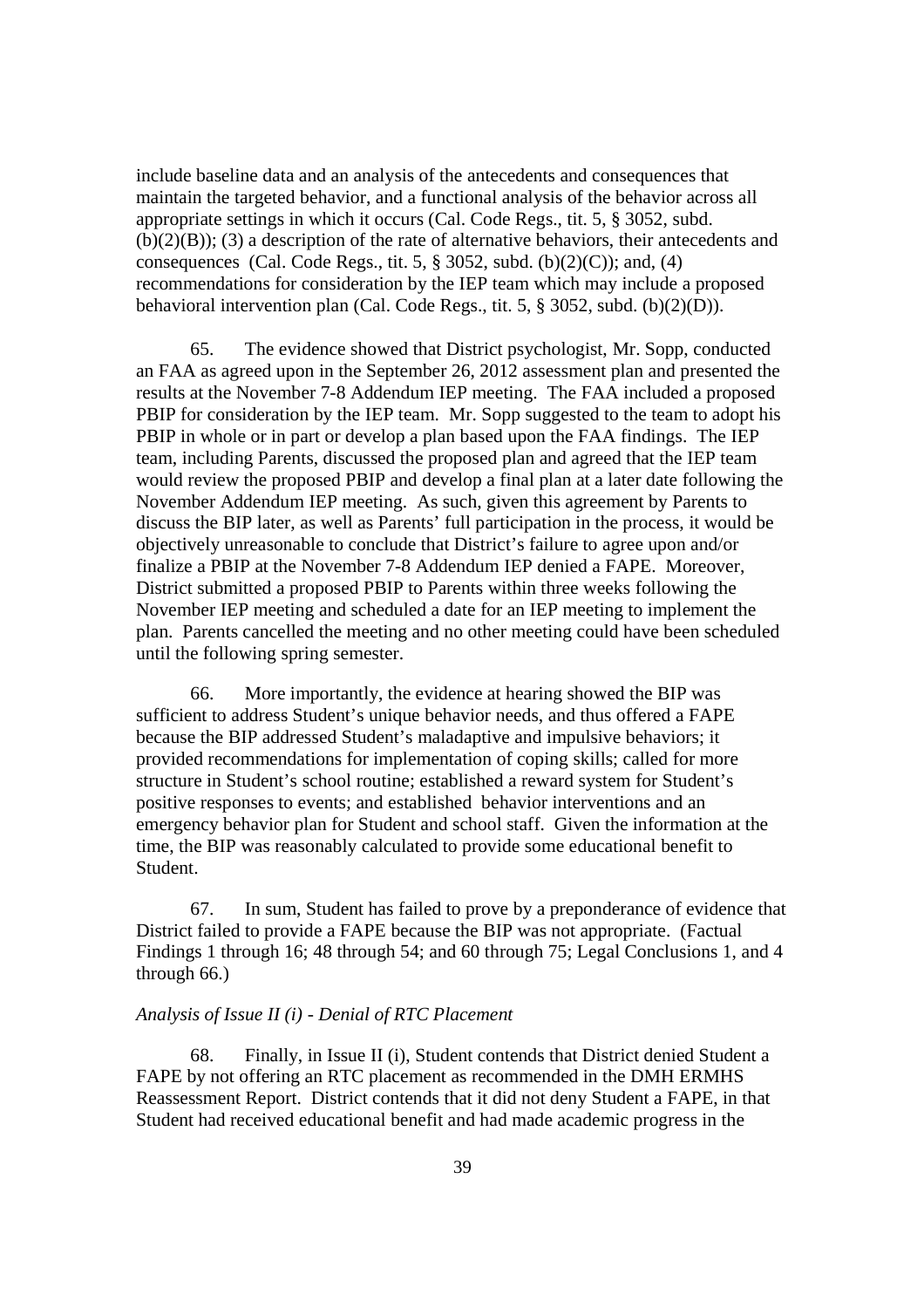NPS, and the NPS was the LRE for Student. District also asserts that Student had more emotional/social problems in the home and not school. Consequently, District asserts that contrary to the DMH ERMHS Report, Student did not require placement in a RTC. Although District argues that its placement offer is the LRE. The evidence shows that Student required a more restrictive environment. As will be discussed below, Student has met his burden of proof that that an RTC was required in order to provide Student a FAPE.

69. Legal Conclusions 4 through 14 are incorporated by reference.

70. Federal and state laws require LEA's to provide a program in the least restrictive environment to each special education pupil. (Ed. Code, §§56031; 56033.5; 34 C.F.R. § 300.114.)<sup>7</sup> A special education pupil must be educated with nondisabled peers to the maximum extent appropriate and may be removed from the regular education environment only when the use of supplementary aids and services cannot be achieved satisfactorily. (20 U.S.C.  $\S$  1412 (a)(5)(A); 34 C.F.R.  $\S$ 300.114(a)(2).) To determine whether a special education pupil could be satisfactorily educated in a regular education environment, the Ninth Circuit Court of Appeals has required several factors to be evaluated. (*Sacramento City Unified School Dist. v. Rachel H*. (9th Cir. 1994) 14 F.3d 1398, 1404 (*Rachel H*.) [adopting factors identified in *Daniel R.R. v. State Board of Ed*. (5th Cir. 1989) 874 F.2d 1036, 1048-1050]; see also *Clyde K. v. Puyallup School Dist. No. 3* (9th Cir. 1994) 35 F.3d 1396, 1401-1402.) However, if it is determined that a child cannot be educated in a general education environment, then the analysis requires determining whether the child has been mainstreamed to the maximum extent that is appropriate in light of the continuum of program options. (*Daniel R.R. v. State Board of Ed., supra*, 874 F.2d at p. 1050.)

71. A school district must ensure that a continuum of programs is available to meet the needs of individuals with exceptional needs for special education and related services. (34 C.F.R. § 300.115(a) (2006); Ed. Code, § 56360.) This continuum must include instruction in regular classes, special classes, special schools, home instruction, and instruction in hospitals and institutions. (34 C.F.R. § 300.115(b)(1) (2006); see also Ed. Code, §§ 56360, 56361.) Indeed, the continuum of program options ranges from the least restrictive to the most restrictive, from general education settings to institutional settings. (Ed. Code, § 56361.) If placement in a public or private residential program is necessary to provide special education and related services to a child with a disability, the program, including non-medical care and room and board, must be at no cost to the parent of the child. (34 C.F.R. § 300.104 (2006).)

 $^7$  All references are to the 2006 edition,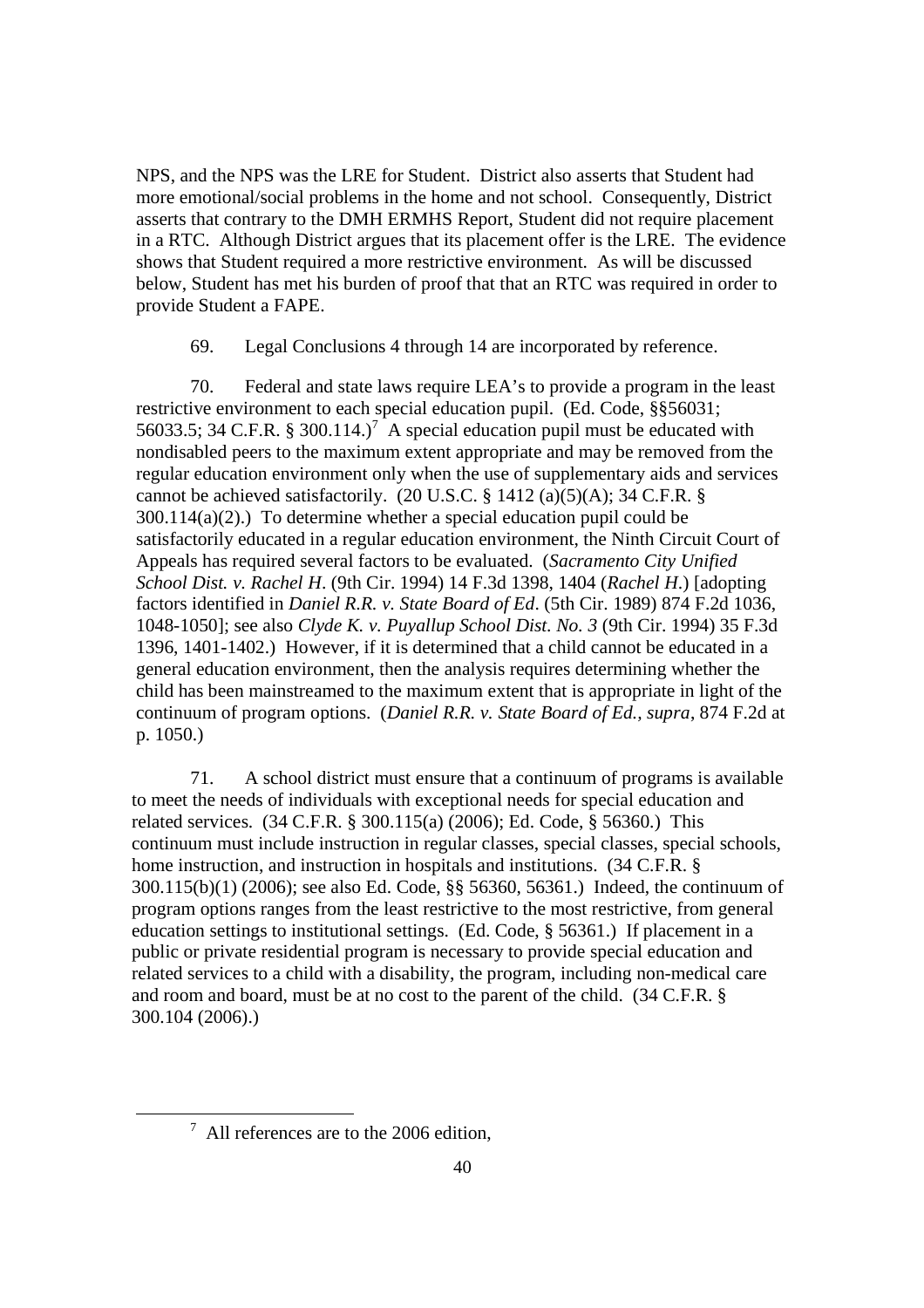72. "Mental health services" means mental health assessments and, when delineated on an IEP, individual or group psychotherapy, collateral services, medication monitoring, intensive day treatment, day rehabilitation, and case management. (Cal. Code Regs., tit. 2, § 60020, subd. (i).) Psychotherapy means the use of psychological methods in a professional relationship to assist a person or persons to acquire greater human effectiveness or to modify feelings, conditions, attitudes and behavior which are emotionally, intellectually, or socially ineffectual or maladjustive. (Bus. & Prof. Code, § 2903.)

73. Prior to July 1, 2011, mental health services related to a student's education were statutorily provided by a local county mental health agency that was jointly responsible with the school district pursuant to Chapter 26.5 of the Government Code. (See Gov. Code §7570, et seq., often referred to by its Assembly Bill name, Chapter 26.5; Ed. Code, § 56331, subd. (a); Cal. Code Regs., tit. 2, § 60040, subd. (a); *Cal. Sch. Bds. Ass'n v. Edmund G. Brown Jr., Gov.* (2011) 192 Cal.App.4th 1507, 1519.)

74. On June 30, 2011, California's Governor signed into law a new Budget Bill (SB 87) for the 2011-2012 fiscal year, and a trailer bill affecting educational funding (AB 114). Together the two bills did not repeal Chapter 26.5 of the Government Code in its entirety, but made substantial changes that involved repealing significant portions of it and related laws, particularly with respect to mental health services. Sections repealed were suspended effective July 1, 2011, and were repealed by operation of law on January 1, 2012, unless otherwise amended. There has been no amendment. The following sections of Chapter 26.5 of the Government Code were suspended and subsequently repealed: §§ 7572 (c), 7572.5, 7572.55, 7576, 7576.2, 7576.3, 7576.5, 7586.5, 7586.6, 7586.7, and 7588. Of those sections, § 7576 designated the State Department of Mental Health or a community mental health service as the agency responsible for the provision of mental health services if required in a pupil's IEP, and imposed an obligation on county mental health agencies to receive referrals for AB 3632 assessments, assess, report, add a member to an IEP team, assume case management responsibilities, or make residential placements.

75. In essence, effective July 1, 2011, the obligations of the State Department of Mental Health, and its county designees, such as DMH, to assess and provide related mental health services to special education students, were suspended and repealed, and the statutory responsibilities were transferred to the LEA's. (See Gov. Code, § 7573.) As of July 1, 2011, the LEA's, including District in this case, had the sole responsibility to provide mental health care services to its qualifying special education students through contracts with agencies like DMH or with private providers if they chose to do so.

76. AB 114 directed the California Department of Education (CDE) and California Health and Human Services Agency (CHHS) to modify or repeal regulations no longer supported by statute. No action has been taken to date. The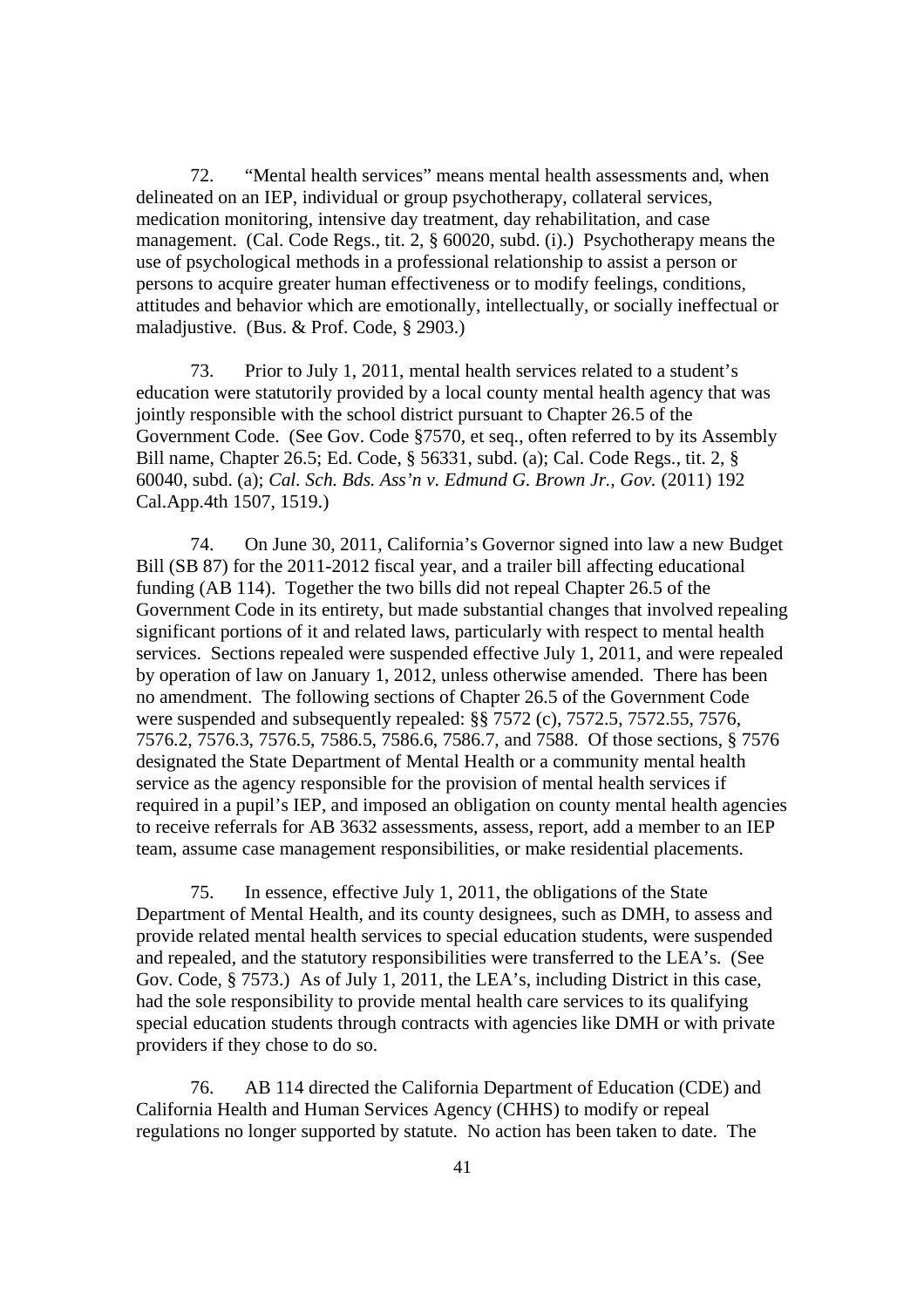State regulations adopted to implement AB 3632 (Cal. Code Regs., tit. 2, §§ 60000, et seq.) have not been expressly repealed. In particular, at the time of the IEP meeting and through the date of hearing, the regulations provide that the county mental health assessor's recommendation for mental health services was required to be reviewed and discussed by the pupil's IEP team, including the parents, following which, the recommendation of the county mental health assessor was required to become the recommendation of the IEP team. (Gov. Code, § 7587; Cal. Code Regs., tit. 2, § 60045, subds. (f), and (f)(2).)

77. As to this issue, the evidence at hearing showed that District failed to offer Student a FAPE when it did not offer him a RTC placement pursuant to the recommendation made by DMH at the November 7-8, 2011 Addendum IEP team meeting.

78. First, the evidence established that Student was not a candidate for a full-time general education program, and required a more restrictive environment. Overall, a determination of whether a district has placed a pupil in the least restrictive environment involves the analysis of four factors: (1) the educational benefits to the child of placement full time in a regular class; (2) the non-academic benefits to the child of such placement; (3) the effect the disabled child will have on the teacher and children in the regular class; and (4) the costs of mainstreaming the child. (See *Rachel H., supra,* 14 F.3d at p. 1404.) Regarding the first factor, the evidence clearly established that Student required specialized teaching methods and small group instruction to address his needs, particularly in the area of behavior, such that a general education placement would have limited educational benefit, at best. As to the second and third factors, although there might be some limited social benefit to general education attendance, Student's behaviors were quite significant (i.e., fighting, stealing, assaulting staff and peers, AWOL from class and school transportation, impulsive behaviors, acting without regard to the consequences and its impact on others, lack of remorse or feelings of guilt for his actions, drug use, and exhibiting signs of severe mood disorder) and would have negatively impacted the other students. As to the fourth *Rachel H.* factor, neither party introduced any evidence about cost. Weighing the above factors, shows that general education was not appropriate.

79. The evidence further showed that as of November 7-8, 2011, given the continuum of placement options, Student required an RTC to receive a FAPE. Specifically, Student's history showed emotional and behavioral problems that impeded his academic performance to such a degree that he was homeschooled from the sixth to the eighth grade. Student attended one full semester in a District public high school in the ninth grade before being placed at Rossier in the spring semester of the ninth grade school year. District offered Rossier because of serious incidents of violence committed at Milikan and Jordan. The evidence showed, through the credible testimony of Dr. Washington that Student's acts of violence escalated while he was at Rossier, up through the 11th grade. Specifically, Student had engaged in at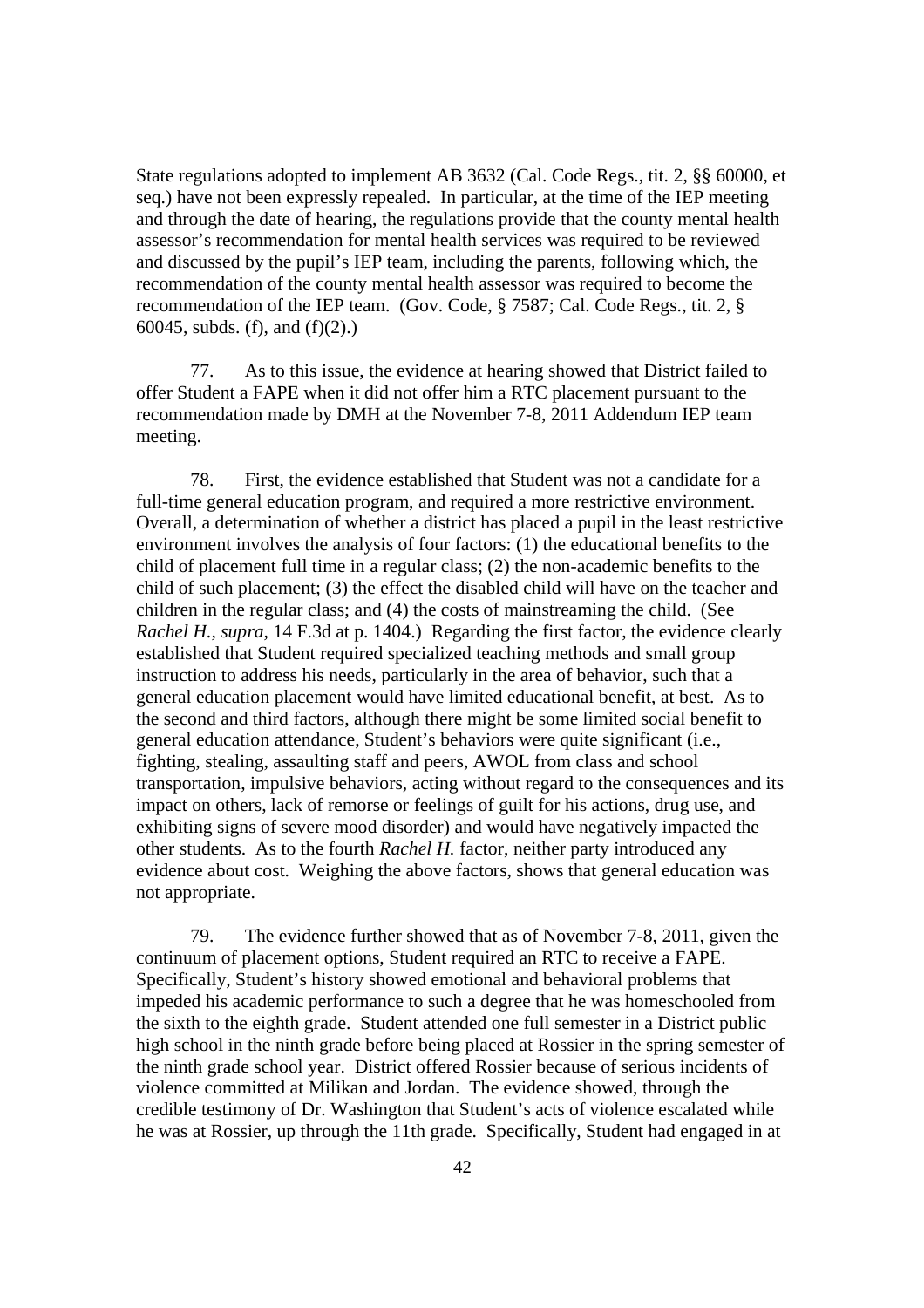least 10 reported acts of physical assault, including physical assault of teachers. He was disruptive in the classroom, was cited for destruction of property, and engaged in AWOL activity on the school campus and on District transportation off campus. While Rossier provided interventions in the form of physical restraint to abate the Student's assaultive behavior and 60 minutes a week of individual counseling, according to the credible testimony of Father, Student's behavior continued to worsen, requiring Parents to provide Student with received ongoing private therapy with Dr. Manetta, and psychiatric treatment with medical monitoring with Dr. Najeeb.

80. In addition, Dr. Washington's reports and testimony conclusively established that Student required placement in a RTC. Specifically, Dr, Washington, who had the experience and training to assess Student and make recommendations for a placement and services that would provide a FAPE, was credible and persuasive in all respects. Contrary to District's assertion in its closing argument that the ERMHS reassessment was flawed because it did not include classroom observation of Student, Dr. Washington had in-person contact with Student in assessing his needs, knew his medical and academic history, and had evaluated him twice within a period of two months. She had assessed Student in August 2011 and found he was eligible for AB 3632 outpatient mental health services at that time. However, when she reassessed him in September 2011, and her review included Student's full behavioral records, she credibly concluded that given Student's ongoing history since the ninth grade of physical aggression, severe mood disorder, his inability to accept responsibility for causing confrontations with peers, and the escalation of serious behaviors, Student required a RTC placement. She credibly explained the RTC was appropriate and necessary because of Student's explosive outbursts, his disregard for the consequences of his actions and the impact on others, his high risk conduct, poor impulse control, and absence of self-regulation. She also established that the services available in a RTC setting would appropriately address Student's needs, such as group, individual, and family therapy, as well as medical coordination and case management. She further testified that even though there was not a consensus of opinion between her and Student's long-time psychiatrist and psychologist about the appropriate type of placement, based upon her discussions with Drs. Najeeb and Manetta, there was consensus that Student required more structure and 24/7 supervision than could be provided at Rossier or by Parents at home.

81. Furthermore, District's own behavior and Psychoeducational assessments support Dr. Washington's finding. Specifically, the District's FAA concluded that based upon the Student, teacher, and Parent interviews, as well as the review of records, Student's maladaptive behaviors were driven by a need to protest an event, when his peers threatened or challenged him, when he was in a brooding mood, and when involved in less structured activities such as passing period, lunch or during transport, when student interaction increased. The report noted that, overall, Student was a social student, but had difficulty knowing when his behavior had gone too far, or when to seek staff assistance instead of escalating to physical aggression. In addition, Ms. Stokman's statements to the IEP team established she was concerned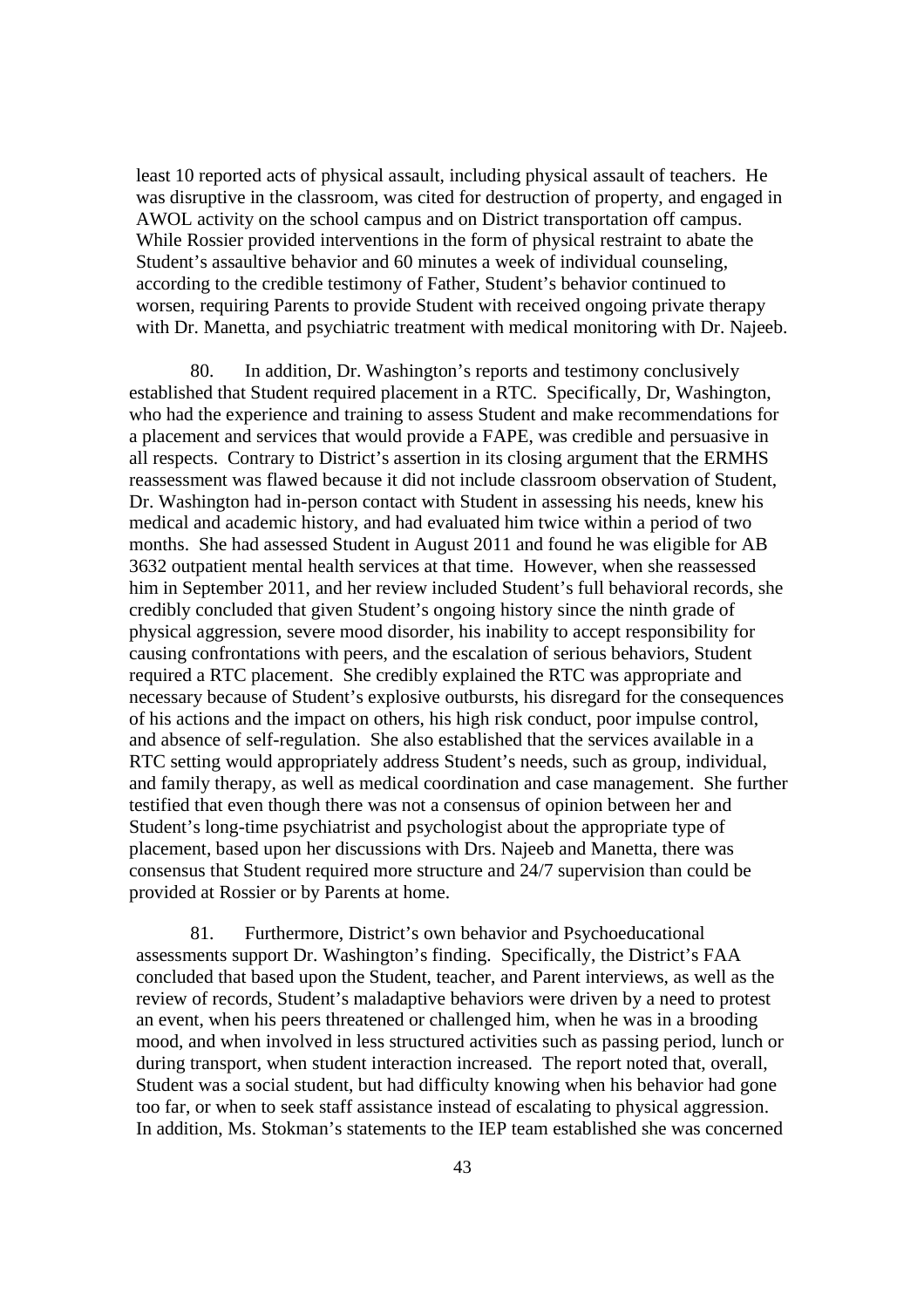about Student's on-campus conduct. Though she reported that Student had improved in his willingness to participate in counseling sessions, she observed Student still lacked impulse control and showed no guilt or remorse for his conduct. Ms. Stokman had also concluded in a discussion with Student that a RTC placement might be required to address Student's escalating violent behavior.

82. The evidence also showed, through the reports of Dr. Manetta and Dr. Najeeb to Dr. Washington, that Rossier was no longer an appropriate educational setting for Student, and that Student required structure on a 24/7 basis, more than either Rossier could provide at school or Parents could provide at home, given Student's symptoms of severe mood disorder. In addition, Dr. Manetta reported to Dr. Washington that her observations of Student indicated his behavior had worsened since his enrollment at Rossier, which warranted his removal and placement in a more structured placement. Although Dr. Manetta did not recommend RTC at the time of her report to Dr. Washington, she supported the DMH assessment recommendation at the November 7-8, 2011 IEP meeting due to Student's escalating violent behavior, and her concern that Student's other behaviors such as trading, selling, and stealing at school were not stopping.

83. However, contrary to the above evidence, District asserts that it provided a FAPE because Student did well academically at Rossier and therefore received educational benefit. District further asserts that with respect to his behavior in the school setting, he was showing some improvement through the counseling service it provided. District also argues that Student's emotional outbursts and acts of violence were manifested more in the home setting than in school, and therefore outside of the educational setting. District's argument is not supported by the evidence. Specifically, the evidence established that Student was not receiving educational benefit at Rossier, because counseling services at Rossier failed to meet his mental health, social and emotional needs. Dr. Washington persuasively testified that the minimal treatment Student received at Rossier to address his behaviors, such as restraining Student, and limited counseling services (i.e., no intensive group or family therapy, or medical management), had not helped to improve Student's social and emotional functioning. Moreover the District witness' testimony that NPS placement was appropriate as Student was making progress academically and behaviorally such that he received educational benefit was not credible. In fact, the evidence showed that Student's behaviors escalated. Dr. Washington persuasively opined that Student required a more intensive therapeutic program and medical management available only in a RTC. As of the date of the hearing, California's regulations still contained a provision stating that the placement recommendation of a DMH assessor was to be construed as the recommendation of the IEP team. (See Legal Conclusion 82 .) However, here, even without that regulation, the recommendation of District's assessor Dr. Washington was more persuasive than the testimony of other District members of the IEP team who did not have Dr. Washington's experience and judgment regarding RTC placements.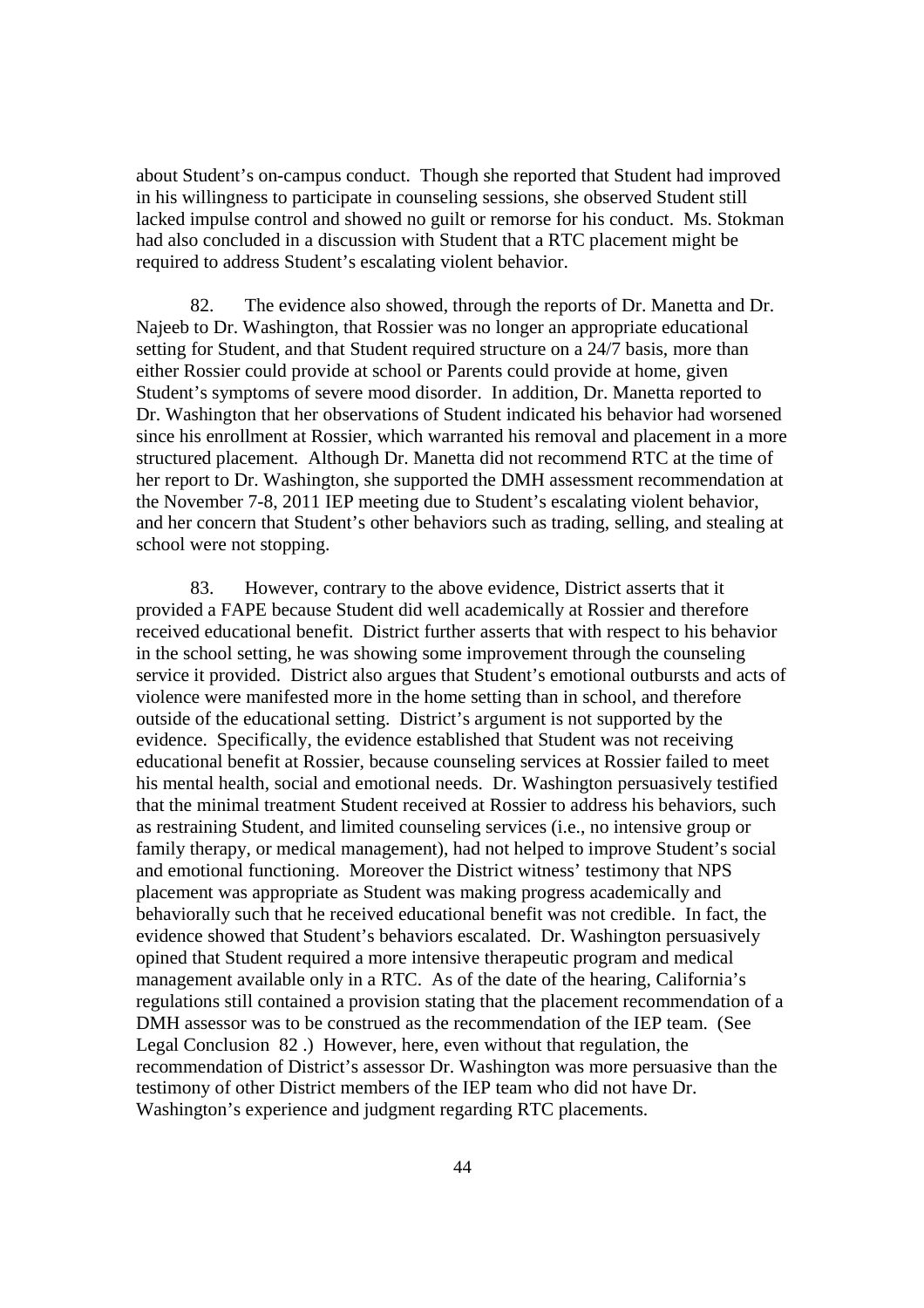84. Given all of the above factors, District should have followed DMH's recommendations and offered Student an RTC placement as of November 7-8, 2011 in order to provide a FAPE. Consequently, Student has met his burden by a preponderance of the evidence on this issue. (Factual Findings 1 through 84; Legal Conclusions 1 and 4 through 89.) Whether Student is entitled to a remedy on this issue is discussed separately, below.

#### *Remedy*

85. As a remedy, Student is requesting that OAH order (1) independent educational evaluations for mental health and CAPD; (2) one hour a week each of group counseling, individual counseling, and family counseling provided a nonpublic agency (NPA); (3) resource support program (RSP) by a one-to-one instructor for six hours per day for remedial instruction for 10 weeks of the 2012 ESY; (4) 10 minutes per day of keyboarding instruction; (5) a BIP; and (6) placement in a RTC of Parents' choice. However, Student presented no evidence that would support reimbursement or compensatory education for the time period at issue. District's position is that Student should take nothing from his claims because District provided Student a FAPE. As discussed below, because Student prevailed on Issue Two (i) only, and did not present evidence supporting reimbursement or compensatory education, the remedy analysis will focus on implementation of the recommended RTC placement.

86. School districts may be ordered to provide compensatory education or additional services to a student who has been denied a free appropriate public education. (*Student W. v. Puyallup School District* (9th Cir. 1994) 31 F.3d 1489, 1496.) The conduct of both parties must be reviewed and considered to determine whether relief is appropriate. (*Id.* at p. 1496.) These are equitable remedies that courts may employ to craft "appropriate relief" for a party. An award of compensatory education need not provide a "day-for-day compensation." (*Id.* at p. 1497.) An award to compensate for past violations must rely on an individualized assessment, just as an IEP focuses on the individual student's needs. (*Reid ex rel. Reid v. District of Columbia* (D.D.C. Cir. 2005) 401 F.3d 516, 524.) The award must be "reasonably calculated to provide the educational benefits that likely would have accrued from special education services the school district should have supplied in the first place." (*Ibid.*) Relief may be provided even though the student is no longer eligible for special education services. (*Capistrano Unified School District v. Wartenburg* (9th Cir. 1995) 59 F.3d 884, 890; *Student W. v. Puyallup School Dist., supra,* 31 F.3d 1496.)

87. Here, although District denied Student a FAPE by failing to offer RTC placement and services, the remedy of placement in an RTC is not available to Student at this time. While this matter was pending, Student was arrested and detained at Los Padrinos Juvenile Hall in April 2012. Although no evidence was presented concerning Student's actual disposition at the time of the hearing, it is the undersigned ALJ's understanding that Student was still in detention as of the date of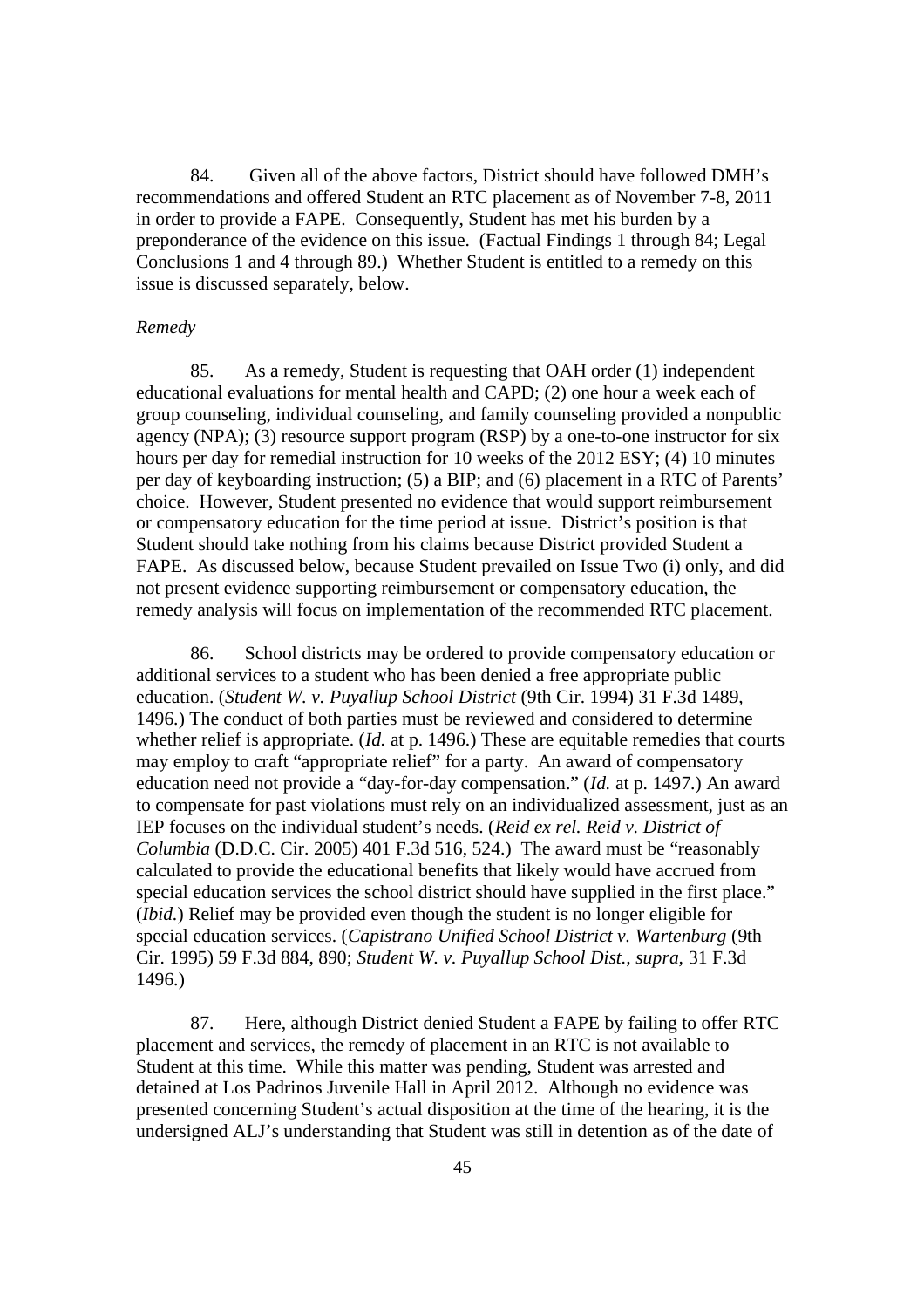the hearing and was awaiting disposition of the juvenile delinquency petition under which he was being held. Accordingly, any decision about whether Student can be released for purposes of enrolling in an RTC is solely within the jurisdiction of the Los Angeles County Juvenile Court. Under no circumstances could OAH render an order that would supercede a probation or disposition order from the Superior Court.

88. Further, District is no longer Student's LEA during the time Student is being held in Juvenile Hall. In California, a county office of education is responsible for the provision of a FAPE to individuals who are confined in juvenile hall schools within that county. (Ed. Code, §§ 48645.1, 48645.2, 56150.) Thus, during the time Student is held in Juvenile Hall, the Los Angeles County Office of Education (LACOE) would be responsible for providing Student a FAPE, and LACOE was not named by Student as a party to this action. Under these circumstances, the ALJ cannot order that Student be immediately placed in an RTC, nor was a specific appropriate RTC identified at hearing. However, under the facts presented at hearing, an award that District place Student in an RTC is appropriate, as this is what should have happened following the November 7-8, 2011 IEP team meeting.

89. Accordingly, if Student is released by the juvenile court, and in the juvenile court's discretion, RTC placement is part of the disposition or probation order, and Student is still a resident of the District at time of release, District shall use its designated mental health service provider, such as DMH, to identify the appropriate RTC placement. If the above conditions are met, District shall fund the RTC placement and services recommended by DMH as of the November 7-8, 2011 IEP team meetings, until such time as the placement is changed by the IEP process, OAH order, or Superior Court order.

### **ORDER**

1. Should the Juvenile Court, in its sole discretion, decide that Student's release to an RTC is part of a suitable disposition to the delinquency proceedings, and Student has remained a resident of District at the time of the Juvenile Court's disposition order, then District shall be required to arrange for, and fund, an RTC placement and the counseling services recommended by DMH as of the November 7- 8, 2011 IEP team meetings.

2. Within 45 days of a disposition or probation order by the Juvenile Court that includes release to home or an RTC placement, District shall use its contracted mental health service provider to locate an appropriate RTC placement that is consistent with DMH's recommendations, the Juvenile Court's disposition order, and California education law. District shall be financially responsible for the cost of Student's attendance at the RTC, and shall enter any necessary contracts required.